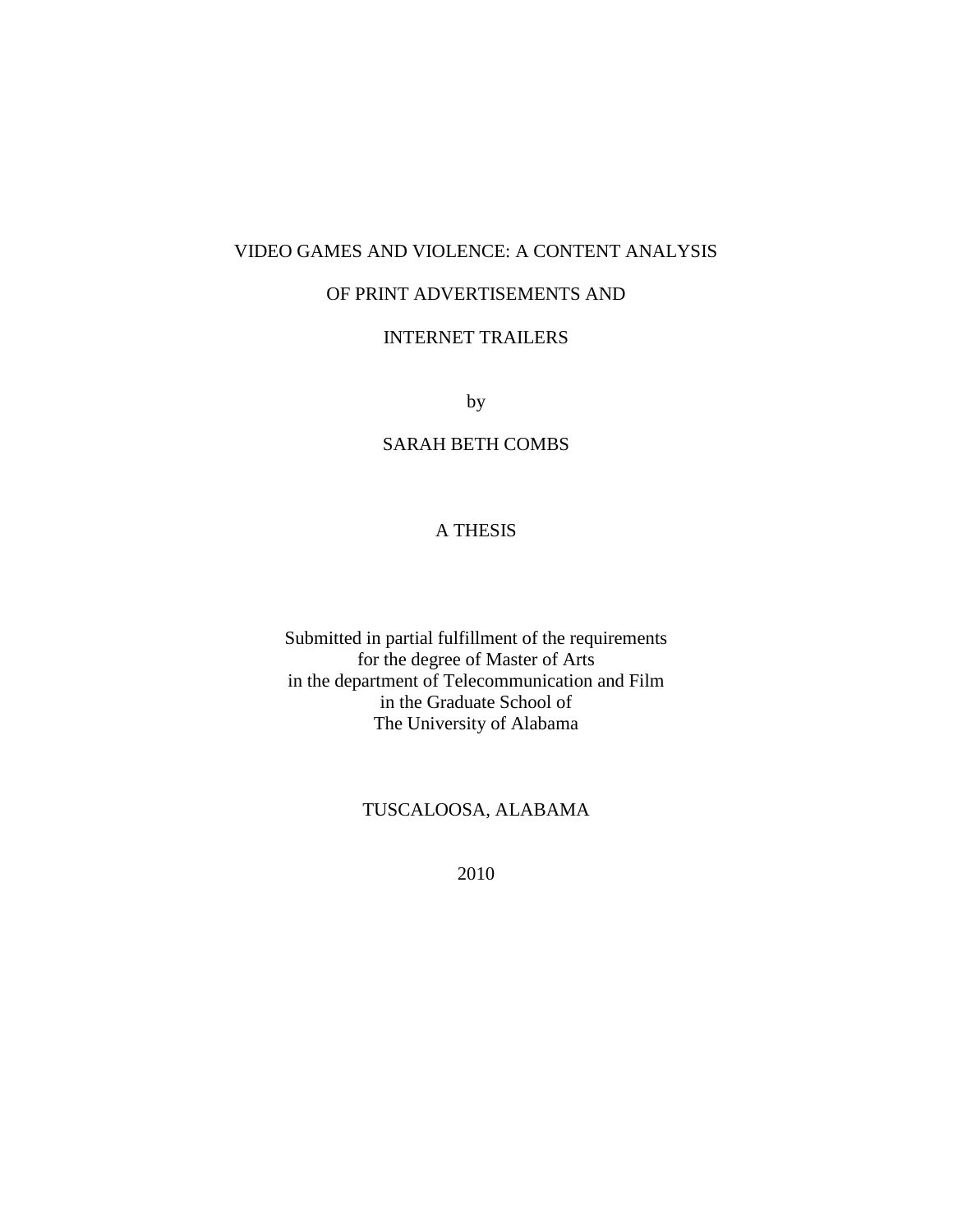Copyright Sarah Elizabeth Combs 2010 ALL RIGHTS RESERVED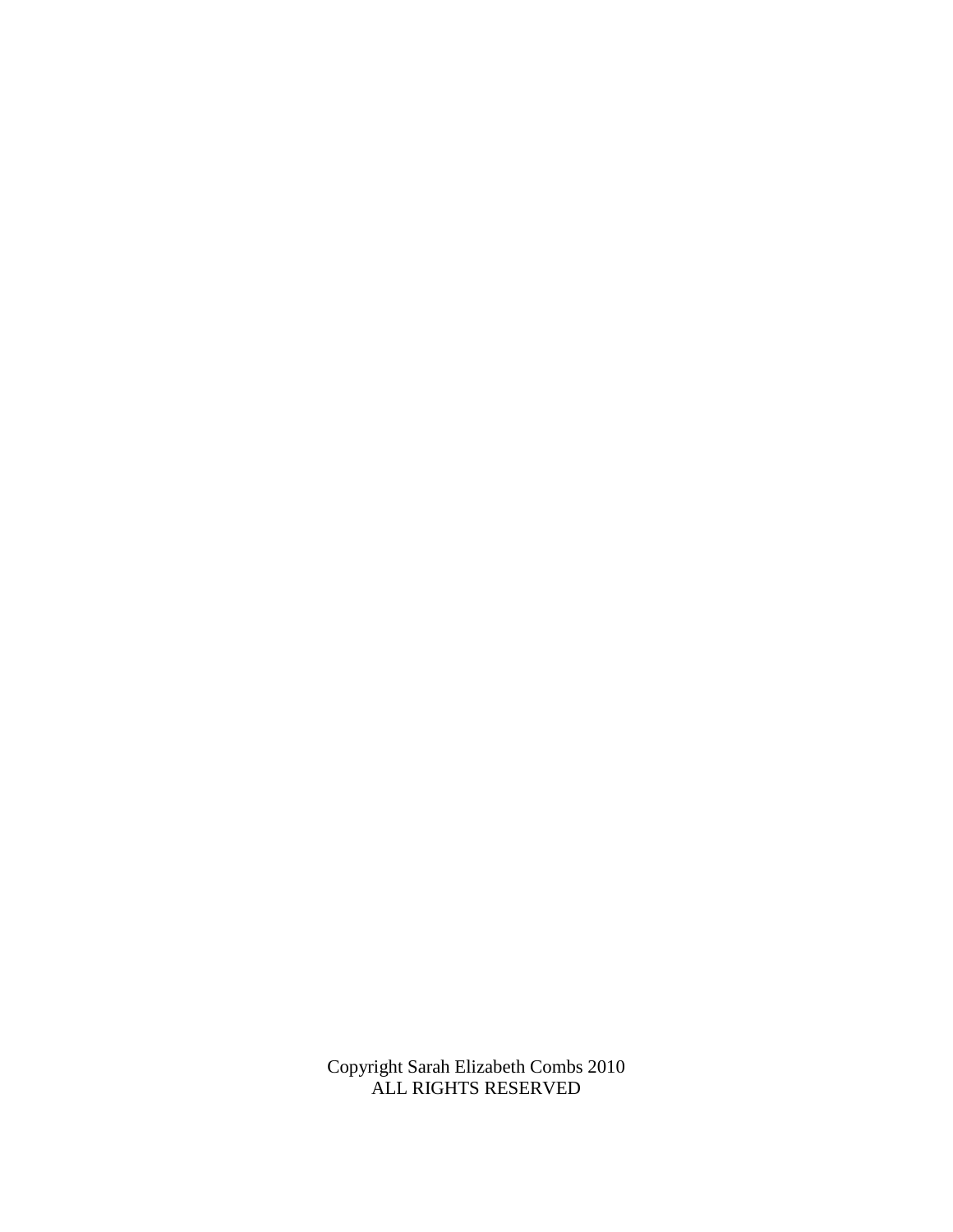## ABSTRACT

This study examined the level of violent content in video game advertisements and trailers. For the purposes of this study, violence was defined as an act intended to cause physical harm (Harris, 2004). Violent content was considered to fall into three different categories: weapons, violent actions, and violent words (Scharrer, 2004). The instances of each were coded, including the type of weapons and actions, and compiled to determine violent content along with race and gender of characters, as well as the genre and the rating and the content descriptors designated by the Electronic Software Ratings Board (ESRB).

The print video game advertisements were selected from editions from two popular video game magazines published between 2007 and 2010. Each novel advertisement found in a magazine was included in the sample and the corresponding trailer for each game was downloaded from a website dedicated to video games. The resulting sample included 347 print advertisements and 260 trailers ( $n = 607$ ).

The data collected by this content analysis indicated that violence is prevalent in video games, 78.9% of the games included violent content. The genre and rating were each shown to have significant relationships with the number of violent words in the games; however the medium and the number of violent words were not related, indicating that game developers and advertisers rely heavily of exciting images to attract players when creating advertisements. The General Aggression Model, Social Learning Theory, and Cultivation Theory were used as a foundation for this study and indicated the dangers of a media diet that is heavy in violence. These three theories indicated that consuming media riddled with violence leads to an ominous worldview and to aggressive responses to social situation and hostile learned behaviors.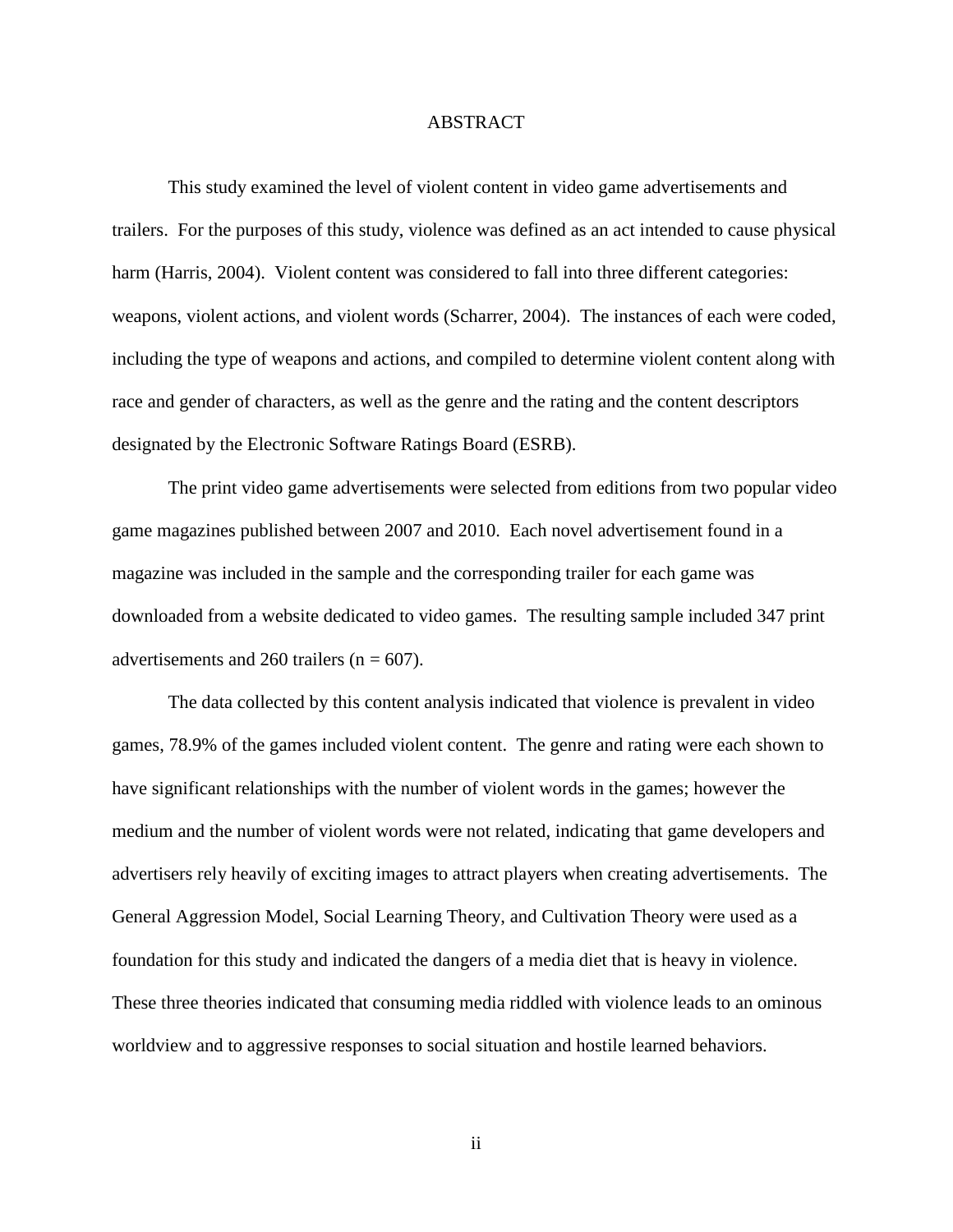# DEDICATION

This thesis is dedicated to my parents. I could not have completed it without their assistance and knowledge.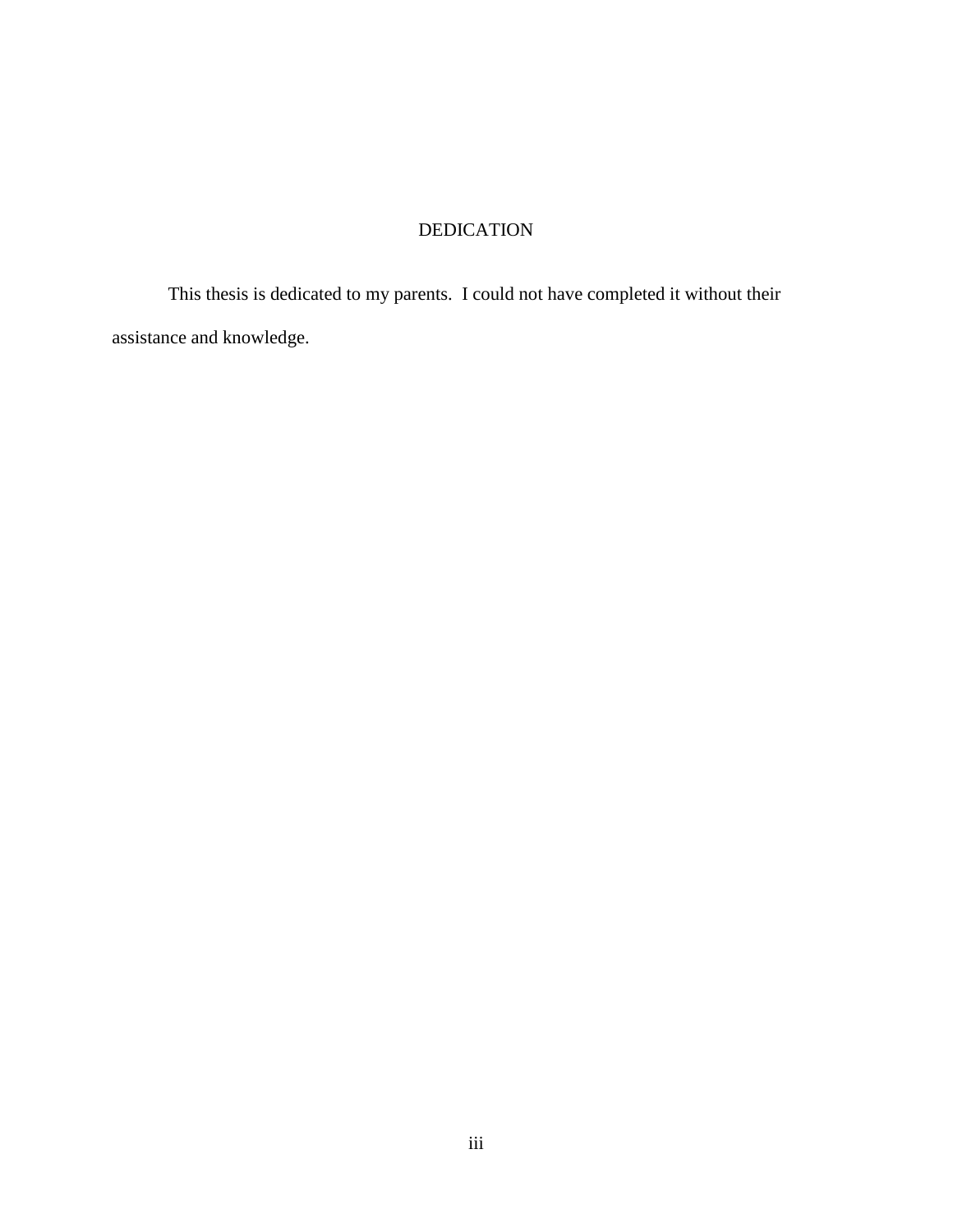# LIST OF ABBREVIATIONS AND SYMBOLS

- *a* Cronbach's index of internal consistency
- *df* Degrees of freedom: number of values free to vary after certain restrictions have been placed on the data
- *F* Fisher's *F* ratio: A ration of two variances
- *M* Mean: the sum of a set of measurements divided by the number of measurements in the set
- *p* Probability associated with the occurrence under the null hypothesis of a value as extreme as or more extreme than the observed value
- *r* Pearson product-moment correlation
- *t* Computed value of *t* test
- *<* Less than
- *=* Equal to
- n sample size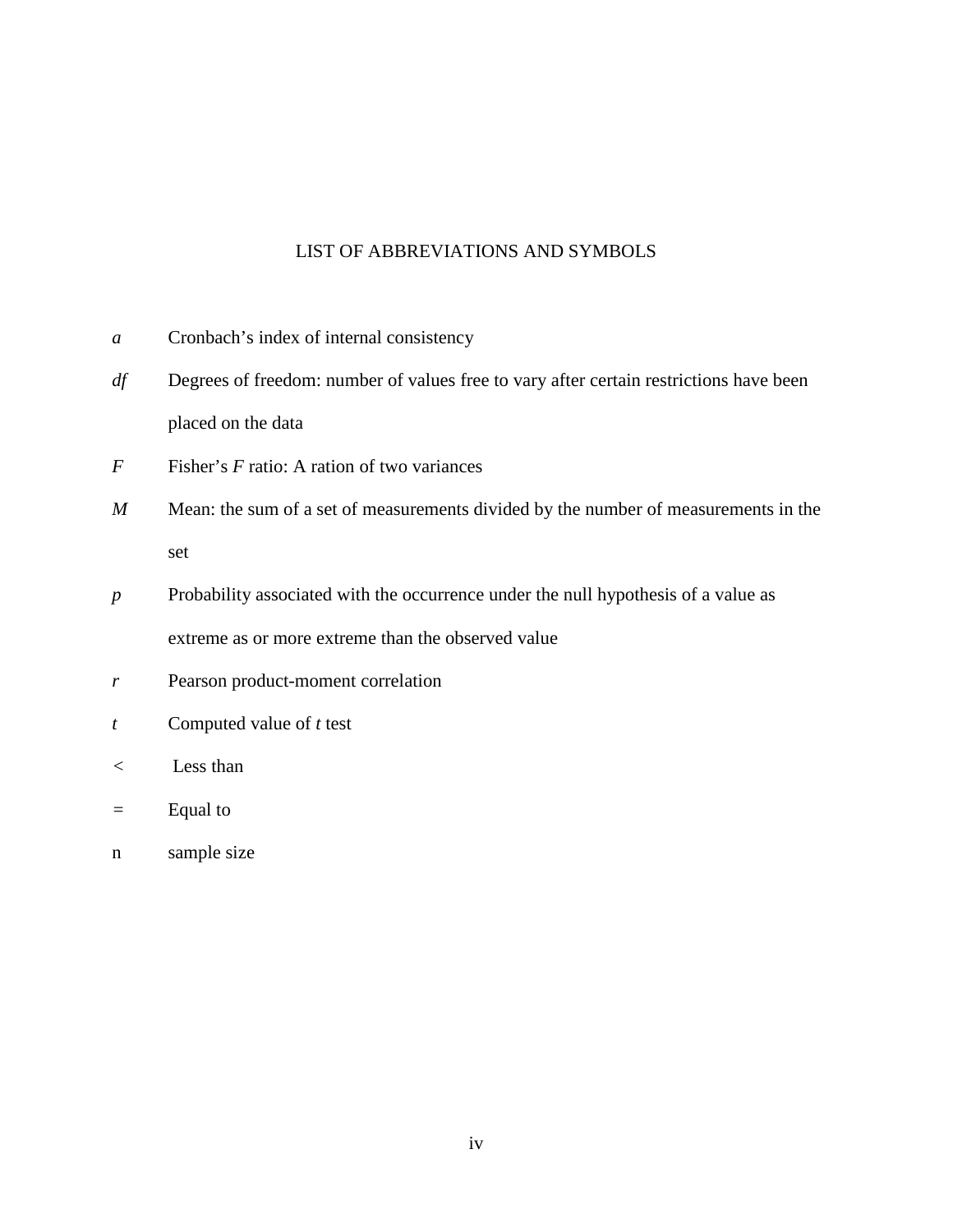## ACKNOWLEDGMENTS

I would like to take this opportunity to thank my family, friends and the faculty members who have helped me complete this research project. I would like to thank Dr. Shuhua Zhou for serving as the chairman for my thesis and for providing me with a foundation of knowledge and a great deal of help. I would like to thank Dr. Erin Ryan for inspiring me to research issues relevant to children, for her great help making revisions, and for serving as a member of my committee. Without Dr. Ryan's help, I could not have completed this project. I would also like to thank Dr. Kim Bissell for providing me with a strong foundation in research methods and for serving as a member of my committee. Without the help of my committee I could not have completed this thesis and extremely grateful for the time and input I received from each of you.

I am forever indebted to my parents. I cannot thank them enough for reading coding sheets to me all night and for giving me the opportunity to attend graduate school. Their constant support and assistance was essential to completing this project and remains invaluable to me.

I would also like to thank Dr. Chapman Greer for providing me with new, relevant sources and for helping me clear my head when I needed it.

v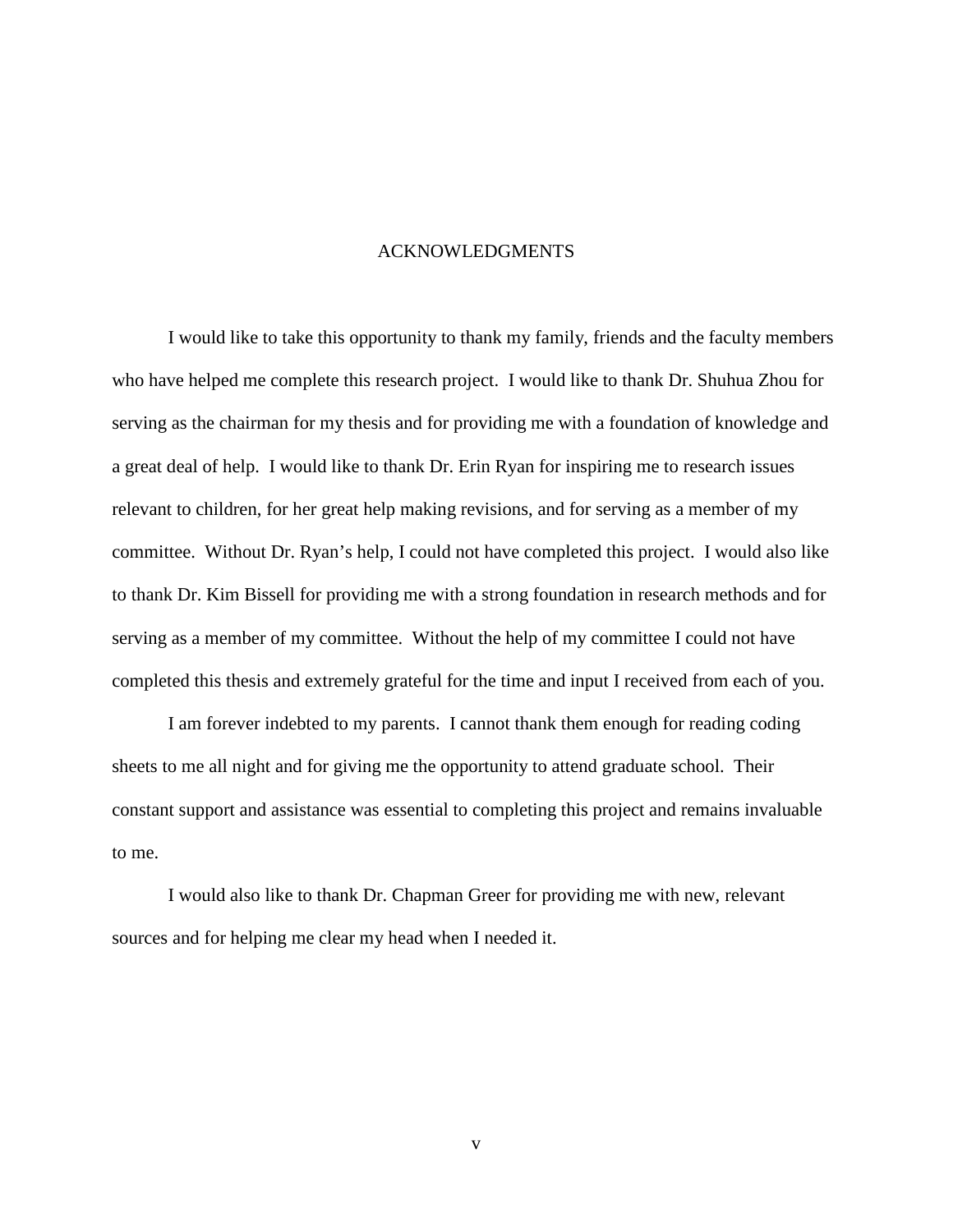# **CONTENTS**

| b. The Stages of Cognitive and Motor Development |
|--------------------------------------------------|
|                                                  |
|                                                  |
|                                                  |
|                                                  |
|                                                  |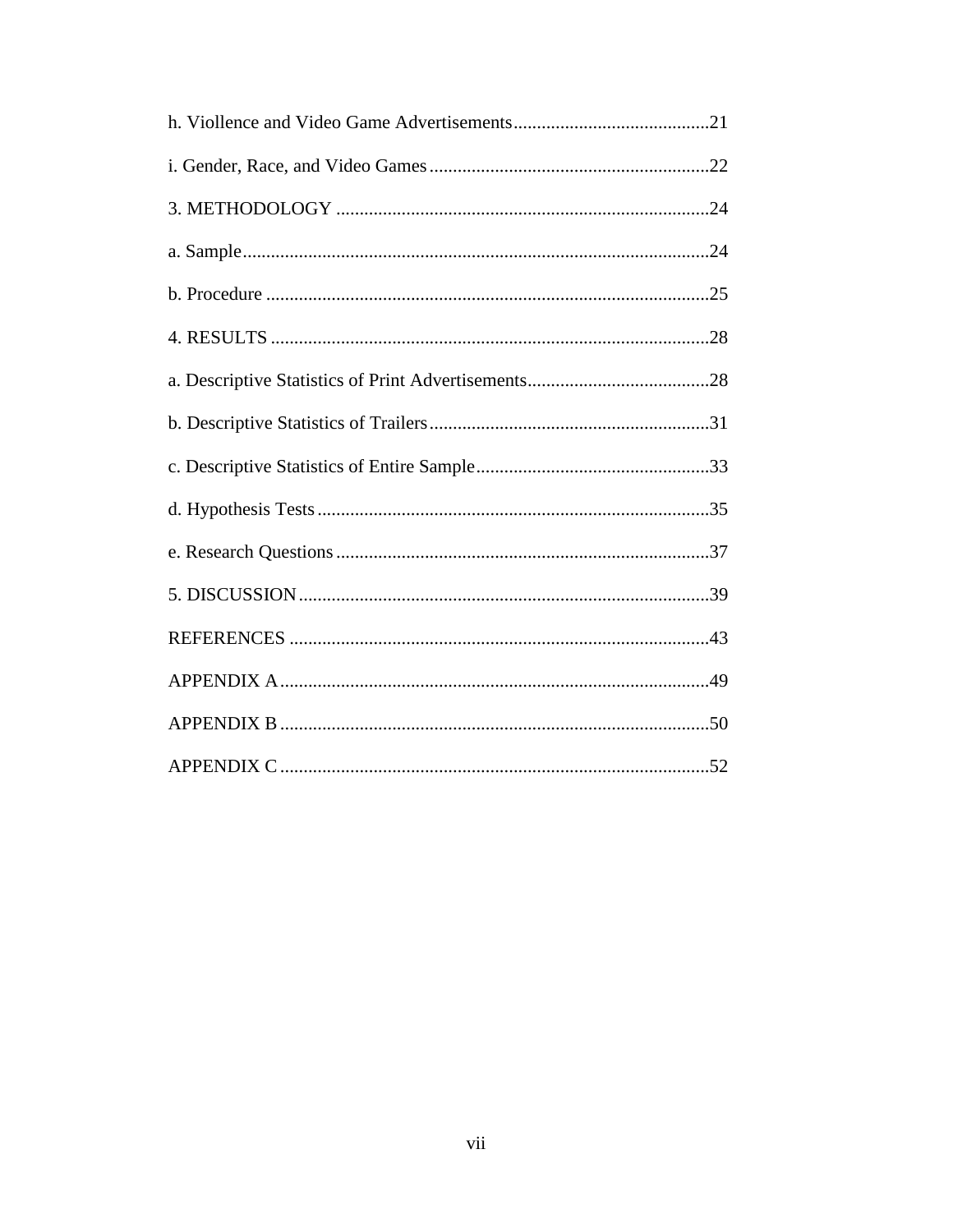# LIST OF TABLES

| 4.1 Descriptive Statistics of Weapon Use in Print Advertisements30      |  |
|-------------------------------------------------------------------------|--|
| 4.2 Descriptive Statistics of Violent Acts in Print Advertisements30    |  |
|                                                                         |  |
|                                                                         |  |
| 4.5 Descriptive Statistics of Weapon Use in Print Ads and Trailers 34   |  |
| 4.6 Descriptive Statistics of Violent Acts in Print Ads and Trailers 35 |  |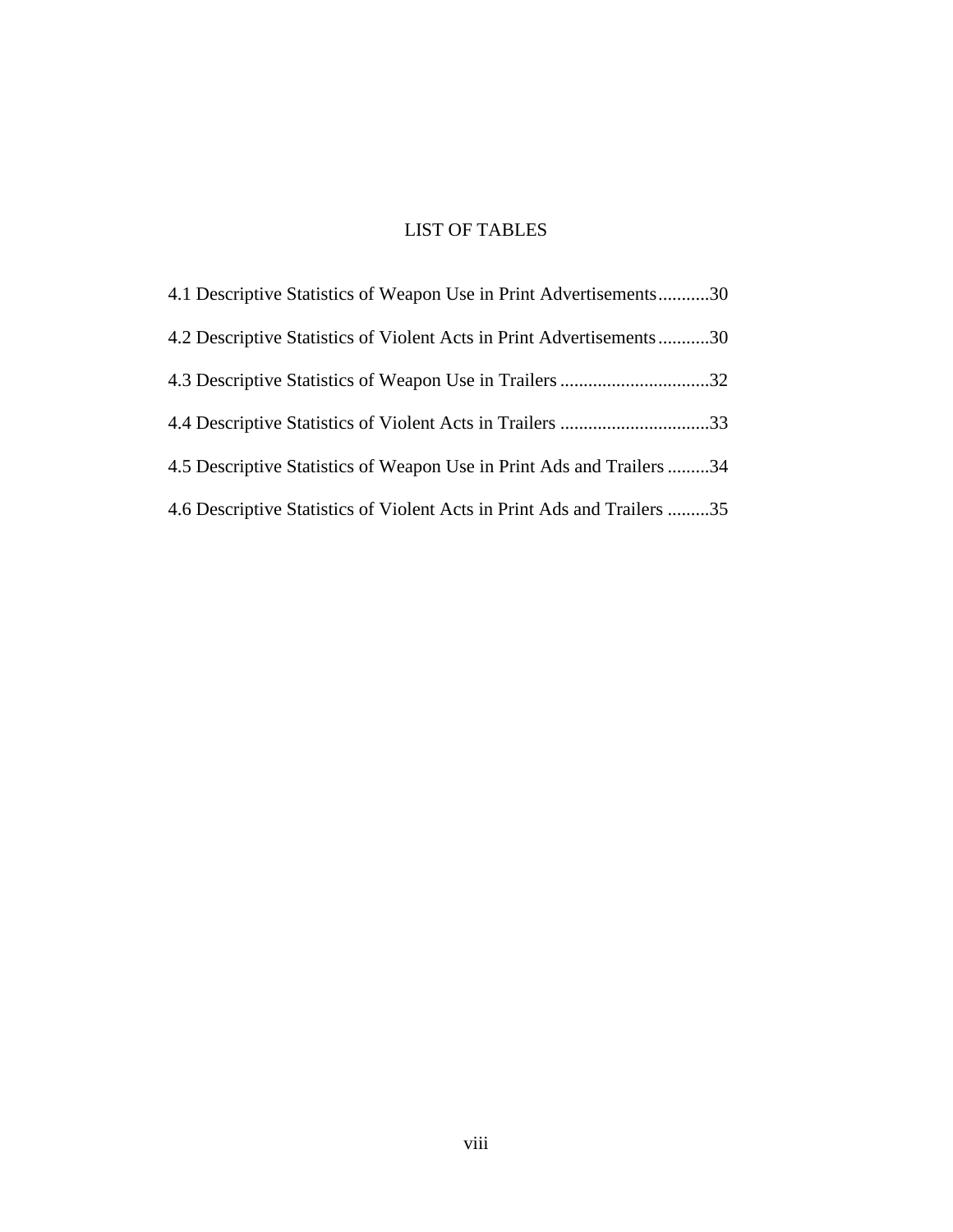# LIST OF FIGURES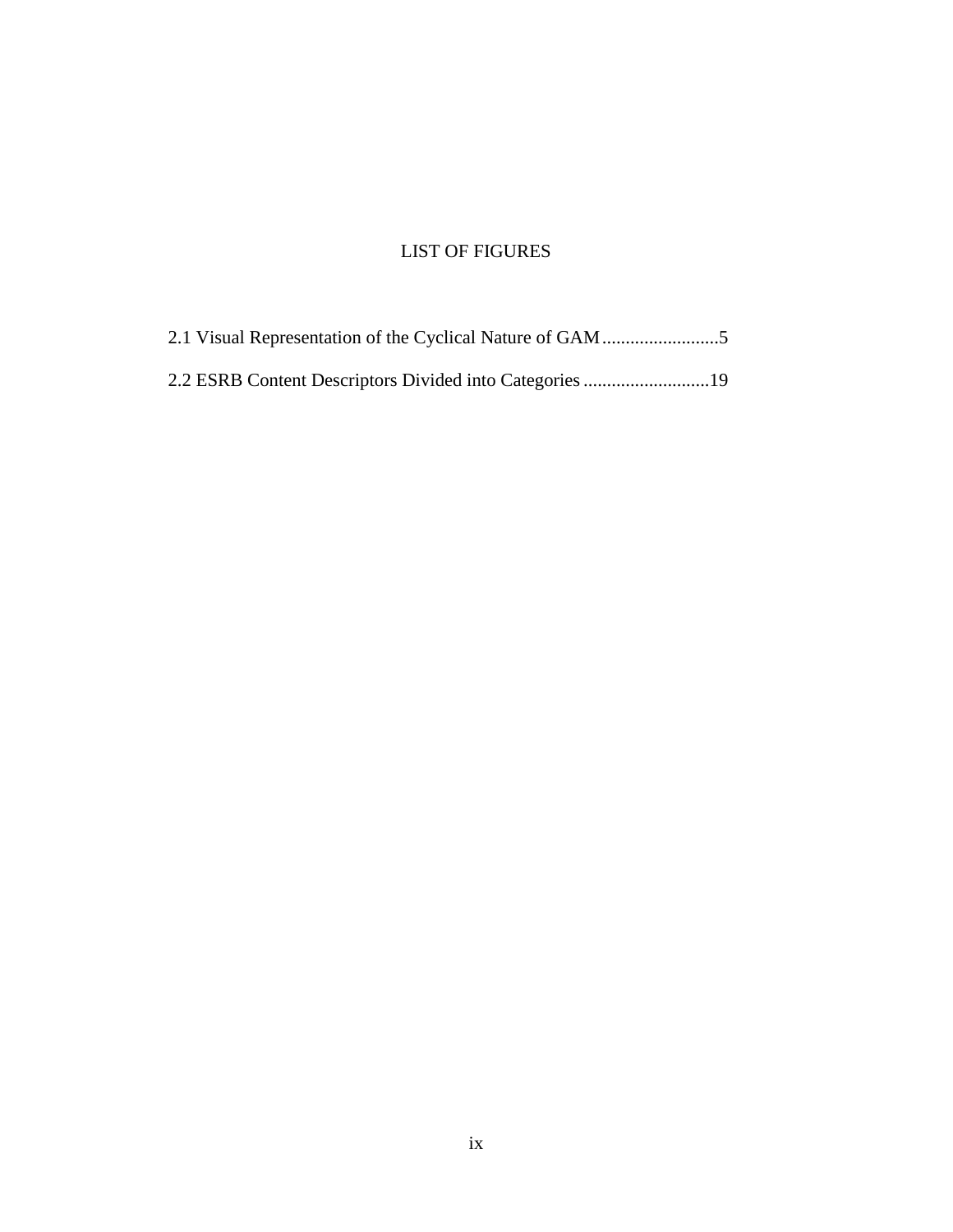#### CHAPTER 1

# **INTRODUCTION**

Video games have become an increasingly popular form of media in American households (Strasburger, Wilson, & Jordan, 2009). The Entertainment Software Association (ESA) reported that 68% of American households regularly play video or computer games (2009). The ESA also claimed that 40% of video game players are women and that women over the age of 18 represented 34% of "gamers," while boys under the age of 17 represented only 18% (2009). However, a large number of concerns have been raised by both parents and researchers concerning the amount of time children spend playing video games, the violence found in a number of video games, and the effects these two elements have on the physiological, cognitive, behavioral, and social development of children (Strasburger, Wilson, & Jordan, 2009).

Because of their intrinsically interactive nature, video games developed a reputation as one of the most problematic types of media. Many have worried about the time children and adolescents spend with video games. Young boys between the ages of 8 and 13 reportedly spent an average of 7.5 hours per week with computer and video games (Strasburger, Wilson, & Jordan, 2009). A number of studies indicated that the amount of time children spend playing video games typically peaks between fourth and eighth grade (Buchman & Funk, 1996). This corresponded to what many developmental psychologists have referred to as the Concrete Operational Period (between approximately ages 7 and 11 years). According to psychologist, the concrete operational period was marked by a child's ability to create and use "operations," or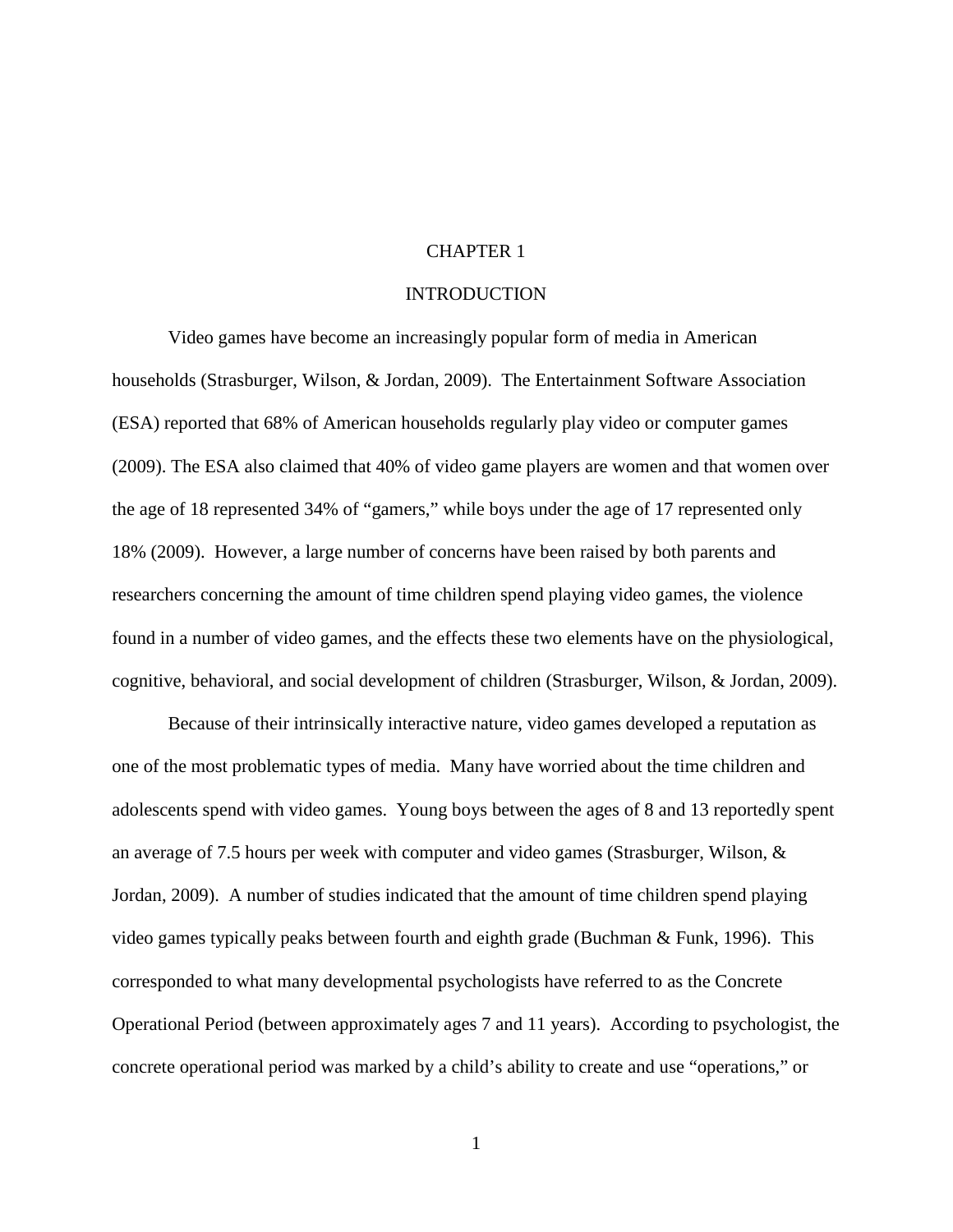internalized mental procedures that make up an organized structure (Miller, 2002). With the development of operational thought, the solutions and representations that a child designed became dynamic and fluid (Miller, 2002). As a result, the concern most commonly expressed by parents and researchers was the influence of video game content on the development of operational thought.

All children may not have access to video games; however video game advertisements are readily available to most children. Printed advertisements are found in a variety of magazines, and there are a growing number of magazines that cater specifically to video game players. Children are given access to these magazines in book stores and in most public libraries. Video games are often advertised on television or online in the form of a video clip or trailer. Children may see video games while watching television or may seek out a trailer online to learn more about a game.

Very little research has been conducted concerning violence in video game advertisements. Therefore, this content analysis examined printed advertisements and trailers for video games because they are readily available to anyone with access to a library or an internet connection. This study looked at the prevalence of violence in video game advertisements and trailers, analyzed the content according to genre and rating of each game, and compared the prevalence of violence found in advertisements according to the medium in which they are presented.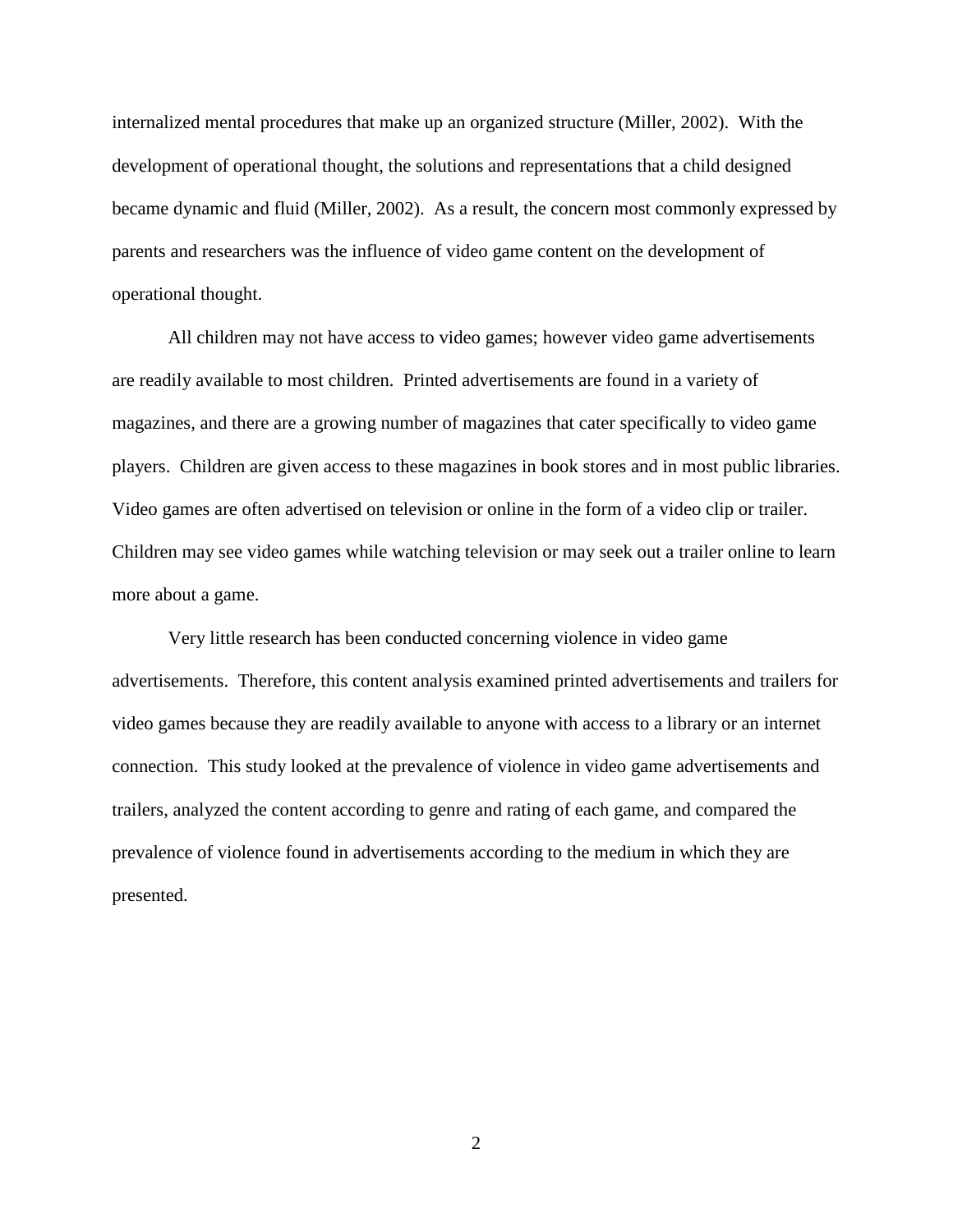#### CHAPTER 2

## LITERATURE REVIEW

# a. Theoretical Framework

This study was grounded in three theories commonly applied to media research: the General Aggression Model, Social Learning Theory, and Cultivation Theory. The General Aggression Model helped to explain the danger of exposure to violent content and the subsequent development of aggressive tendencies (e.g., Anderson & Bushman, 2002). Social Learning Theory detailed the development of aggressive behaviors in children as a result of modeling (e.g., Bandura, Ross, & Ross, 1961). Finally, Cultivation Theory suggested that individuals that consume large amounts of media have a different perception of the world in which they live (e.g., Harris, 2004). However, the General Aggression Model and Social Learning Theory detailed the processes which lead to aggressive responses and actions while Cultivation Theory explained the creation of a personal perspective that the world is frightening. The following sections provided more detail about these theories and how they applied to this content analysis.

#### i. The General Aggression Model

The General Aggression Model (GAM) offered an explanation as to the possible reasons exposure to violent content increaseed the risks of aggressive tendencies in individuals (Anderson & Bushman, 2002; Anderson & Carnagey, 2004; Anderson et al., 2004; Anderson & Huesmann, 2003). The GAM stated that behavior was largely dependent on previously formed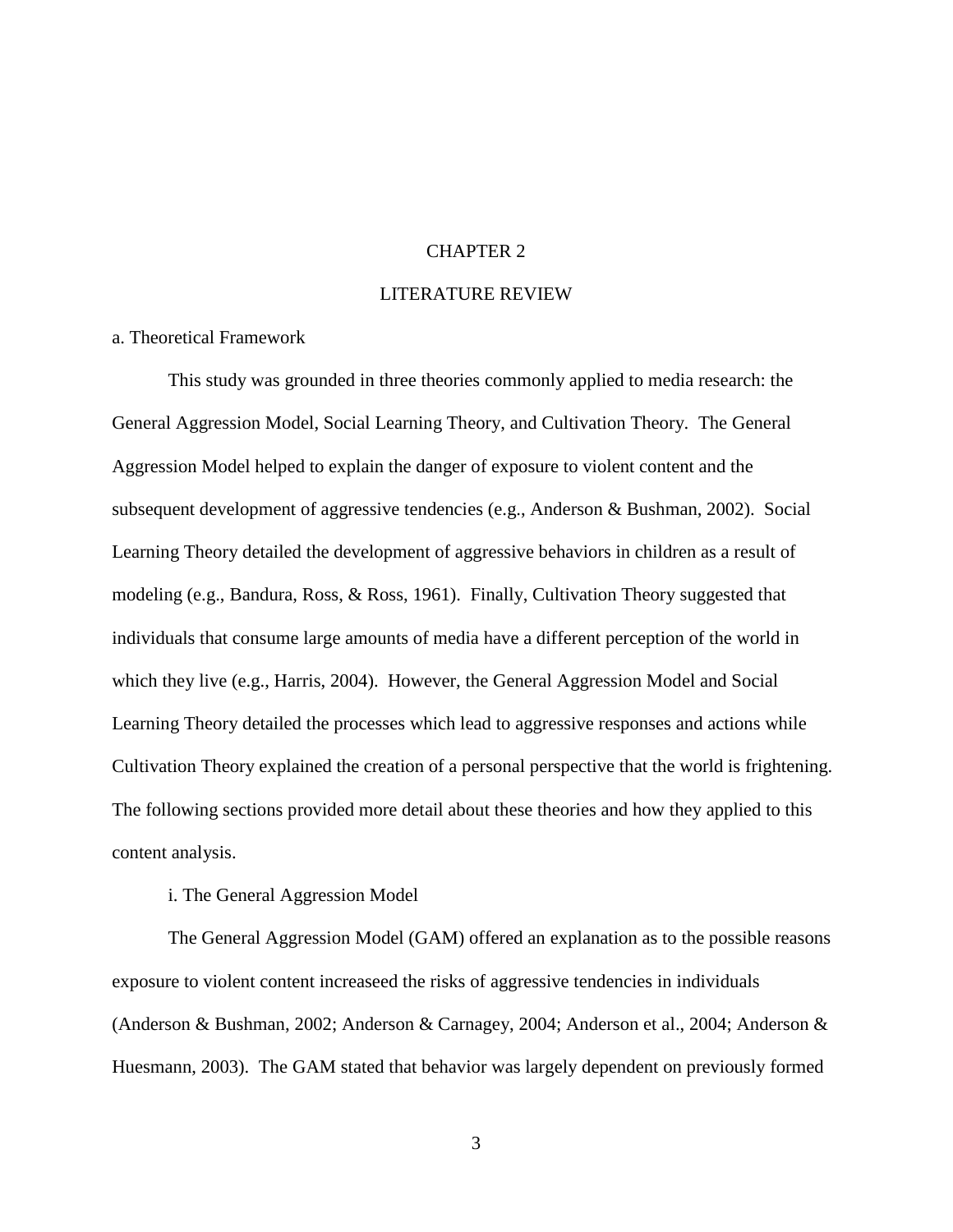knowledge structures created using social learning processes (Social Learning Theory was expanded upon in the following section). Social learning was said to occur when individuals observed someone else responding to a situation and mimic the observed behavior (Harris, 2004). According to the GAM, there were three types of variables-- input variables, routes, and outcomes-- which were connected in a cyclical relationship and interacted to affect aggression (Gunderson, 2006). Input variables fell into two categories: person variables or genetics, dispositions, and attitudes; and situational input variables or environmental influences such as exposure to a violent household or violent media (Anderson & Bushman, 2001). The GAM did not imply that that situational and person input variables directly affect aggression; instead they influenced a person's "internal state," leading to changes in their thoughts and responses (Gunderson, 2006).

Another important facet of the GAM was that social learning occurs constantly, in either real situations, such as dealings with family, or imagined situations, like exposure to violent media content (Gunderson, 2006). If either of these types of situations were experienced and influenced by violence, social learning occurred along with desensitization and changes to the previously established aggression-related knowledge structures (Gunderson, 2006). The figure on the following page provided a visual representation of the processes involved in the GAM: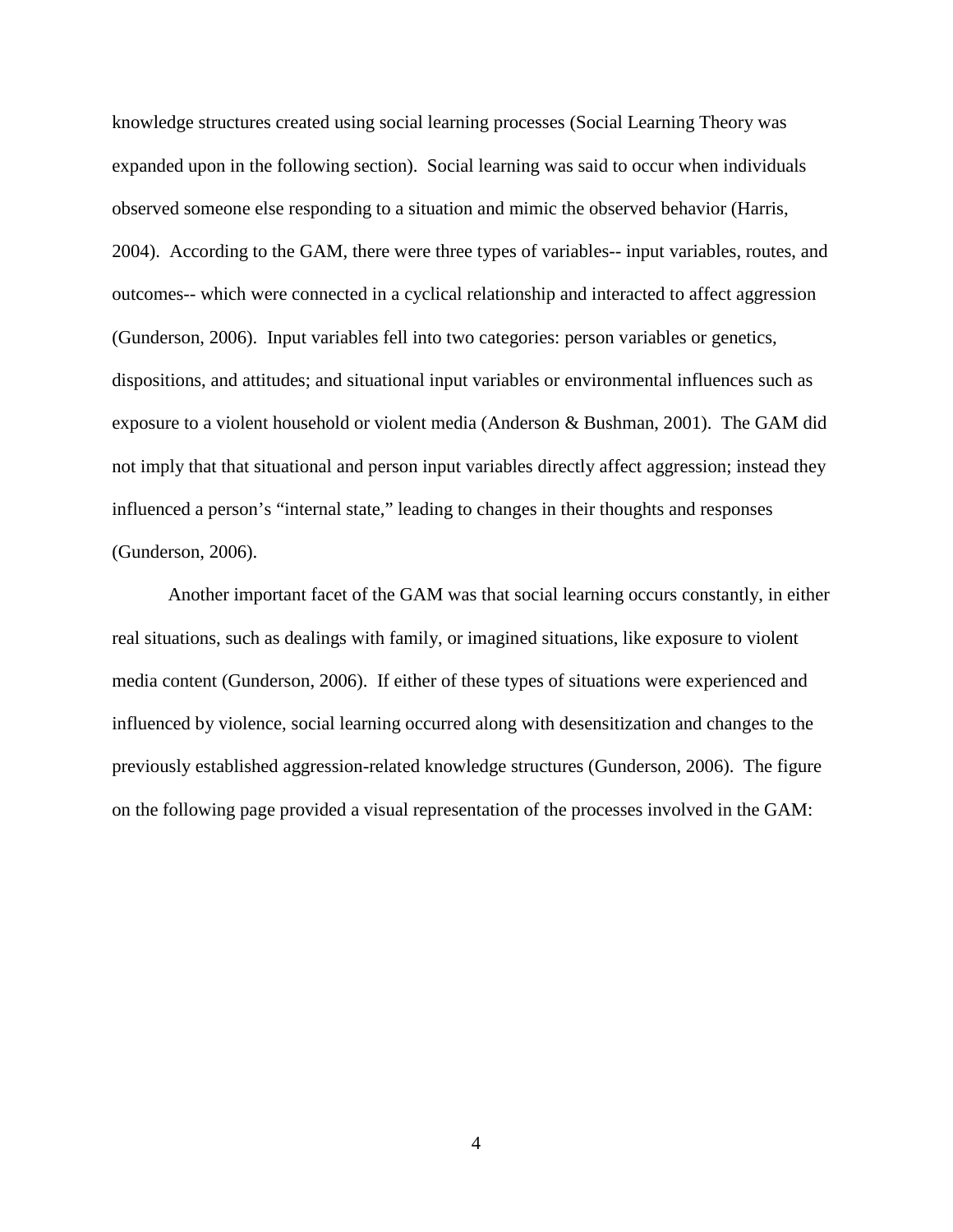## Figure 2.1



Visual Representation of the Cyclical Nature of GAM

Figure 2.1 was a visual representation of the cyclical nature of the General Aggression Model. It represented the interaction between person and situation variables when determining a response to a social encounter. Adapted from "Effects of violent video games on aggressive behavior, aggressive cognition, aggressive affect, physiological arousal and prosocial behavior: A meta analytic review of scientific literature," by C. Anderson and B. Bushman, 2001, *Psychological Science*, *12*, 353-359.

After examining the General Aggression Model, the dangers of surrounding oneself with a steady diet of violent video games became more evident. Situation and person variables interacted to influence the way in which a person evaluated a situation, leading to either thoughtful or impulsive action in response to a social encounter (Anderson et al. 2004). Previous research identified aggressive tendencies and desensitization to violence as the two most influential variables in creating an aggressive personality (Anderson et. al, 2004), supporting the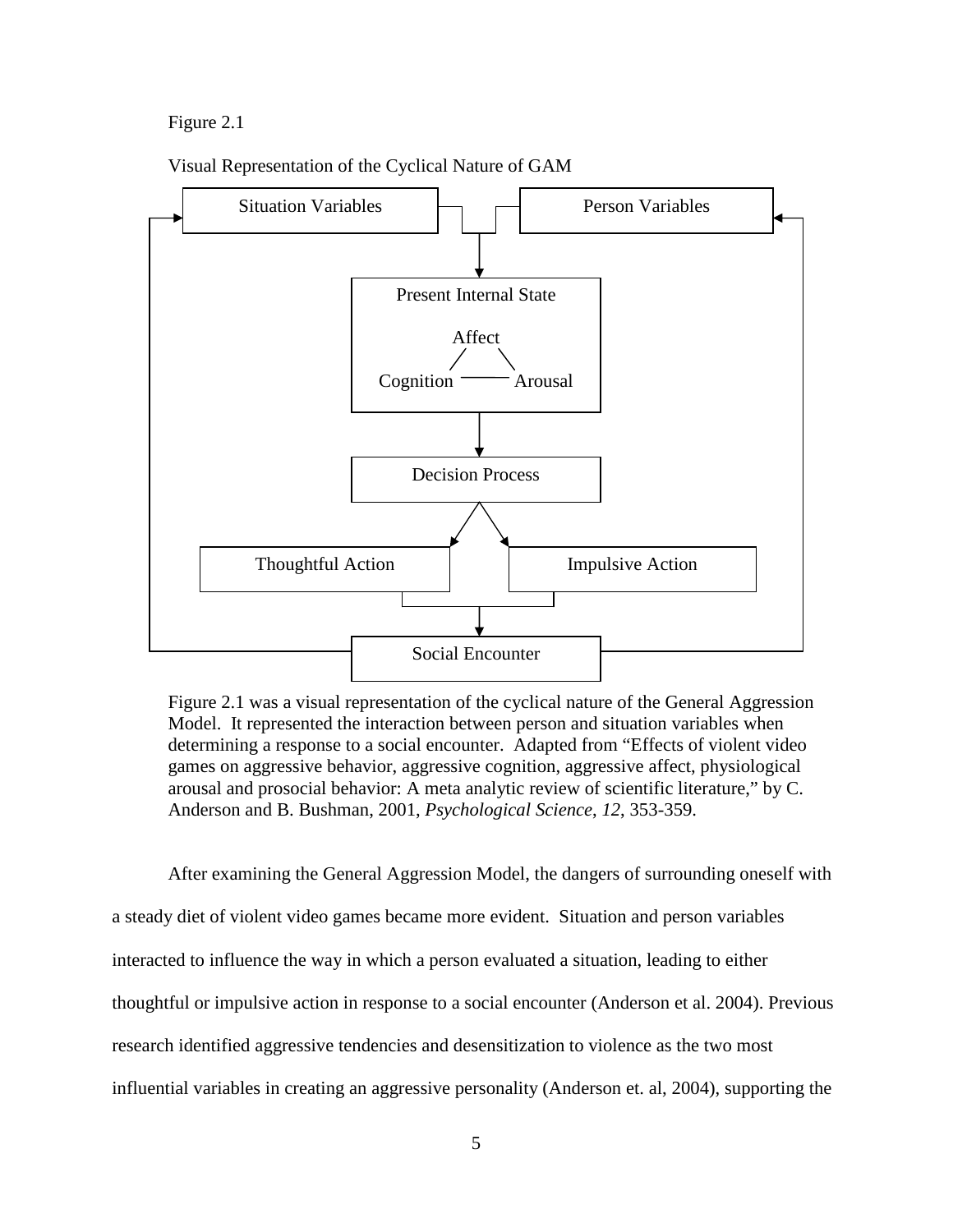importance of the concepts of person variables (aggressive tendencies) and situation variables (desensitization from environmental factors) in determining reactions to situations. An environment rich in dangerous, violent situational variables, such as violent media, could have interacted with person variables leading to aggressive, impulsive responses to social situations. Because of this possible interaction, a culturally current, yet developed awareness of the content of video games remained essential.

ii. Social Learning Theory

Social Learning Theory, first proposed by Albert Bandura, was an alternative to traditional learning theory which credited experience as the largest contributor to learning. Social Learning Theory stated that individuals learn behaviors by observing other individuals perform them and then by imitating those behaviors (Harris, 2004). Bandura and his colleagues proposed that observation played a key role in learning (Bandura, Ross, & Ross, 1961). Their research found that children who observed a model who acted violently toward a doll were more likely to act aggressively than children who observed a model who was not violent (Bandura, Ross, & Ross, 1961). In subsequent studies they found that children also imitated a figure on a screen and a cartoon figure (Bandura, et al., 1963). It can be assumed, then, that children watching or playing a video game would exhibit similar learning patterns; video games were essentially interactive cartoons and characters in video games were becoming increasingly life-like as technology continues to evolve.

Bandura also detailed four requirements of observational learning from media. The first caveat was that individuals be exposed to and pay attention to the media. The second was that the individual must be capable of encoding and retaining the event presented by media. The third was the person must be able to interpret the symbolic concepts into actions. Finally,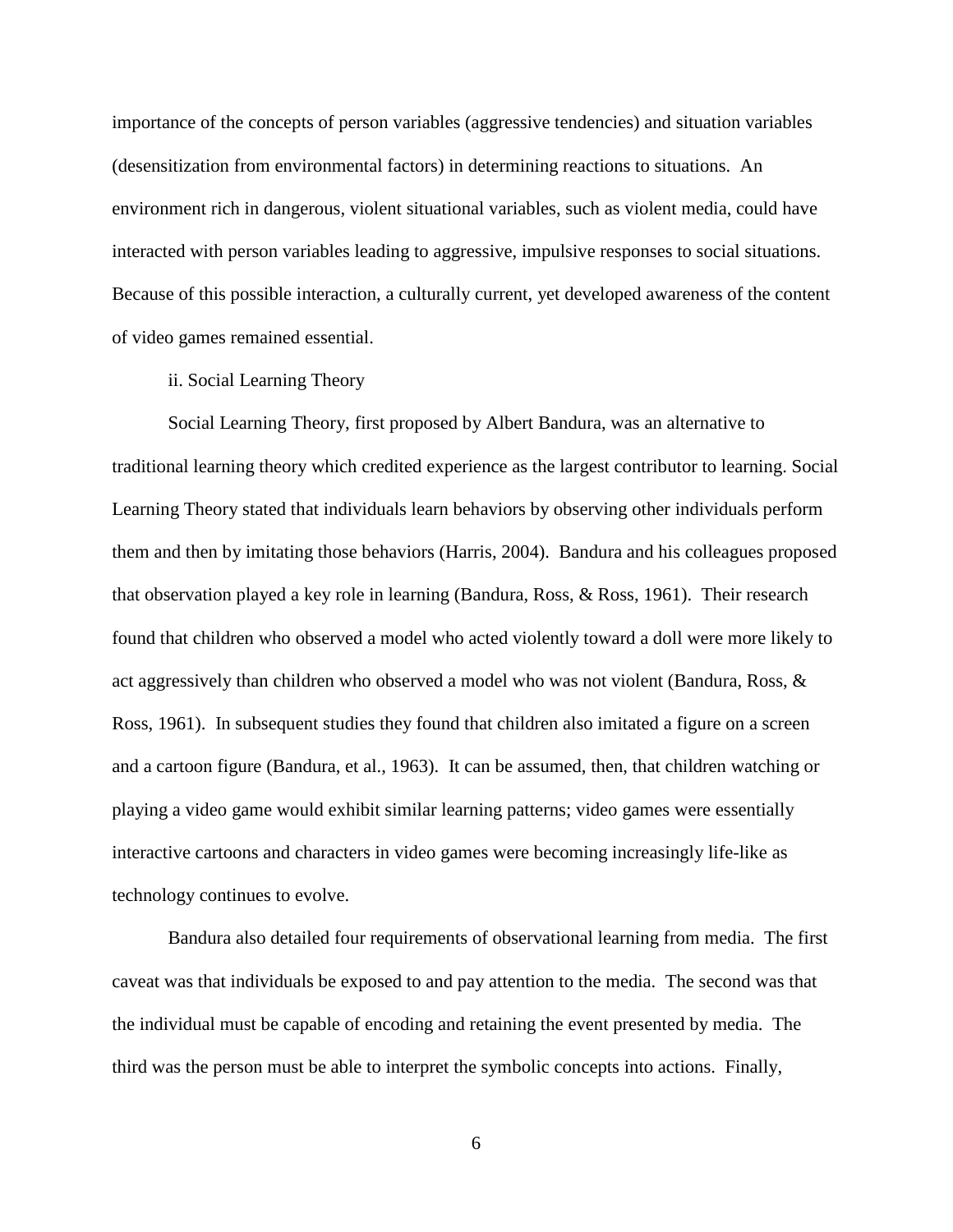reinforcement of the behavior must have occurred (Bandura, 2001, 2002). When one considered these steps and the cognitive and physiological processes that occur during video game play, the danger of exposing a child to numerous violent video games became clear. The second, third, and fourth steps of social learning theory were inherently met in a video game; children must have encoded and comprehended the game in order to progress and succeed, they must also have converted their understanding into action. Finally, each victory over an opponent and progression to new levels and challenges acted as a system of rewards, possibly leading to learned, violent behavior.

The dangers of repeated exposure to violent video games as a learning model were apparent when one considers the likelihood that the child will learn from and imitate the violent behaviors depicted. Studies have found video games require active participation and violence was often rewarded (Gunderson, 2006). Violence in video games was rarely accompanied by negative consequences (Funk, 1995). A meta-analysis of the literature concerning violent video game effects reported that exposure to violent video games was negatively associated with prosocial behaviors and positively related to aggressive affect and physiological arousal (Anderson & Bushman, 2001). Recent research has shown that there was the possibility of an association between media violence and increased hostility and aggression, and decreased empathy, effects similar to that of real life violence (Gunderson, 2006).

The components of Social Learning Theory were evident in the GAM. These two theories detailed the processes by which high levels of exposure to violent content in video games can lead to aggressive responses to social encounters. Therefore, it was important to recognize the permeation of violent content in media and video games, in the hope that aggressive or violent responses can be minimized. The literature surrounding these two theories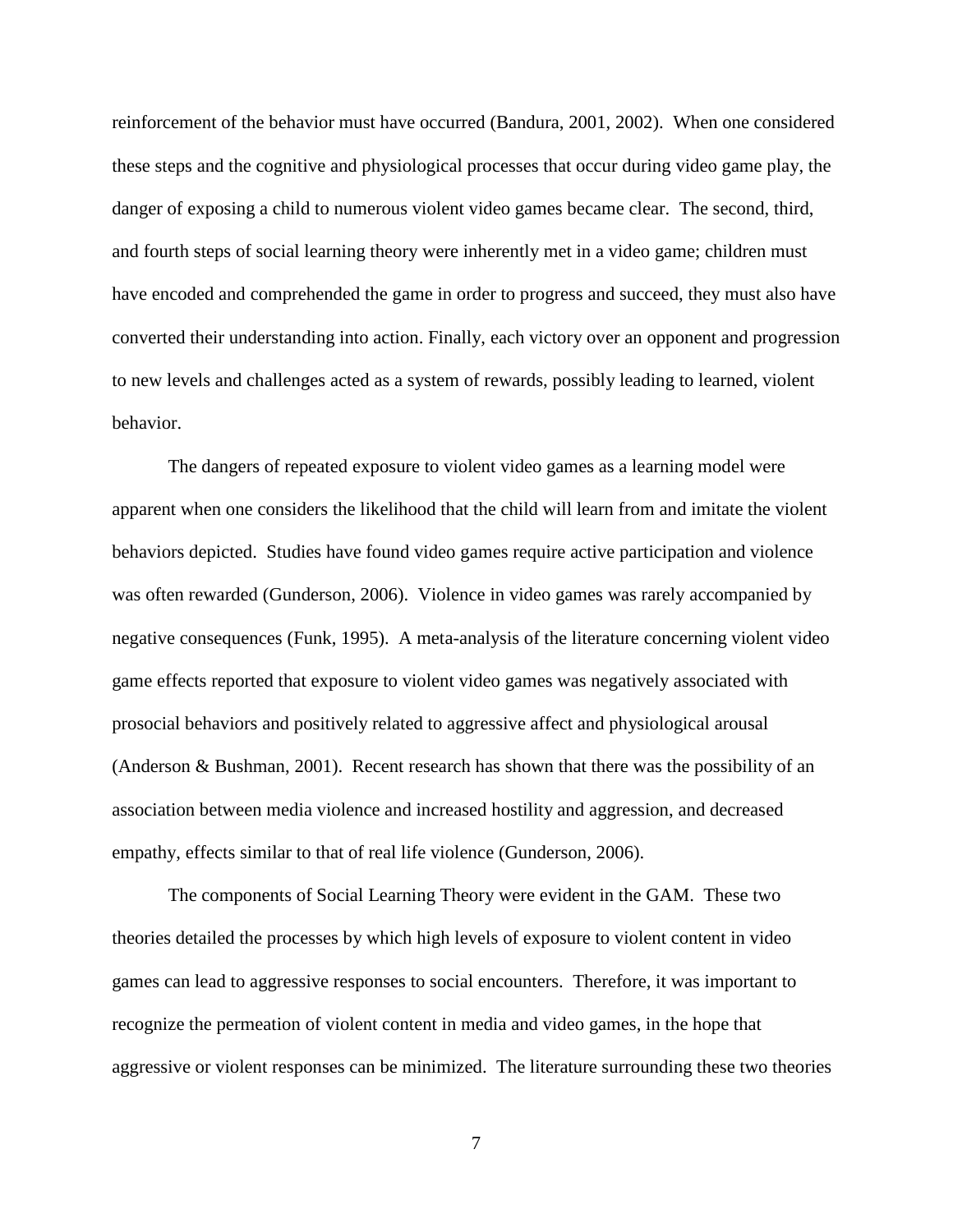supported the idea that a fully developed consciousness of the level of violence in video games will be essential as they continue to grow in popularity so that an accurate knowledge of video game effects can be maintained.

## iii. Cultivation Theory

Like adults, adolescents' responses varied after experiencing or viewing violence, even repeated exposure to violence; a typical response may include developing a world view of a negative, unsafe, or hostile environment (Price & Clad, 2003). Cultivation Theory helped to explain the process by which the development of such a world view may occur through excessive media consumption. Developed by George Gerbner and his colleagues, Cultivation Theory posited that media viewers learned things about the real world by gathering clues from mediated messages (Harris, 2004). As people learn from media, their worldview began to resemble the world that media presented (Gerbner, Gross, Morgan, & Signorielli, 2002); when there was a high level of consistency between the real world and the constructed worldview, resonance occurred and the cultivation effect was strong (Harris, 2004). Resonance intensified the cultivation effect; an individual's idea that the world was violent and dangerous was stronger because more of that individual's surroundings seem violent. Children that watch violent television, play violent video games, and live in a violent environment would experience an extremely high level of resonance and the cultivation effect would be very strong. As people's worldviews become more similar, mainstreaming occurred (Harris, 2004). Mainstreaming explained how the cultivation effect can materialize in a sample of the population and why similar worldviews developed in groups.

Cultivation Theory was often referred to as the "mean world syndrome" (Harris, 2004), because individuals who watch more violent television believed that the world was a more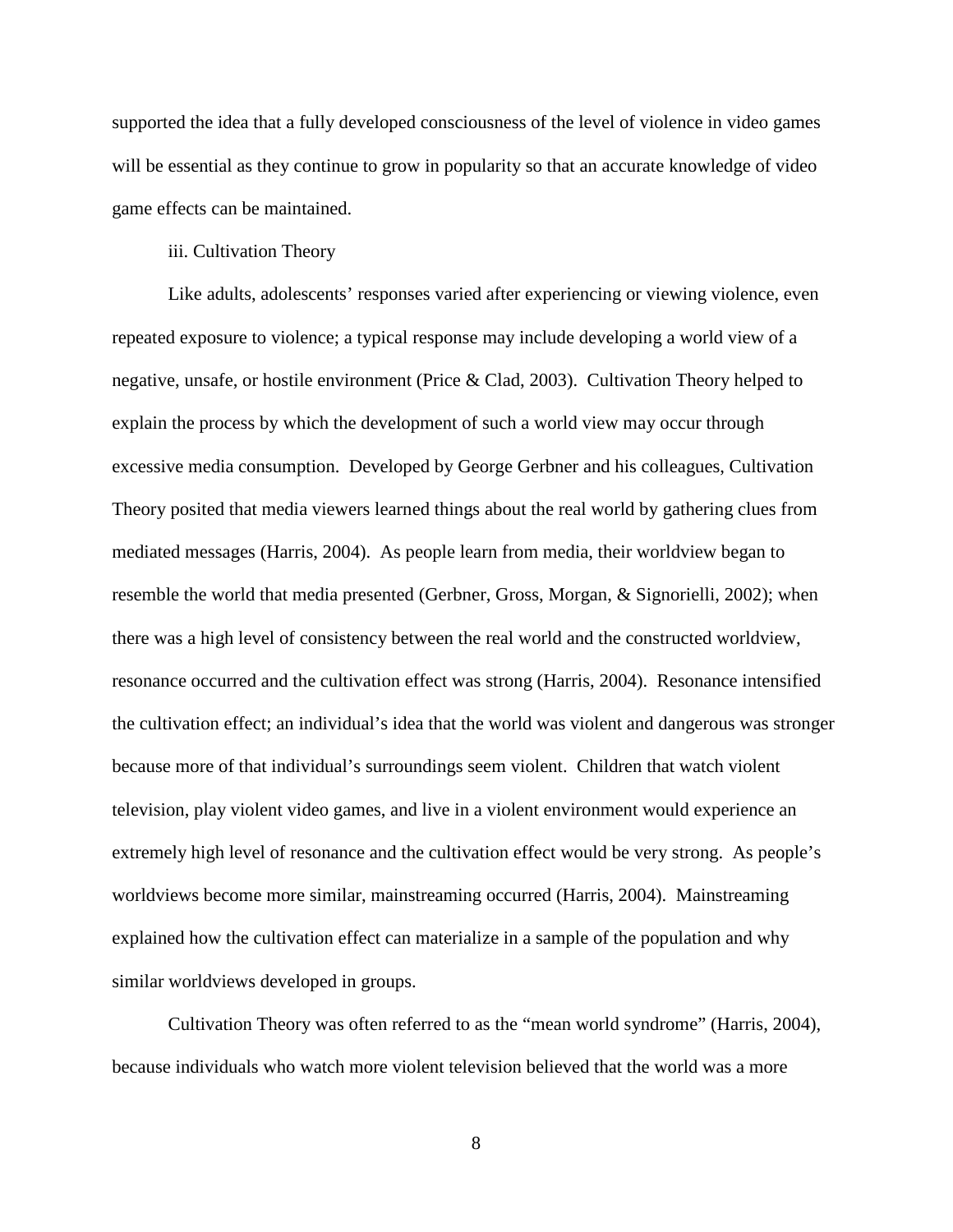violent place than those who were not heavy viewers (Signorielli, 1990). With this being said, a 2002 study of American children indicated that by the time children in the United States turn 18, many have viewed over 24,000 hours of media, and over half of these hours contain violence (Gentile & Walsh, 2002). Because video games continue have grown in popularity, it was possible that the number of hours children spend with media will rise, leading to higher levels of cultivation effects in children's lives. Studies have indicated that between 55% and 89% of video games that were considered popular contain violence in some form (Walsh, 2000; Children Now, 2001). A 2004 survey of middle school children indicated that a majority of both boys and girls preferred video games containing violence, 99% and 84% respectively (Funk, Fox, Chan & Gayetsky, 2004). Additionally, the effects of violent content on children would be amplified if a child lived in violent home environment or community (Slater et al., 2003).

Although some researchers were skeptical of the proposed negative effects of media violence (e.g., Rhodes, 2000), a meta-analysis performed by Anderson and his colleagues indicated a consistent and strong relationship between violent media exposure, emotional problems, and behavioral problems (Anderson et al., 2003). A number of children in the United States were constantly bombarded with violent images and situations, potentially leading to the development of a violent and dangerous view of the world and as such, violent reactions to situations and environments through socially learned behavior.

#### iv. Research Questions

There was very little research available to offer information concerning video game advertisements. Also, research concerning video game trailers was virtually non-existent. This study gathered information on content from both print video game advertisements and video game trailers to compile information about the content of both and to test a number of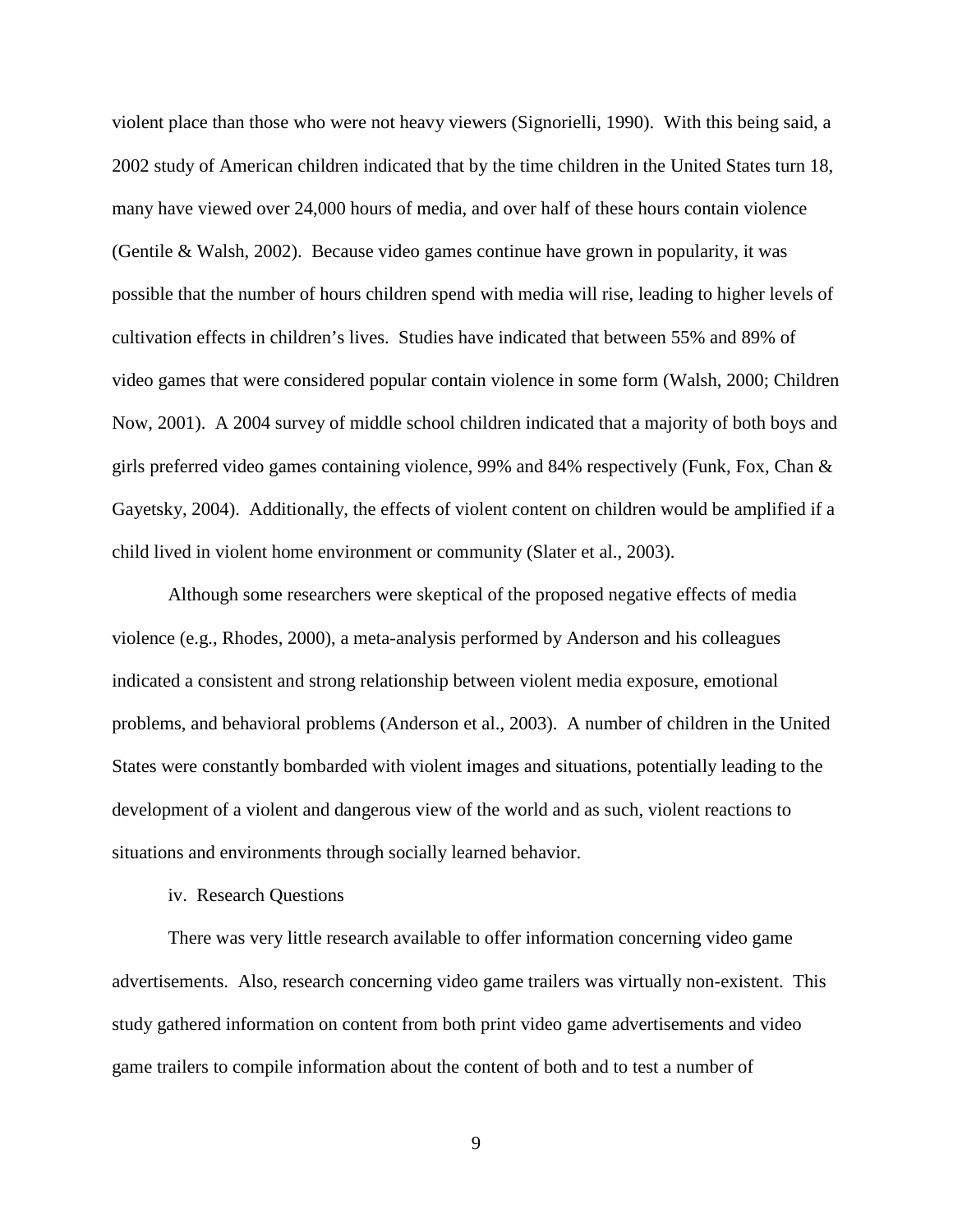hypotheses. This study assumed that the content presented in advertisements best represented the parts of a game which creators and distributors felt would draw players in and cause them to seek out the game portrayed (Scharrer, 2004; Russell & Lane 1993; Schudson, 1990; Wells et. al. 1998). It was also grounded in previous research that has shown that the content of video games varies according to the rating of the game (Scharrer, 2004; Smith, Lachlan, & Tamborini, 2003; Thompson & Haninger, 2001) and that violent content was prevalent in video games (Braun  $\&$ Giroux, 1989; Dietz, 1998; Smith, Lachlan, & Tamborini, 2003; Thompson & Haninger, 2001). This study also sought to determine the difference in the level of violent content in print advertisements and trailers, leading to the development of four research questions:

- RQ1: Will print video game advertisements or internet trailers contain more instances of weapons?
- RQ2: Will print video game advertisements or internet trailers contain more instances of violent acts?
- RQ3: Will print video game advertisements or internet trailers contain more instances of violent words?
- RQ4: Will print video game advertisements or internet trailers contain more instances of violent content?

b. The Stages of Cognitive and Motor Development of Children and Adolescents

Developmental psychologist Jean Piaget was responsible for a great deal of the literature concerning the cognitive and motor development of children and adolescents. Piaget described four basic stages of cognitive development in children, the first of which was called the sensorimotor stage. The sensori-motor stage was described as generally occurring between the ages of birth and two years old, but was largely recognized as the stage before language emerges (Piaget,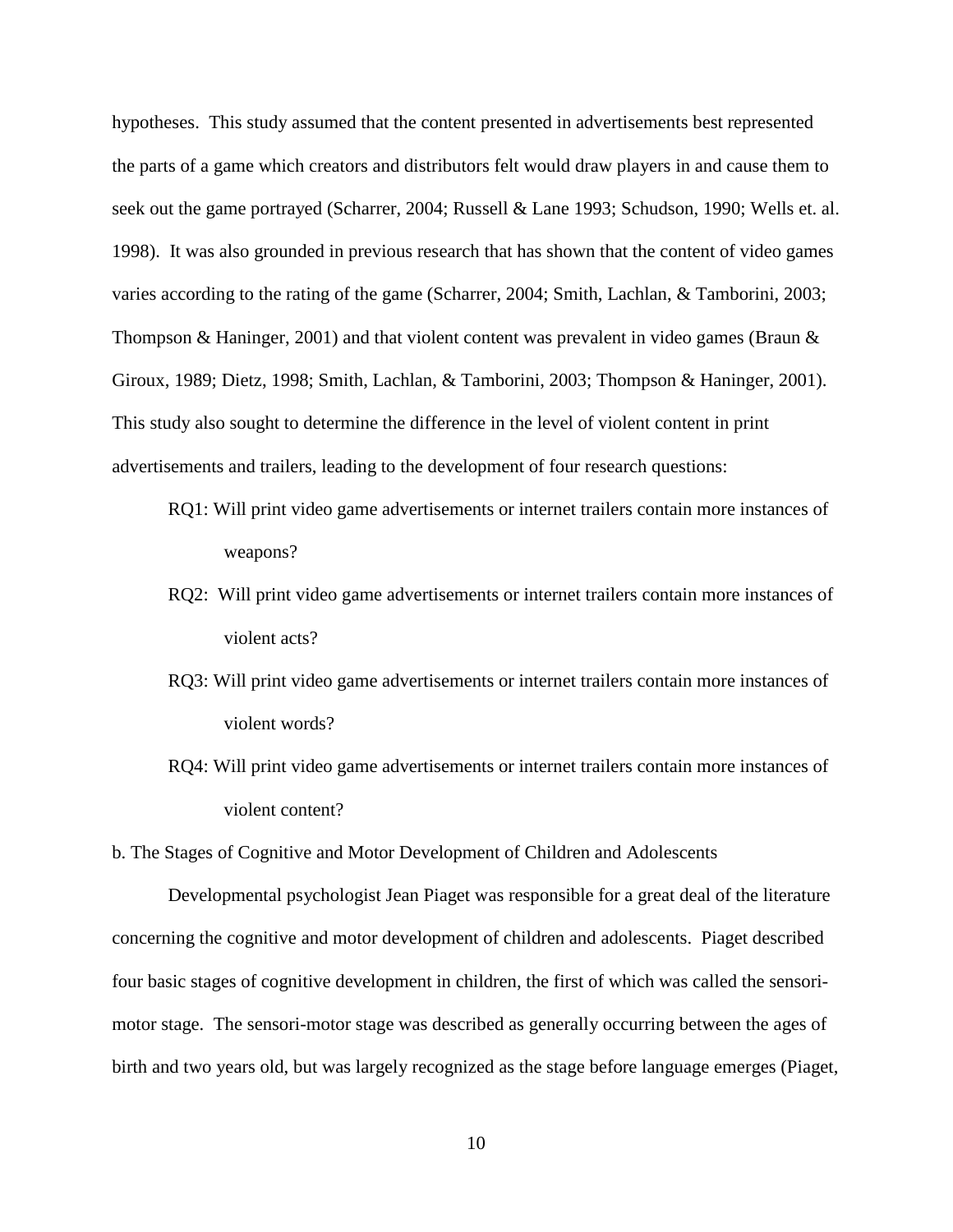2006). The second stage was called the pre-operational stage, occurred between typically between the ages of two and seven years-old, and was characterized by increased speech, imaginative, symbolic play, and egocentric thought (Piaget, 2006). The first two stages were only briefly covered here because they did not include the concrete problem solving abilities or advanced conceptual thinking required for many video games. The third stage was the stage of concrete operations, occurring between ages 7 and 12. This stage included logical, lessegocentric thought, and the ability to think through and solve basic problems (Piaget, 2006). The final stage of child development was called the stage of formal operations, which runs from age 12 and onward. This stage was characterized by logical reasoning and thought processes (Piaget, 2006).

Piaget and others posited that social interaction was largely responsible for progression through these developmental stages (Doise, 1996). If a child spent an inordinate amount of time with video games, it would be possible that normal socialization could be replaced by interaction with video games, leading to underdeveloped social skills, a lack of empathy, and a lack of understanding for consequences and results. If media occupied a majority of a child or adolescent's time, it would be possible that it would replace normal social interactions and influence development, therefore it was important to understand the content of media that children spend time with to better understand the possible influences on their development. c. Children as Consumers

Advertising directed at children has been a common area of concern raised by parents and researchers (Strasburger, Wilson, & Jordan, 2009). Advertisements directed at children typically attempted to sell food or toys. In a 2005 sample of 8,854 advertisements gathered by the Kaiser Family Foundation, 31% of all advertisements during children's television programming were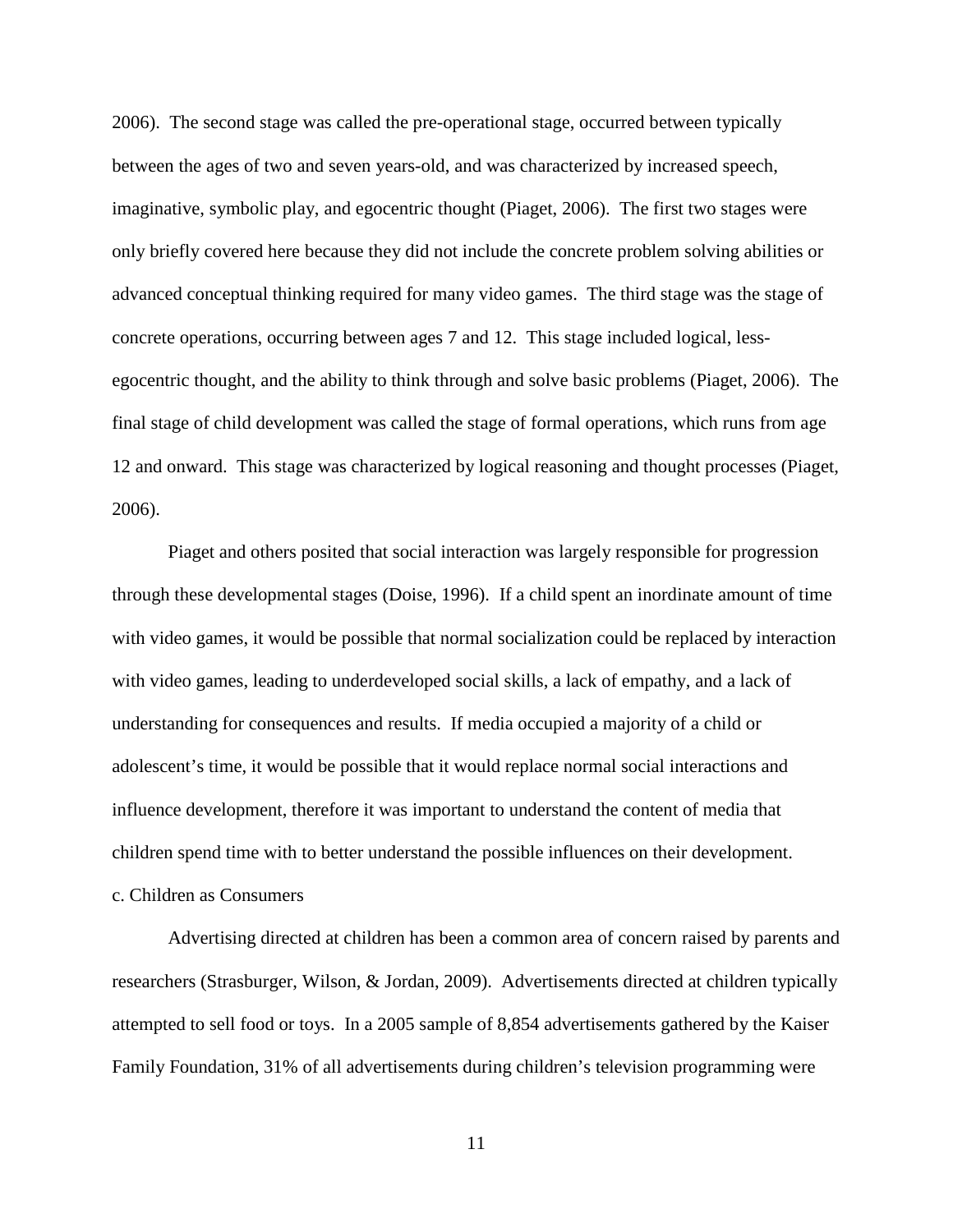for cereal, 30% were for candy or snacks, and 11% were for fast food (Gantz et al., 2007). However, toys were most commonly recognized as the main alternative to food-related commercials directed at children (Strasburger, Wilson, & Jordan, 2009). Several studies have also focused on children's ability to discriminate between advertisements and the actual program content, and they have found that the younger a child was, the less likely it was that he or she would be able to differentiate between the two (Palmer & McDowell, 1979; Butter, Popovich, Stackhouse, & Garner, 1981; Levin, Petros, & Petrella, 1982; Butter et al., 1981; Levin et al., 1982). Children also did not understand that the object of a commercial was to sell something (Strasburger, Wilson, & Jordan, 2009). Several studies determined that a child's understanding of the commercial intent of advertisements arose somewhere around eight or nine years-old (Wilson & Weiss, 1992; Blatt et al., 1972; Ward, Reale, & Levinson, 1972; Ward et al., 1977).

One of the most commonly debated concerns about children and advertising deals with whether or not children are paying attention to advertisements One study indicated that children pay attention to advertisements about half as often as they did to television programs (Krugman, Cameron, & White, 1995), however, this study did not take into account the age of the child. Several other studies have shown that the younger a participant was, the more likely the child was to pay more attention to both the advertisement and the program (Ward, Levinson, & Wackman, 1972; Zuckerman, Ziegler, & Stevenson, 1978; Schmitt, Woolf, & Anderson, 2003). For these studies, the difference in attention levels typically occurred around seven or eight years old, depending on the age categories that the researchers used. Also, younger children were more likely to pay attention to advertisements with increased levels of auditory and visual stimulation (Greer, Potts, Wright, & Huston, 1982). This information corresponded with Piaget's developmental progression. As children age, they become more capable of processing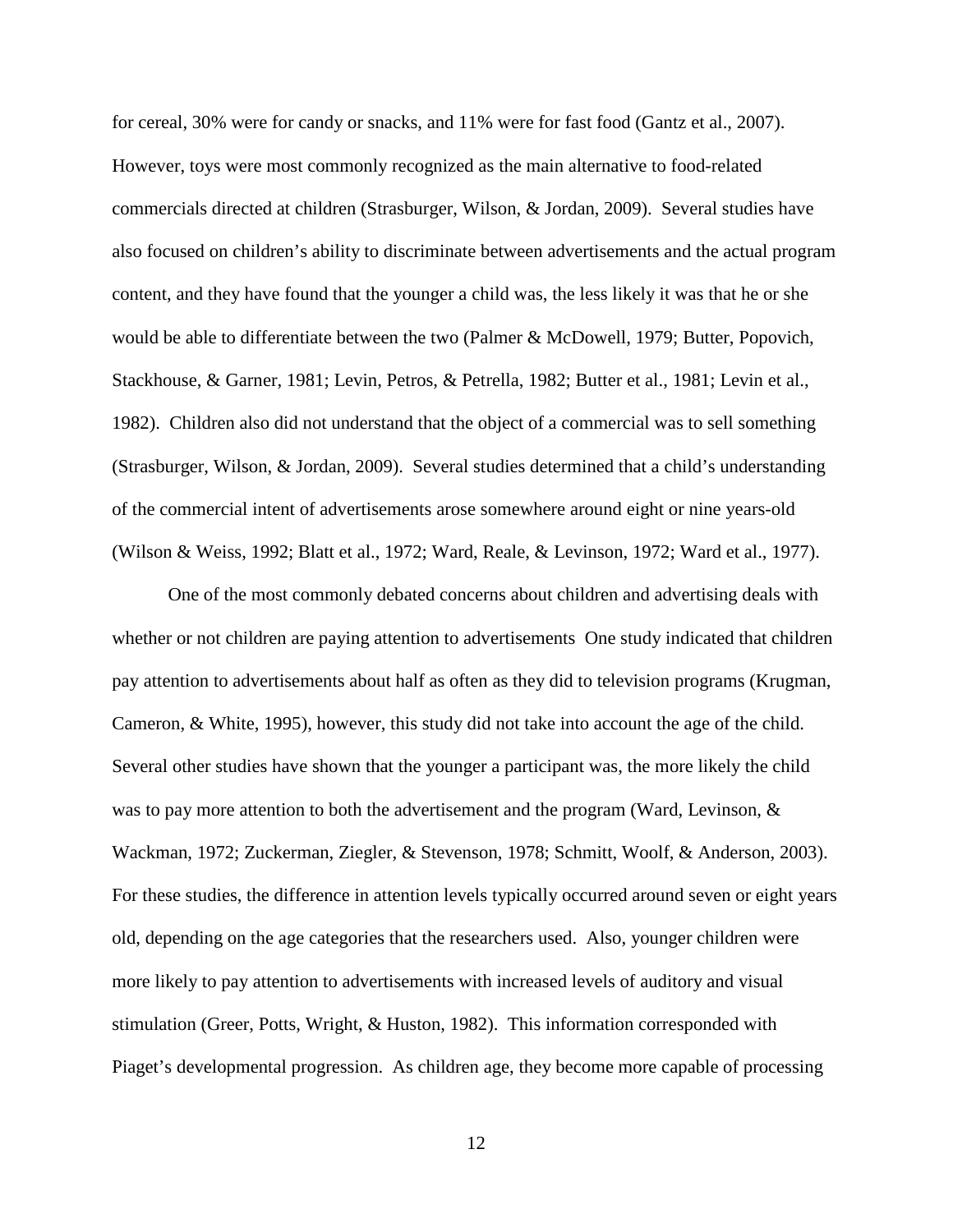what was important to them and of making a rational decision about a product. For example, an older boy would watch a flashy, exciting advertisement for a action figure and realize that he probably did not want one, where as a very young boy would still find it interesting and desirable.

## d. Development of Consumer Behavior

Valkenburg and Cantor (2001) defined four stages of a child's development as a consumer. These stages were related to Piaget's stages of development, however, they focused on a child's evolution as a consumer and their ability to make goal-directed decisions and to select and purchase items they could use and desired. The first phase was referred to as "Feelings, Wants, and Preferences" and referred to children and toddlers and was beyond the realm of true consumer behavior because it was not goal directed. This phase corresponded with Piaget's sensori-motor stage. The second phase, "Nagging and Negotiating," captured the preschool years, or Piaget's pro-operational stage. This phase was characterized by a child's inability to differentiate between programs and commercials and by a desire for visually appealing products (Valkenburg & Cantor, 2001). The third phase of consumer behavior during childhood was called "Adventure and the First Purchase." This phase corresponded to the beginning of the concrete operations stage and likewise was characterized by an increased sense of self, increased responsiveness to verbal or auditory cues, and an increased attention span; this was also when children typically made their "first solo purchase" (Valkenburg & Cantor, 2001). The fourth stage was called "Conformity and Fastidiousness" and typically began around age eight and lasted until about twelve years of age. Children in this age group typically were aware of their peers' buying habits, compared several products, and were aware of the intent of advertisers (Valkenburg & Cantor, 2001). Valkenburg and Cantor (2001) acknowledged that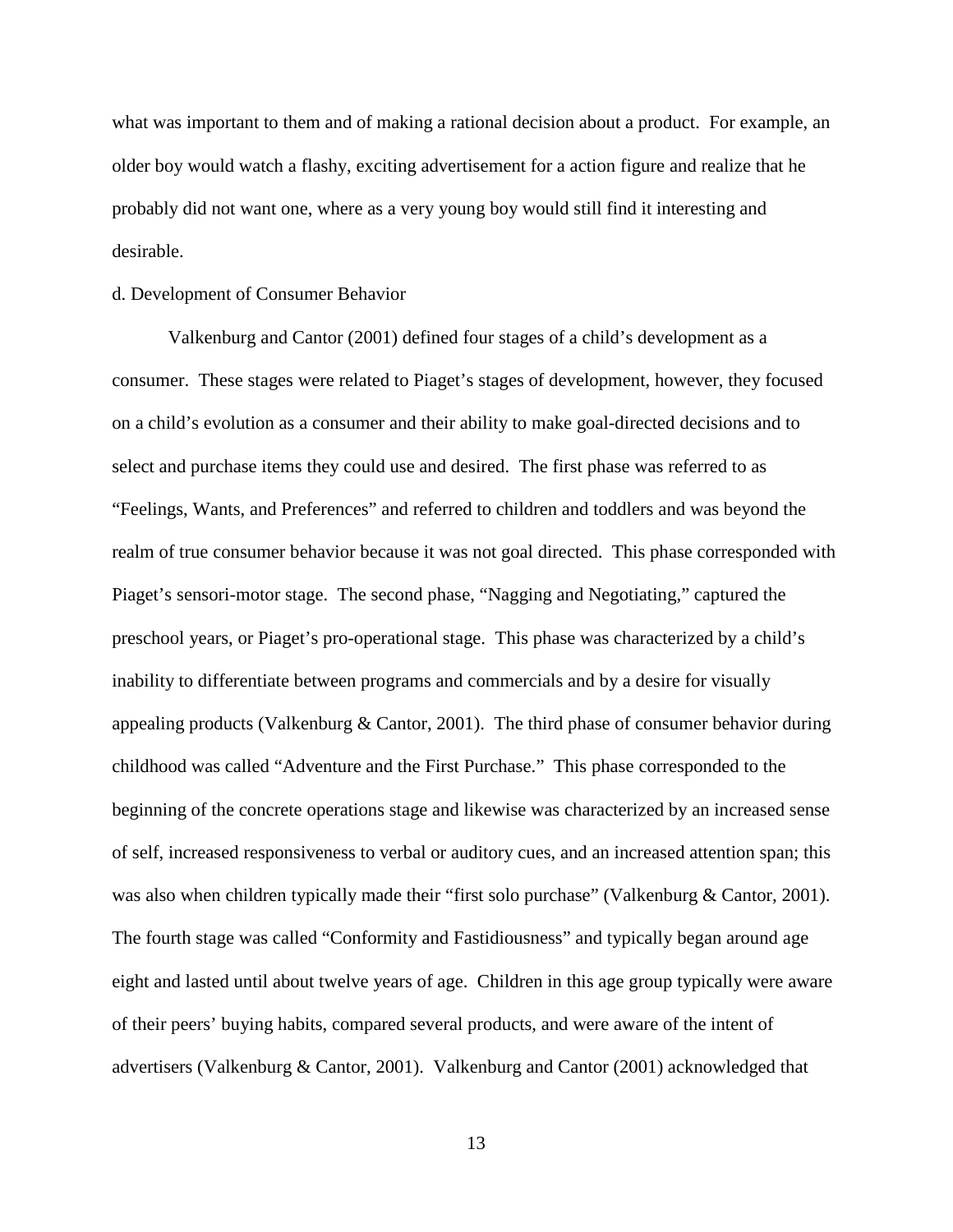buying habits continue to evolve as children become adolescents; however, all the fundamental development of consumer behavior have taken place by the end of these four stages.

The third and fourth stages of consumer development were particularly important to this study. These final two stages of development included children making their first purchase, becoming aware of their peers, and beginning to research products to make comparisons. Print advertisements and internet trailers could help an adolescent make a decision to purchase a game; they provided visual and auditory information about the style of the game and give an indication about the content and missions associated with the game. The advertisements and trailers were indicative of the first impression children and adolescents have of a game. A young consumer may have watched several trailers or study several advertisements before deciding to purchase a game. This study investigated two different media that might contribute to a purchase and can contribute to the body of literature surrounding video games.

### e. Children, Violence, and Video Games

One of the most commonly expressed concerns of children's increased media use has been the permeation of violence in media (Strasburger, Wilson, & Jordan, 2009). This was illustrated in the National Television Violence Study, which randomly selected broadcast and cable television programs from a nine month period. They combined the selected programs to create a composite week each year and replicated the study for several years. Researchers found that 60% of all programming contained violence, and this result was replicated over three consecutive years (Wilson et. al., 1998). Additionally, researchers found that less than 5% of the programs containing violence included any antiviolence themes to warn of the potential dangers and consequences (Wilson, et. al., 1998). This research studied all types of television programming; unfortunately, violence in children's shows was more prevalent (Wilson et. al.,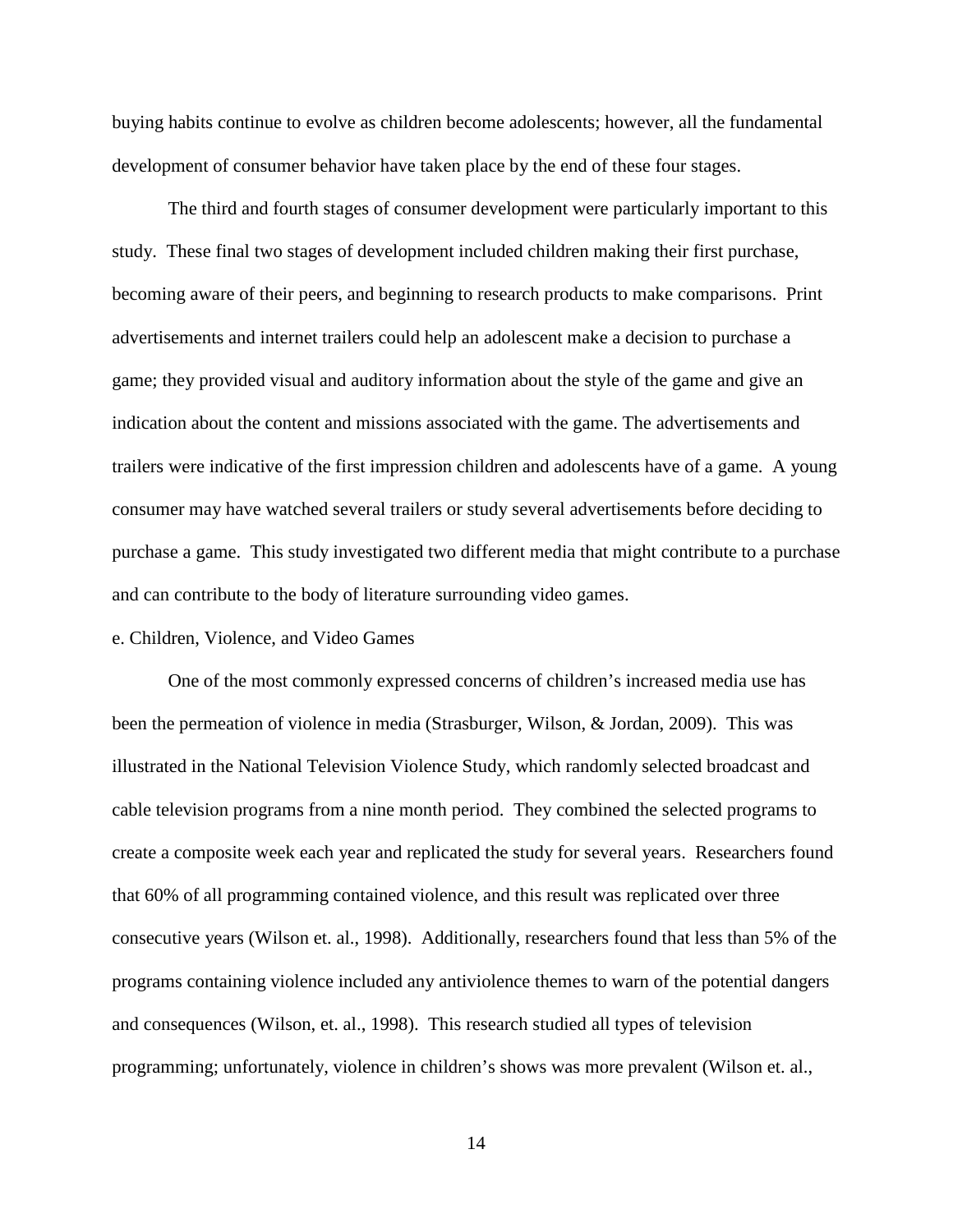1998). One study reported that a typical hour of children's television programming contained 14 acts of violence or one act every four minutes. In contrast, a typical hour of programming not directed at children contained about six violent acts or one violent incident every 12 minutes (Wilson, et al. 2002). These researchers also found that children's television was more likely to show unrealistically low levels of harm to victims of violence than other types of programs (Wilson, et al. 2002). Another study found that individuals in the presence of weapons were more likely to exhibit increased levels of aggressive behavior (Berkowitz & LePage, 1967).

Video game violence remained a topic of growing concern for people around the world. Thompson and Haninger (2001) preformed a content analysis of 55 E-rated video games. Although they examined other categories, their results concerning violence were most interesting; they found that intentional violent acts were included in 64% of the games. Also, in 60% of these games, violence was required to progress throughout the stages of the game (Thompson & Haninger, 2001). Additionally, 41% of these games did not include content descriptors which indicated any kind of violent content (Thompson & Haninger, 2001). However, due to the interactive nature of video games and the ways in which video game content varies depending on the user and his or her actions, definitive and complete numbers of total violent acts in video games were not available.

Video games have grown in popularity with the young; according to Gentile and Wash (2002), children between the ages of 2 and 7 spent an average of 43 minutes per day every day playing video games. First and second grade boys have been found to play video games on average 3.5 hours per week, while girls play for about 2.5 hours each week (Funk & Buchman, 2006). In 2005, a survey of more than 2,000 children across America indicated that the average American child lived in a household with three televisions and two video game consoles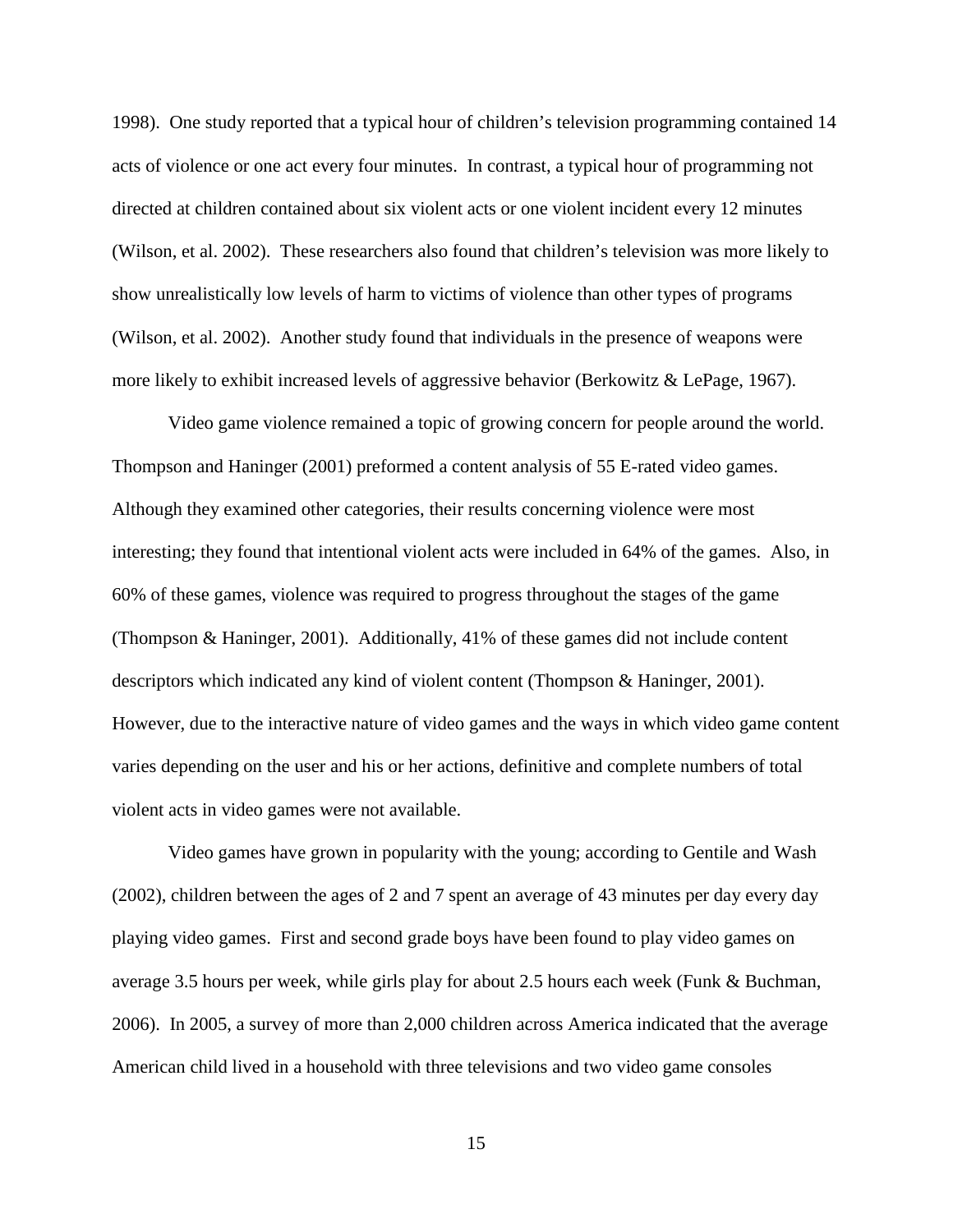(Roberts, Foehr, & Rideout, 2005). This survey also indicated that 68% of children have a television in the bedroom and 49% of those children have a video game console attached to it (Roberts, Foehr, & Rideout, 2005).

One of the growing areas of research concerning video games has examined why people play video games. Klug and Schell (2006) proposed five reasons why people play video games: to control their environment, to vicariously experience, to vicariously live in another place or time, to explore fantasy relationships, and to experience competition. Also, a state of flow has been cited as a reason for and result of video game play. Flow is the term for the highly enjoyable state experienced when a balance between skill and challenge is achieved during an intrinsically rewarding activity (Csikszentmihalyi & Csikszentmihalyi, 1988).

 There have been a small number of studies that examined the effect of video games on children. The majority of published studies have shown a negative relationship between game play and positive characteristics such as empathy, and an increase in desensitization from violent video games (Funk et al., 2003). The current study was designed to contribute to the body of literature surrounding video games, specifically video game advertisements. It will help contribute to the knowledge of what children see and hear in video games and hopefully indicate what types of content may be problematic for children, which will then need to be studied in future research.

#### f. Video Game Genres

Funk and Buchman (1995) broke video games down into six basic genres of content. The first type was general entertainment, which included no fighting or destruction. Second, there were educational games. Fantasy violence games contained cartoon characters which must fight and avoid being killed in order to accomplish a goal. Games with human violence had human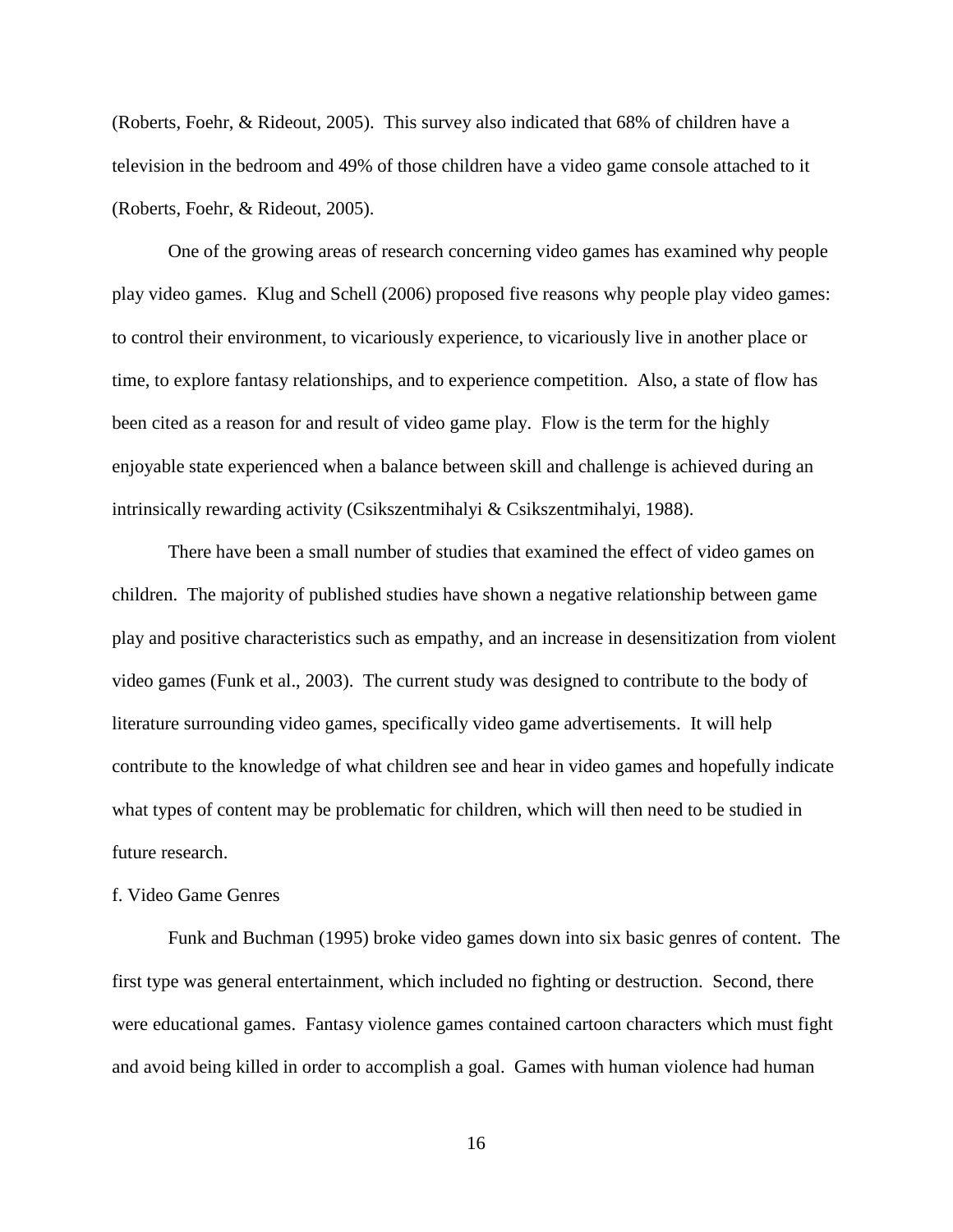characters fighting and avoiding death or injury while attempting to complete a goal. The fifth type of game was non-violent sports games which include no fighting or destruction. The sixth and final type of game was violent sports games which include violence or destruction (Funk & Buchman, 1995). The categories designated by Funk and Buchman were used in the current study because they are indicative of the content. Also, determining a game's genre did not require playing the game, just looking at elements included in the advertisements and trailers. Scharrer (2004) preformed a content analysis of print video game advertisements and found that action/adventure and fantasy/odyssey games contained the highest levels of violence. Scharrer's study utilized different genres than the present study; however the results should be consistent. Fantasy violence games would be expected to include more violence because they are fantasy. There would be more opportunity to use imaginative weapons and this type of game would be less likely to defy social morays. The current study operated under these assumptions and examined the previous research to develop the following hypothesizes:

- H1: The genre of the game will be directly related to the number of weapons, violent acts, violent words, and total violent content, with fantasy violence having the most, followed by human violence, violent sports, non-violent sports, general entertainment, and educational.
- H2: The genre of the game will be directly related to the number of content descriptors for violence, with fantasy violence having the most, followed by human violence, violent sports, non-violent sports, general entertainment, and educational.

### g. Video Game Rating System

In 1994 the Entertainment Software Ratings Board (ESRB) was established by the Entertainment Software Association (ESA) to define and implement a universal ratings system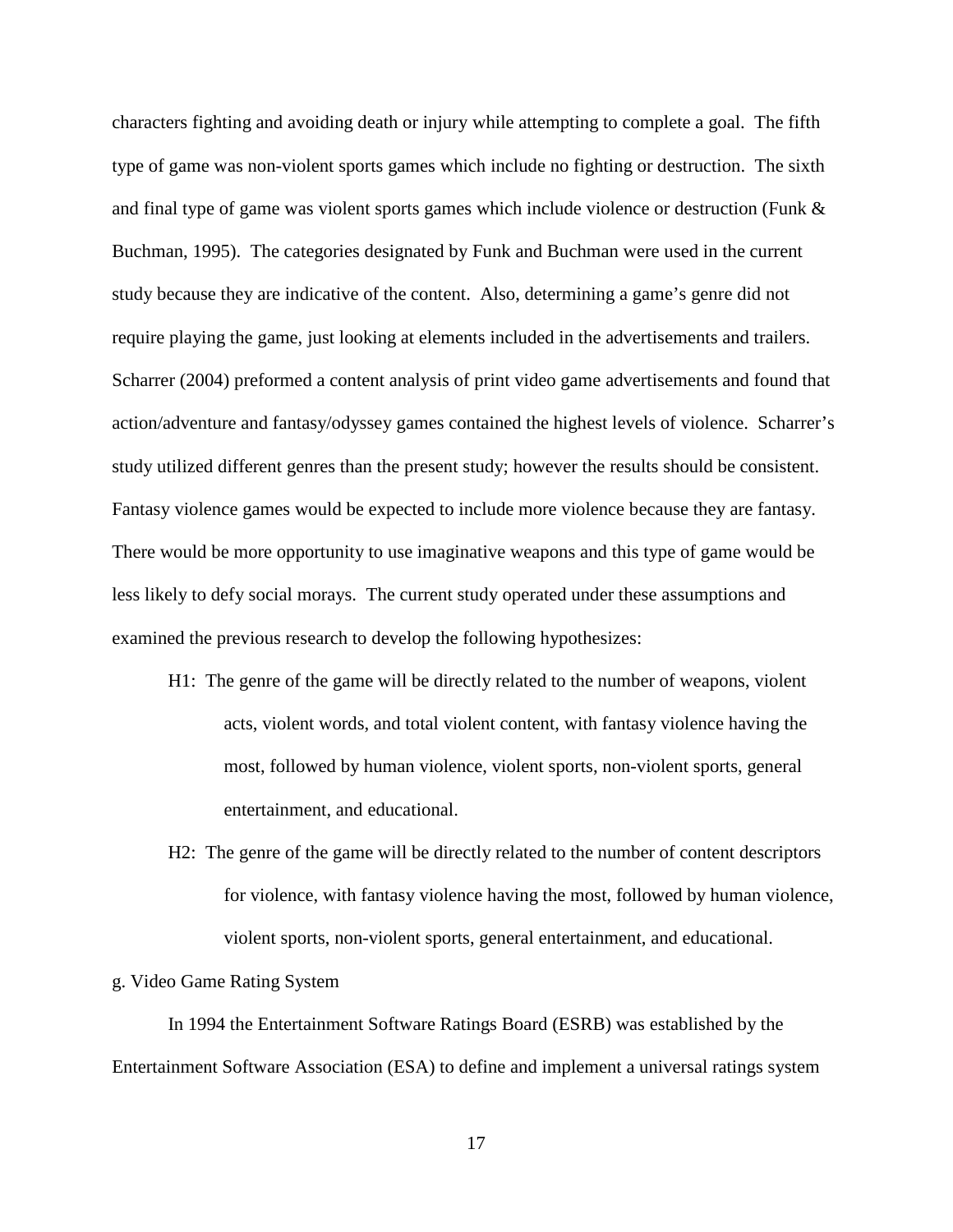for video and computer games (About ESRB, 2009). The ESA was a conglomeration of video game, computer game, and entertainment platform producers including SONY, Microsoft Corporation, SEGA of America, Inc., Electronic Arts, and Take-Two Interactive Software (ESA Industry Facts, 2009). As concern over video game content increased, these rival companies joined together to form the ESRB to create a unified, impartial, "self-regulatory" ratings system which could be applied to all of video games (About ESRB, 2009). The ESRB Ratings System assigned each game a broad, categorical rating and included content descriptors. According to the ESRB (Game Ratings and Descriptor Guide, 2009), the ratings categories were as follows:

EC games were appropriate for children in "Early Childhood" or 3 years of age and older. E, or "Everyone," includes games that were suitable for children 6 and older. These games may include some "fantasy" violence and brief, mild language.

E10+ games were appropriate for everyone 10 and older; they may include "fantasy or mild violence, mild language and/or minimal suggestive themes."

T rated games were appropriate for "Teen" children or those over 13 years of age. Titles in this category may contain "violence, suggestive themes, crude humor, minimal blood, simulated gambling, and/or infrequent use of strong language."

M or "Mature" rated games were appropriate for those 17 and older and may include "intense violence, blood and gore, sexual content, and/or strong language."

AO or "Adults Only" games were only considered appropriate for those 18 and older. These titles may include "prolonged scenes of intense violence, and/or graphic sexual content and nudity."

Content descriptors were also included for each game. They were listed below the rating on each video game and described the type of content that contributed to the game's rating; content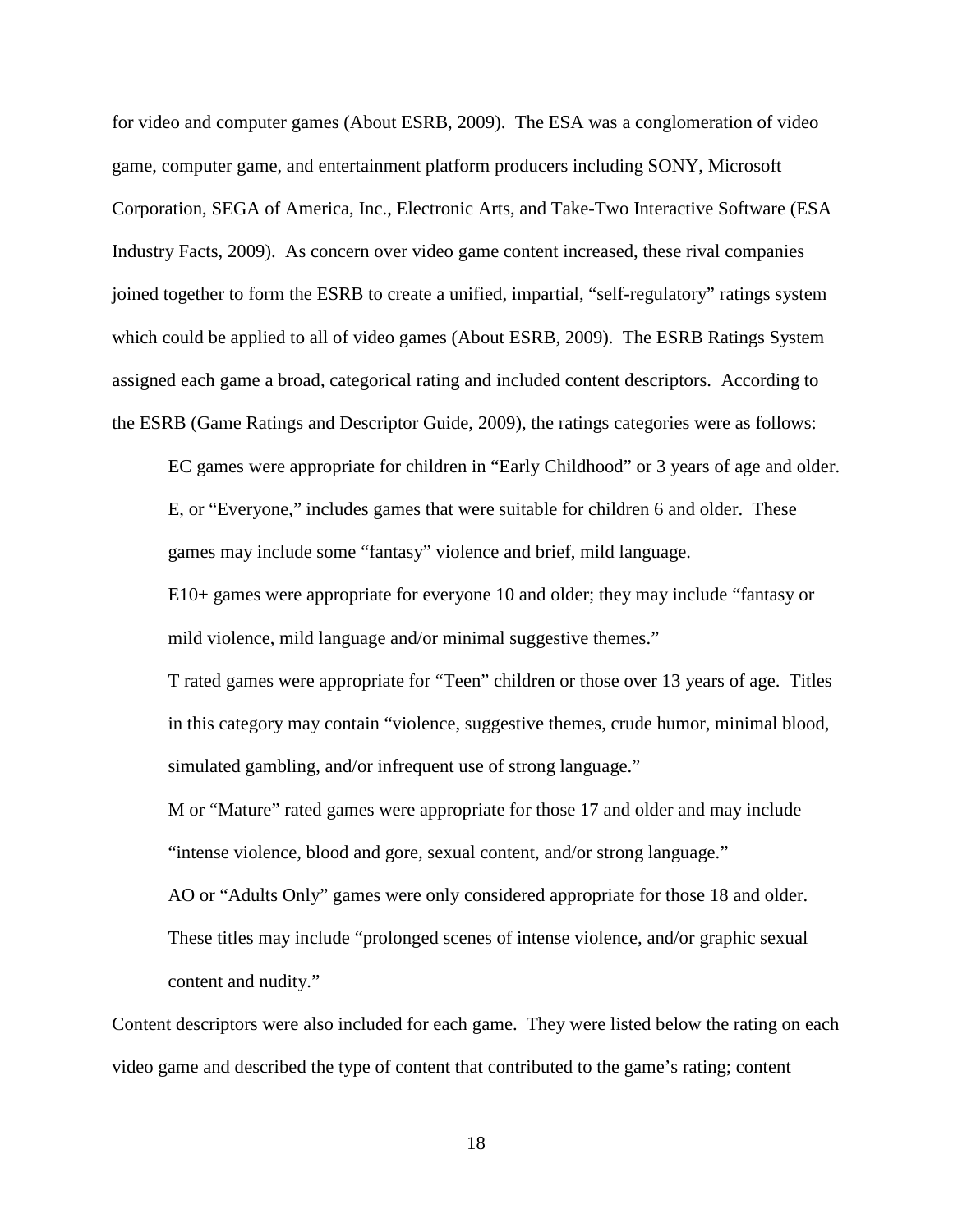descriptors were listed according to the extent of influence they have on the rating. Content descriptors were affixed by the ESRB to all games; this study took note of the content descriptors to make comparisons. The different ESRB content descriptors were broken down into four basic groups for this study: violent content, sexual content, language, and common youth problems. Breaking the content descriptors into these four categories allowed comparisons to be made about the types of content present in each game. The following included a list of ESRB rating descriptors divided among the four categories:

Figure 2.2

ESRB Content Descriptors Divided into Categories

| <b>Violent Content</b>    | <b>Sexual Content</b>        | Language               | <b>Common Youth Problems</b> |
|---------------------------|------------------------------|------------------------|------------------------------|
|                           |                              |                        |                              |
| <b>Fantasy Violence</b>   | <b>Nudity</b>                | Language               | <b>Alcohol Reference</b>     |
| Intense Violence          | <b>Partial Nudity</b>        | Lyrics                 | <b>Comic Mischief</b>        |
| <b>Animated Blood</b>     | <b>Sexual Content</b>        | <b>Strong Language</b> | Crude Humor                  |
| <b>Blood</b>              | <b>Sexual Themes</b>         | <b>Strong Lyrics</b>   | Drug Reference               |
| <b>Blood and Gore</b>     | <b>Strong Sexual Content</b> |                        | <b>Real Gambling</b>         |
| <b>Cartoon Violence</b>   |                              |                        | Simulated Gambling           |
| Violence                  |                              |                        | <b>Suggestive Themes</b>     |
| <b>Violent References</b> |                              |                        | <b>Tobacco Reference</b>     |
| Sexual Violence*          |                              |                        | Use of Drugs                 |
|                           |                              |                        | Use of Alcohol               |
|                           |                              |                        | Use of Tobacco               |
|                           |                              |                        | <b>Mature Humor</b>          |

\*Sexual Violence will be considered violent content for the purposes of this study. Figure 2.2 was a list of ESRB content descriptors affixed to video games by the ESRB ratings board before they were sold. Adapted from "Game Ratings and Content Descriptors" by ESRB, 2009.

Assuming that industry standards were correct, the rating of the game should be indicative of the

level of violent content found in a video game and consequentially its advertisements. The

instances of violent content and violent content descriptors should increase as the appropriate age

increases. Therefore, the following hypothesizes were be tested: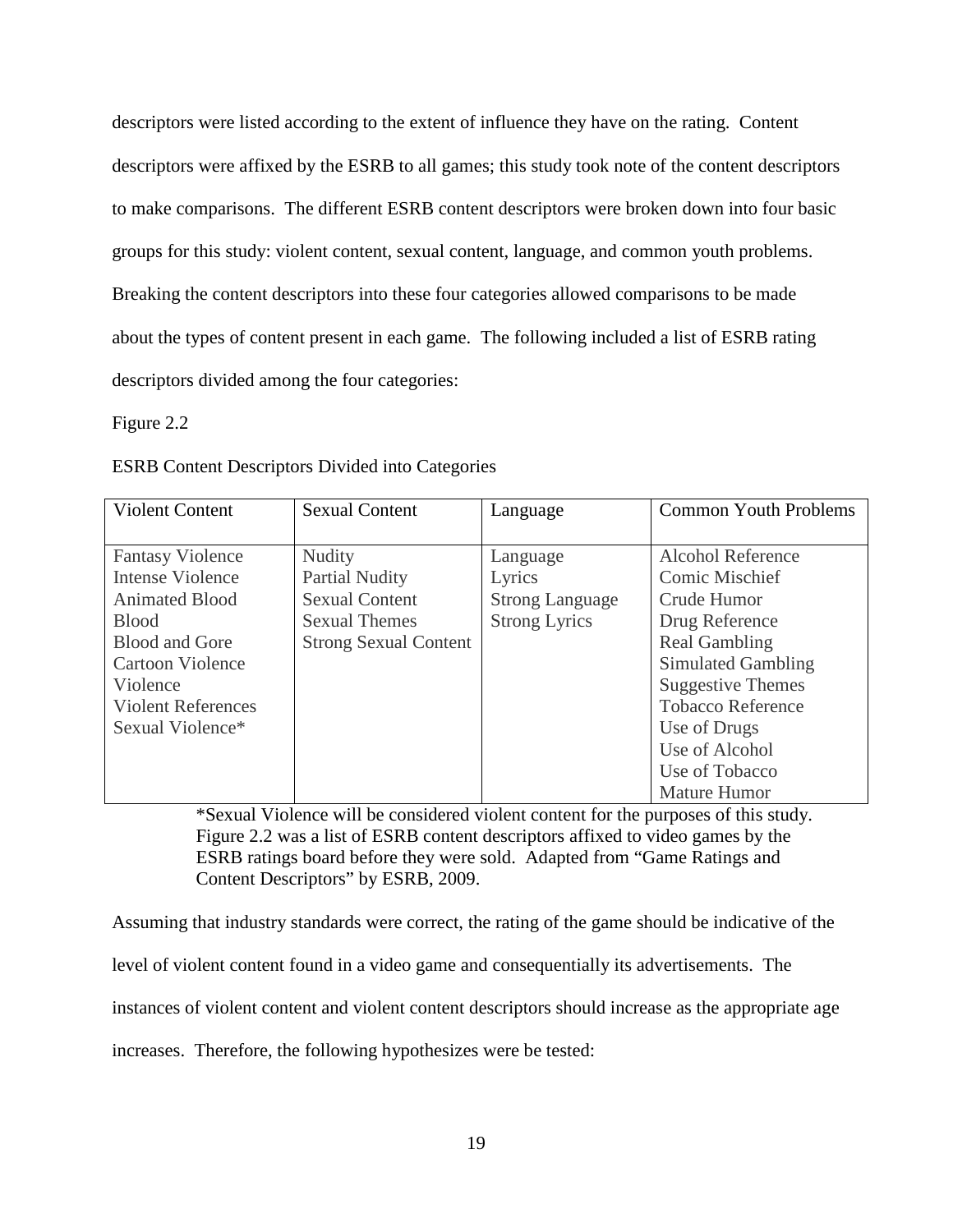- H3: The rating of the video games will correspond with the number of instances of violent content in the advertisements and trailers, as the rating age increases so will the instances of violent content.
- H4: The rating of the video games will correspond with the number of ESRB violent content descriptors in the advertisements and trailers, as the rating age increases so will the instances of violent content.

In 2007, Nikken, Jansz, and Schouwstra preformed an internet-based survey of 765 parents in Norway to determine to what extent parents wish to be informed about the ratings of their children's video games, which content descriptors parents were most interested in, the characteristics of the parents that expressed the most interest, and finally the extent of the relationship between the parents' desire to be informed and their mediation of the child's gaming. The researchers reported that approximately 80% of parents wanted to be aware of the age appropriate level of a game, as well as any possibly harmful effects (Nikken et al., 2007). Also, the age of the child played a large role in determining the interest level of the parent; parents with younger children were more interested in obtaining information about the games (Nikken et al., 2007). Finally, the parents were most interested in content descriptors that dealt with violence and nudity (Nikken et al., 2007). It should be noted, however, that Norway used a different system for rating video and computer games - the Pan European Game Information (PEGI) rating system - which, is similar to the ESRB rating system.

Some researchers have examined the effects of ratings and content descriptors on interest in a television program. Bushman and Stack (1996) utilized two opposing theories to evaluate the effects of rating and warning labels on interest in violent television programs. First, they used the "forbidden fruits" theory, which stated that individuals will be drawn to watch programs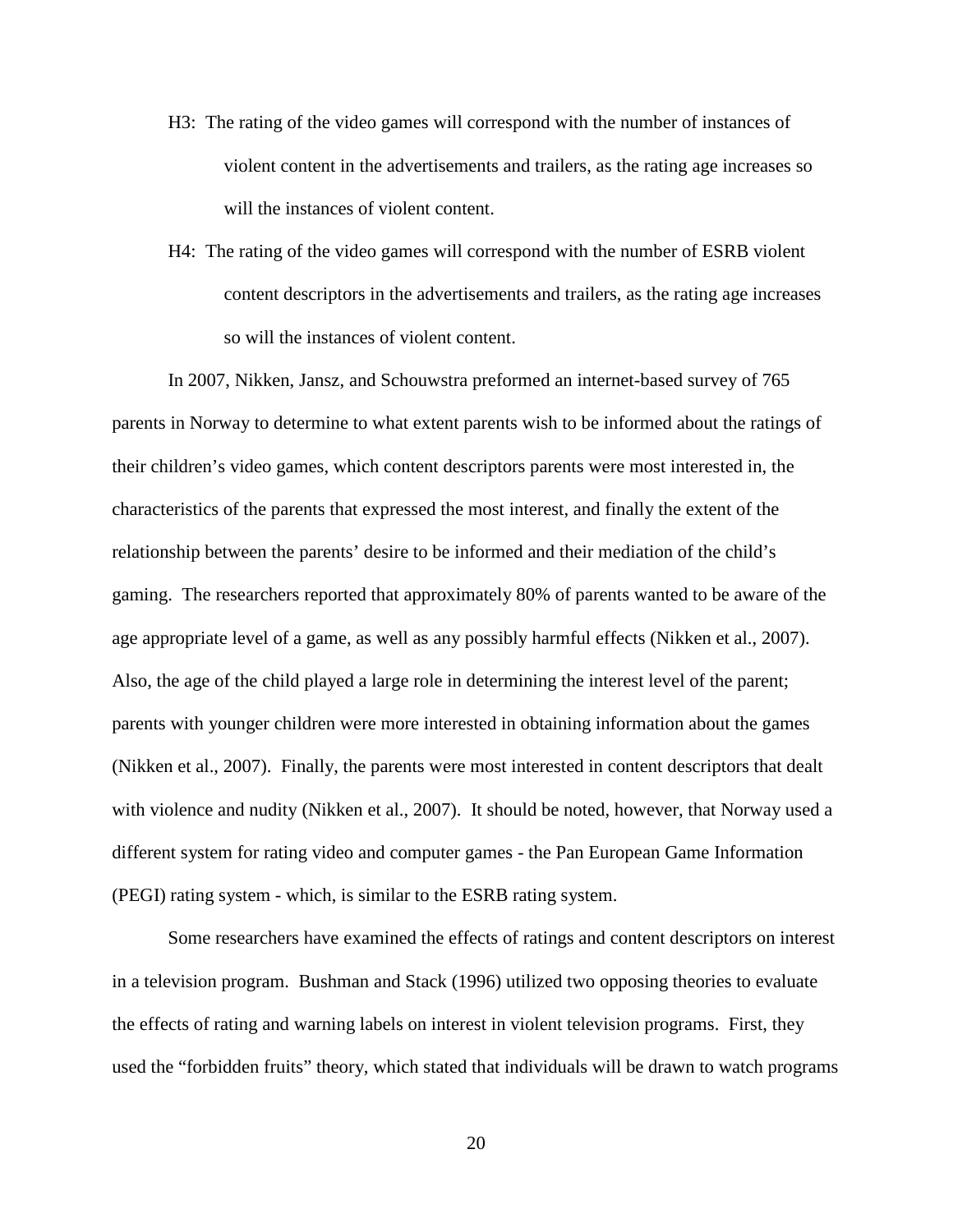with warning labels for violent content (Bushman & Stack, 1996). The theory of "forbidden fruits" is grounded in the concept of psychological reactance, or the uncomfortable psychological state that results from lost freedom and is motivated by a desire to regain freedom (Brehm, 1966, 1972; Brehm & Brehm, 1981; Wicklund, 1974). Second, the theory of "tainted fruits" was referenced. "Tainted fruits" suggests that ratings and warning labels will discourage individuals from watching a program with violent content. The research by Bushman and Stack (1996) examining forbidden fruits versus tainted fruits found that ratings and warning labels indicative of violent content were more attractive to potential viewers, supporting the "forbidden fruits" theory. In 2009, the first study was completed to examine the ratings of video games as they pertain to the concept of "forbidden fruit." This study supported the idea that video games with age-restrictive ratings and content descriptors were more desirable to children as young as 7, with gender having no influence (Bijvank, Konijn, Bushman, & Roelofsma, 2009). Little research has applied these theories to video games, however, this seemed like an interesting perspective for future research as better understanding of the content and content descriptors of video games would be beneficial.

### h. Violence and Video Game Advertisements

Erica Scharrer (2004) preformed a content analysis that examined the instances of violence and objectification of women in video game advertisements. Blood (29.8%), violence (24.3%), and mild violence (11.4%) were the three most common content descriptors listed first in the advertisements. The second group of descriptors listed most often were violence (38.2%), gore (30.6%), and suggestive themes (8.1%) (Scharrer, 2004). In the advertisements, male characters were 3 times more likely to appear than females. White characters appeared in 86% of the ads; the next highest racial group portrayed was African American characters at 30.2%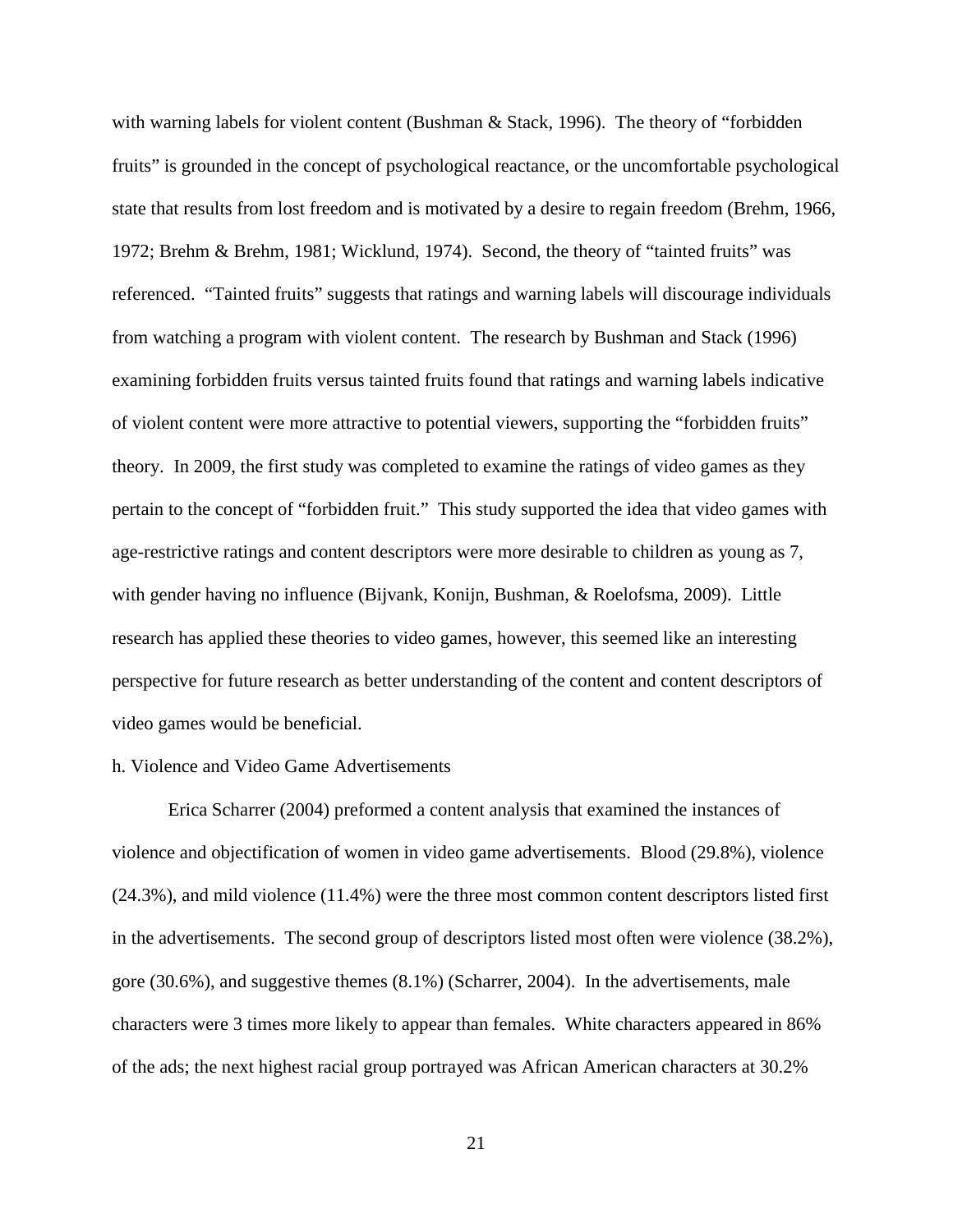(Scharrer, 2004). Finally, 55.8% of ads displayed at least one act of violence and the ads averaged at least 2.49 weapons (Scharrer, 2004). The information gathered through this content analysis indicated violent acts and weapons are prevalent in video game advertisements.

Since 2004, the market for and sale of video games has grown exponentially. The content of video game and video game advertisements has probably changed. A more recent content analysis of video game advertisements will add to the body of literature concerning video games and will help build a better understanding of the current environment presented in video games. This study investigated the content of video game advertisements in print magazines to determine if there has been an increase in violent content in video games. It also included novel information about the content of video game trailers so that future comparisons can be made. These two types of advertisements were selected because they are readily available to anyone with access to a public library and also because they included content that those marketing video games felt was interesting and enticing.

#### i. Gender, Race, and Video Games

The 2000 United States Census indicated that there were 281,421,906 people living in the United States. Of these 75.1% were white, 12.3% were black or African American, 3.6% were Asian, and 3.4% were some other race. Hispanic or Latino members of the population were included separately with 12.5% of the population indicating they were Hispanic or Latino and 87.5% indicating they were not (Grieco & Cassidy, 2001). Additionally, 50.9% were male and 49.9% were female (Smith & Spraggins, 2001).

A number of content analyses were conducted to determine the makeup of the characters in video games. White characters have been found to represent the majority of video game characters (Brand et al., 2003; Downs & Smith, 2005). Also, males have been found to makeup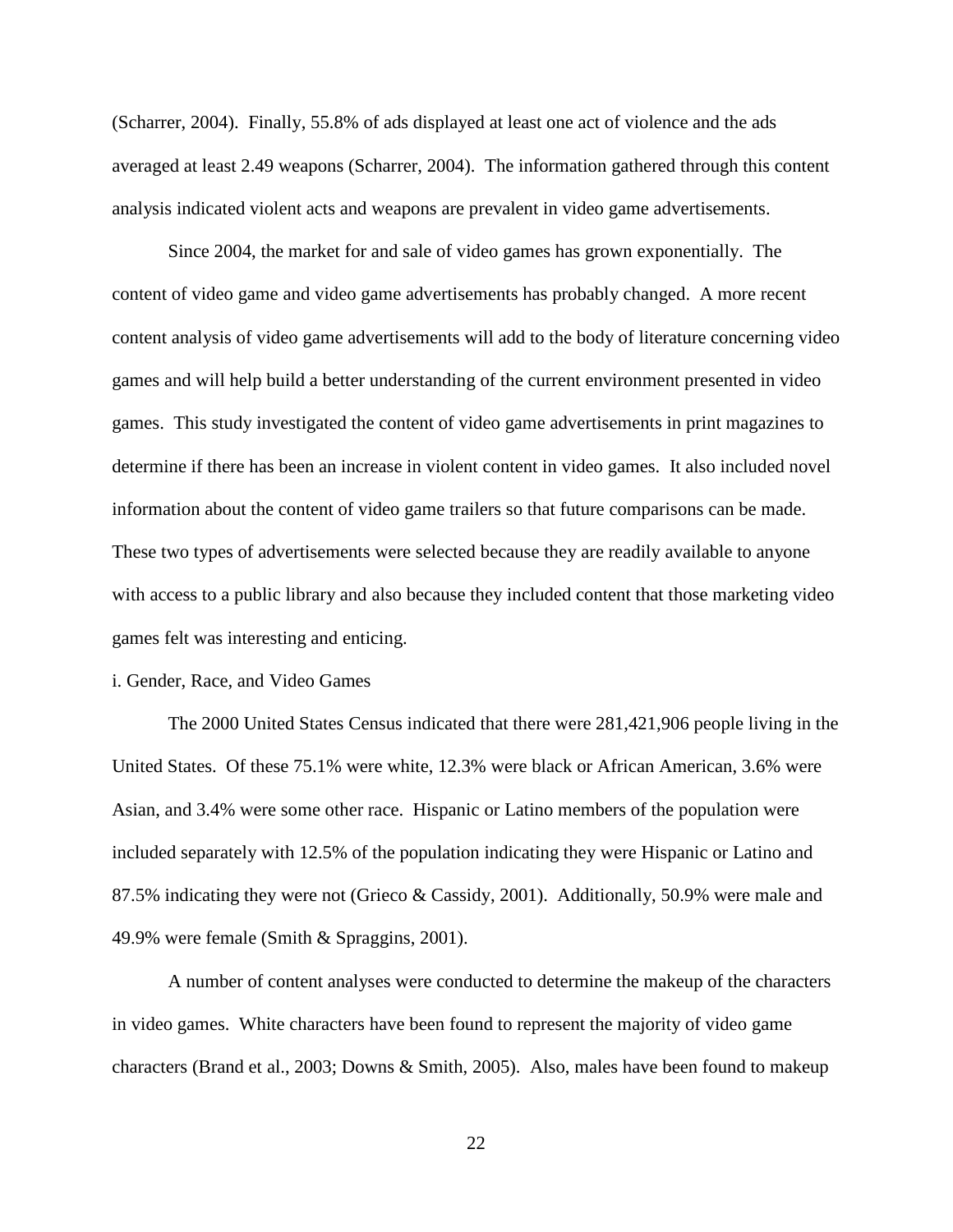between 71% (Beasley & Standley, 2002, Brand et al., 2003; Demers et al., 2009) and 86% (Downs & Smith, 2005). White males were generally overrepresented, whereas females and non-white characters were underrepresented (Braun & Giroux, 1989; Deitz, 1998; Haninger & Thompson, 2004). This study briefly examined the gender and racial makeup of the characters presented in video game advertisements and trailers to determine if any changes have recently occurred.

- H5: White characters will appear most often, followed by Black characters, Asian characters, non-human characters, and Latino characters.
- H6: White characters will use weapons more often than other characters followed by Black characters, Asian characters, non-human characters, and Latino characters.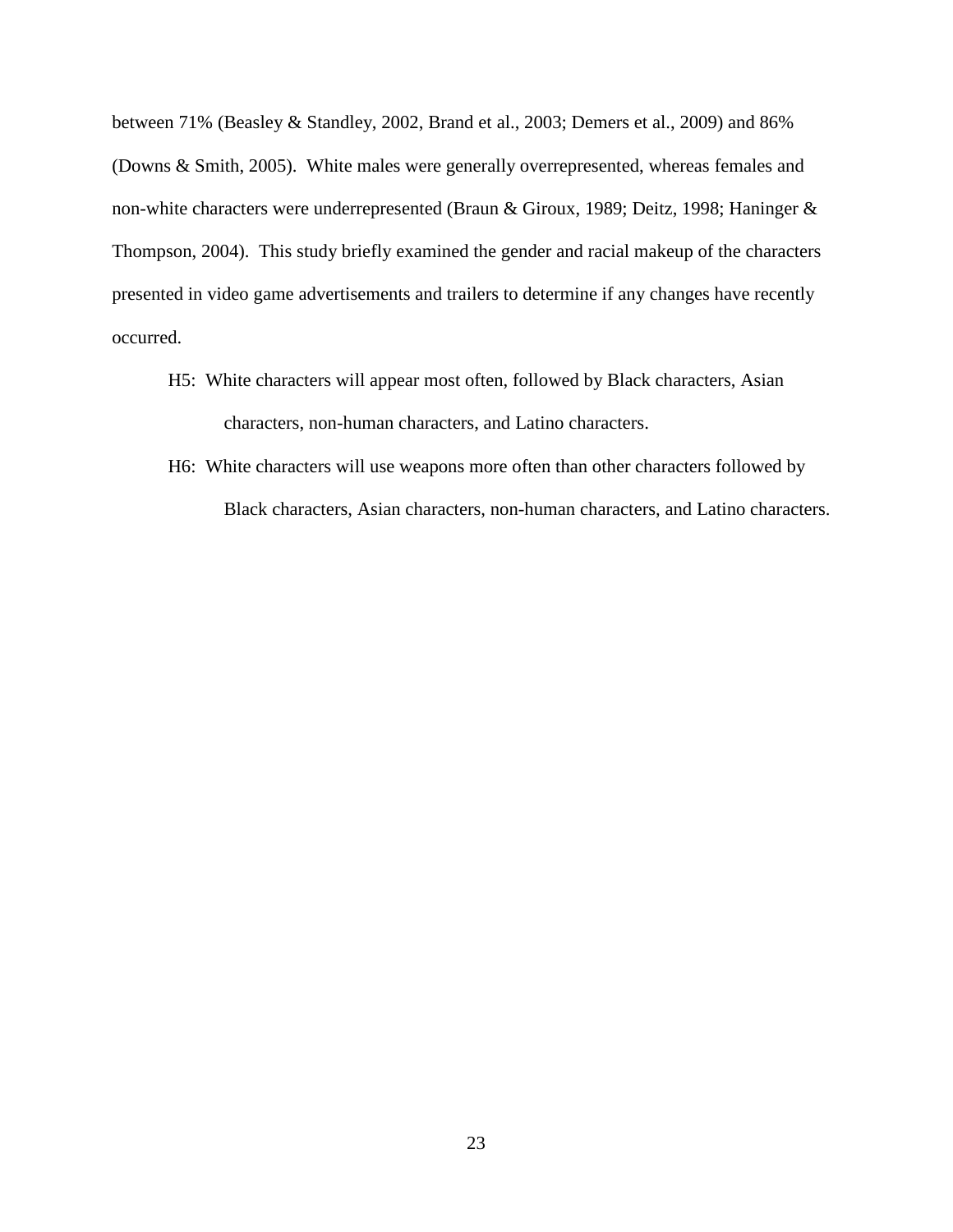### CHAPTER 3

## METHODOLOGY

### a. Sample

This study was a content analysis of both printed videogame advertisements and video game trailers. The print video game advertisements appeared in 45 randomly selected issues of two magazines, GamePro and Game Informer, from the period between 2007 and 2010. For a complete list of magazines used, see Appendix A. These magazines were selected because they are not specialized to one gaming system and have large, diverse subscription bases. Additionally, all of the magazines utilized in this content analysis were found in the children's or young adult section of a public library. All advertisements for video games were coded while those for video game platforms and accessories were not included, along with those for services, retail locations, and unrelated products (i.e.: cars or hair gel).

Print advertisements were selected from video game magazines first and then the trailer that corresponded to each advertisement was also coded; video game trailers were used because they are readily available on the Internet and televised advertisements are often edited versions of the trailers. The sampling procedure for print advertisements resulted in 817 total video game advertisements. However, advertisements repeated between months and magazines were only coded once, resulting in 347 discrete advertisements.

The coded trailers were chosen because a print version was found in one of the two magazines. The trailers were used because they offer a comprehensive, but shortened view of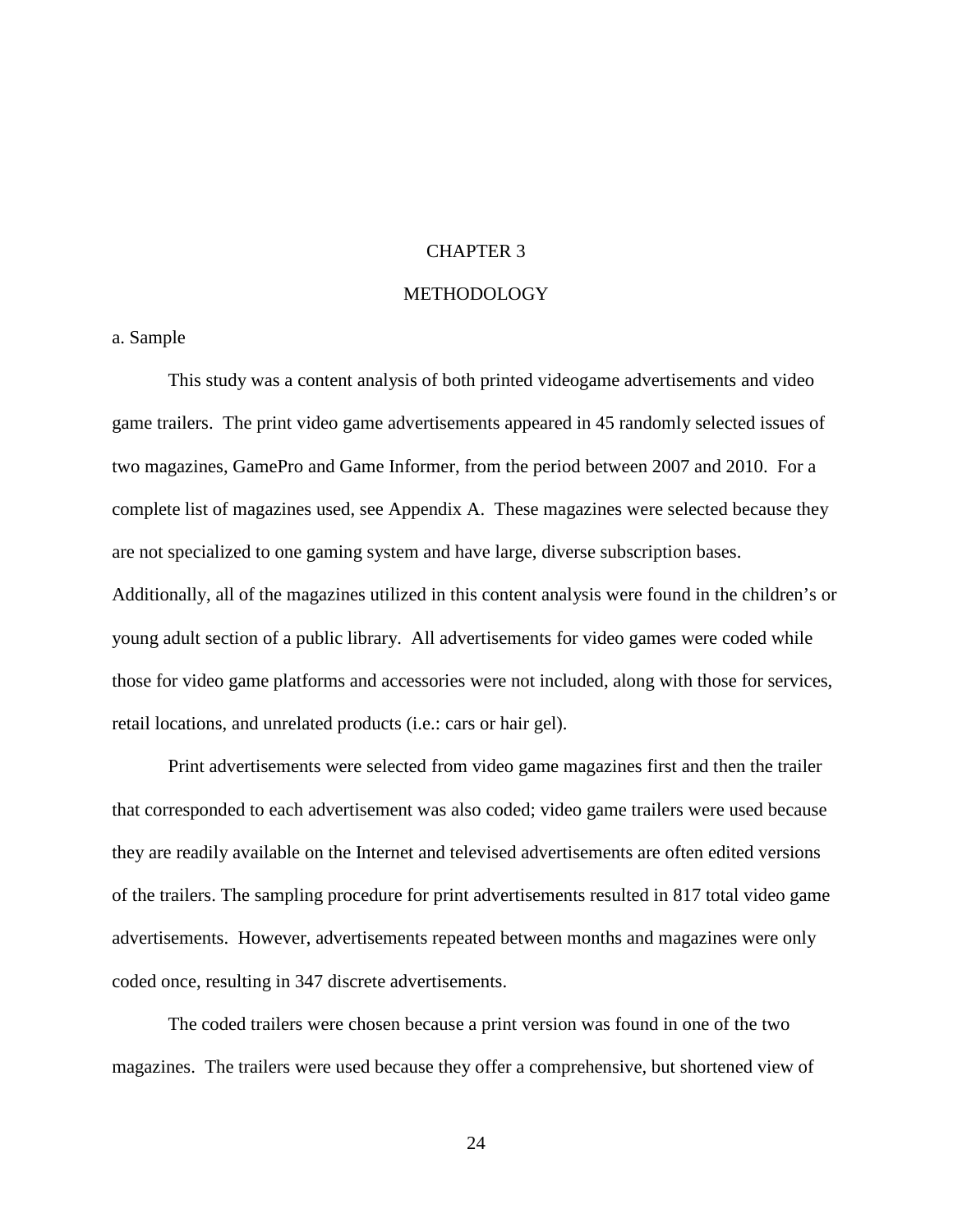the elements of each game that retailers think are the most interesting and enticing. The trailers were downloaded from an internet website which catered exclusively to video game players and producers. The website, www.gametrailers.com, allowed video game producers to upload trailers, the "launch trailer" was used for each game because it provided the information that manufacturers deemed most enticing and attractive to best attract attention to the game. Only the official company trailers for each game were used; if an official version could not be found, the trailer and corresponding advertisement were excluded from the sample. There were 260 trailers coded. Note that the total sample of trailers was less that the number of print advertisements because one game may correspond to up to 4 print advertisements for the game. All games coded were rated E, E+10, T, or M by the ESRB (no games rated AO were found). Games rated RP (Rating Pending) were also coded. All rating levels of games were included in order to allow for comparisons across all levels. The print advertisements and the trailers were combined to build a more complete and thorough analysis of video game advertisements targeting children, totaling 607 print advertisements and trailers.

# b. Procedure

 For each game the rating (E, T, M, etc.), genre (nonviolent sports, fantasy violence, general entertainment, etc.), and ESRB content descriptors (language, fantasy violence, sexual content, etc.) were included. For print advertisements, the size of the ad (half-page, full-page, two-page, etc.) was noted. For each video game trailer, the length in seconds was noted. (For a sample coding sheet for print advertisements, see Appendix B. For a sample coding sheet for trailers, see Appendix C.)

Each advertisement was also coded for violent content and the results were analyzed according to the rating of each individual game and the genre of the individual game. Violence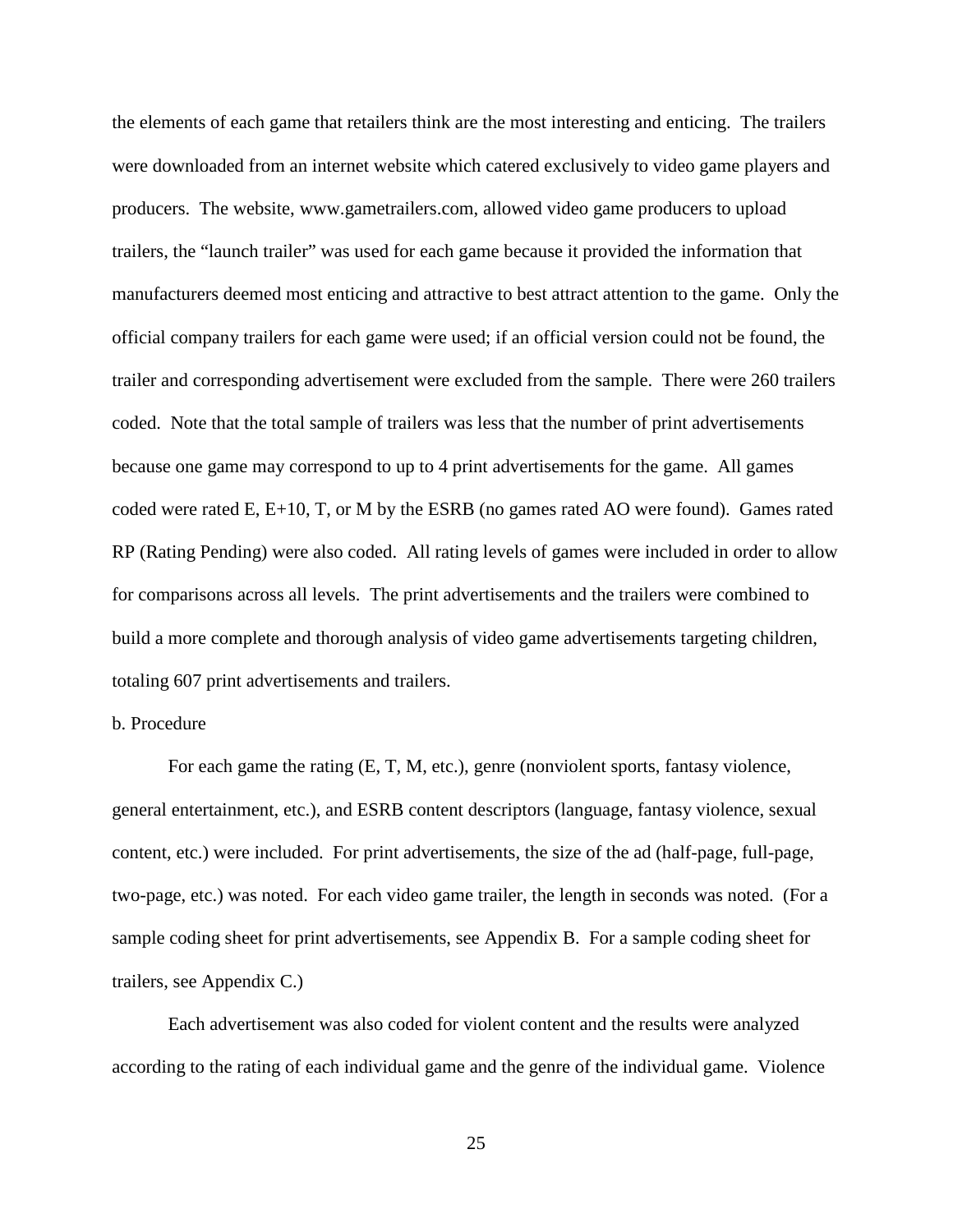was defined as an act intended to cause physical harm (Harris, 2004) which is a commonly accepted definition used in prior literature (e.g., Gerbner, et. al., 1980; Wilson et. al., 1998). The coding categories for violence were been broken down into three different categories: violent words, violent acts, and weapons (Scharrer, 2004; Demers et. al., 2009). Violent words are words that imply harm to another being, such as "battle," "annihilate," "destroy," and "avenge" (Scharrer, 2004). Violent acts were actions that were intended to harm or kill another being, such as punching, the use of explosives or guns, or swordplay (Scharrer, 2004). Each individual act was counted as an instance of violent action, for instances, if two individuals are shooting at one another, each individual shot was counted because it involved a separate act intended to cause harm. Finally weapons were instruments used with the intent to harm another being, such as guns, knives, swords, clubs, explosives, chairs, or scissors (Scharrer, 2004). Weapons were counted when they appeared, no differentiation was made between weapons that were used and weapons that were unused.

For each advertisement, the gender, race, and use of weapons for up to five characters was coded. For print advertisements, characters with the most prominent position in the advertisement were coded. This was determined by looking at the size and placement of the characters, with those that were larger and in the middle considered most important. For video trailers the first five characters that were given names or titles were coded. If less than five characters had names or titles, the first five to appear were coded. Characters that were not human were coded as such (non-human). The races included on the coding sheet for both print advertisements and trailers included: Caucasian, African American, Latino, Asian, other, nonhuman, and none. Characters with no discernable race were coded as "none", this might occur if characters had on helmets or hoods or were in a dark shadow, etc. The gender for each of the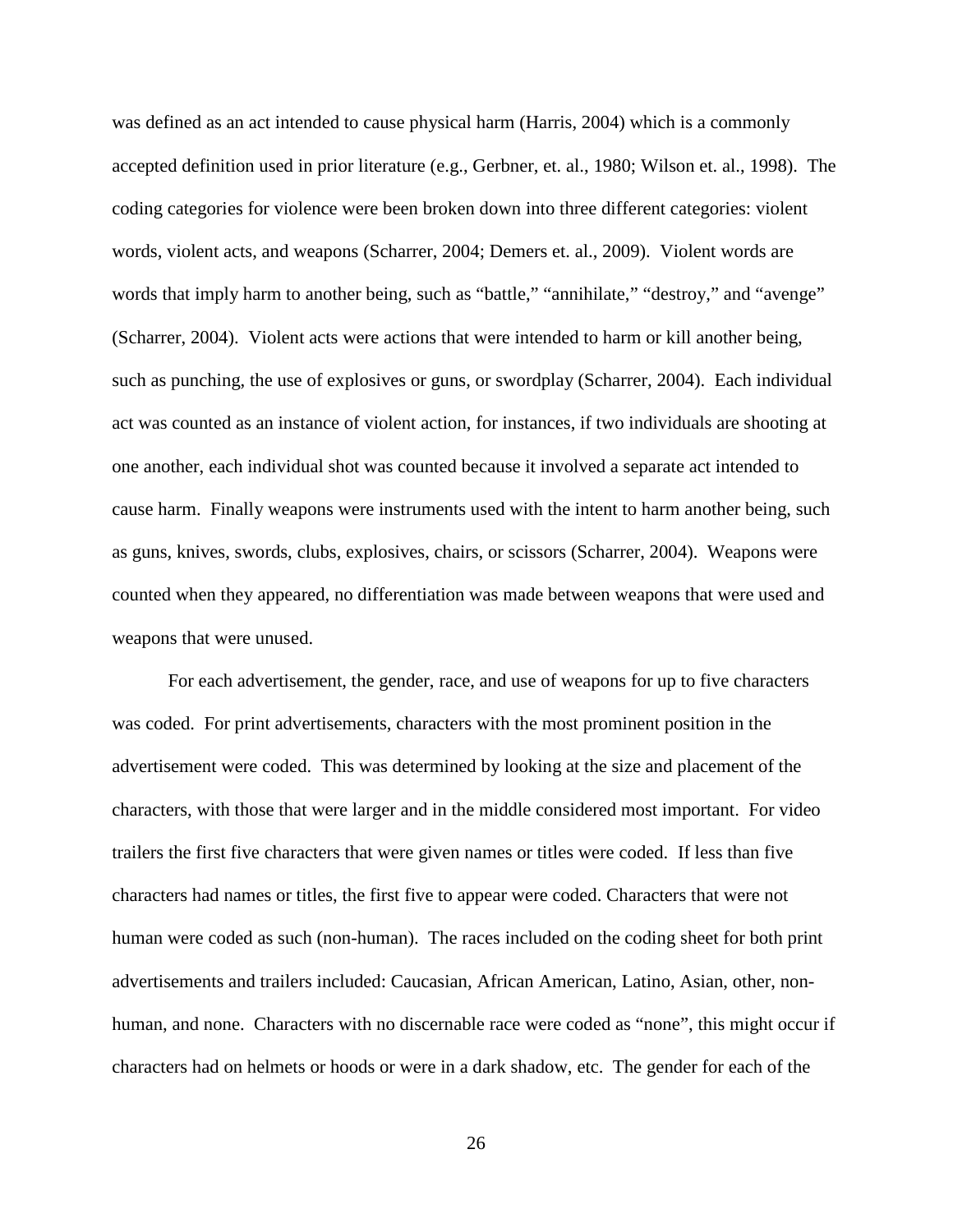five characters was coded; if a gender could be inferred then it was included, if not it was coded as no gender (NG). Finally, whether or not each of the five main characters used a weapon was included in the coding sheet. Characters with a weapon were coded as "weapon used."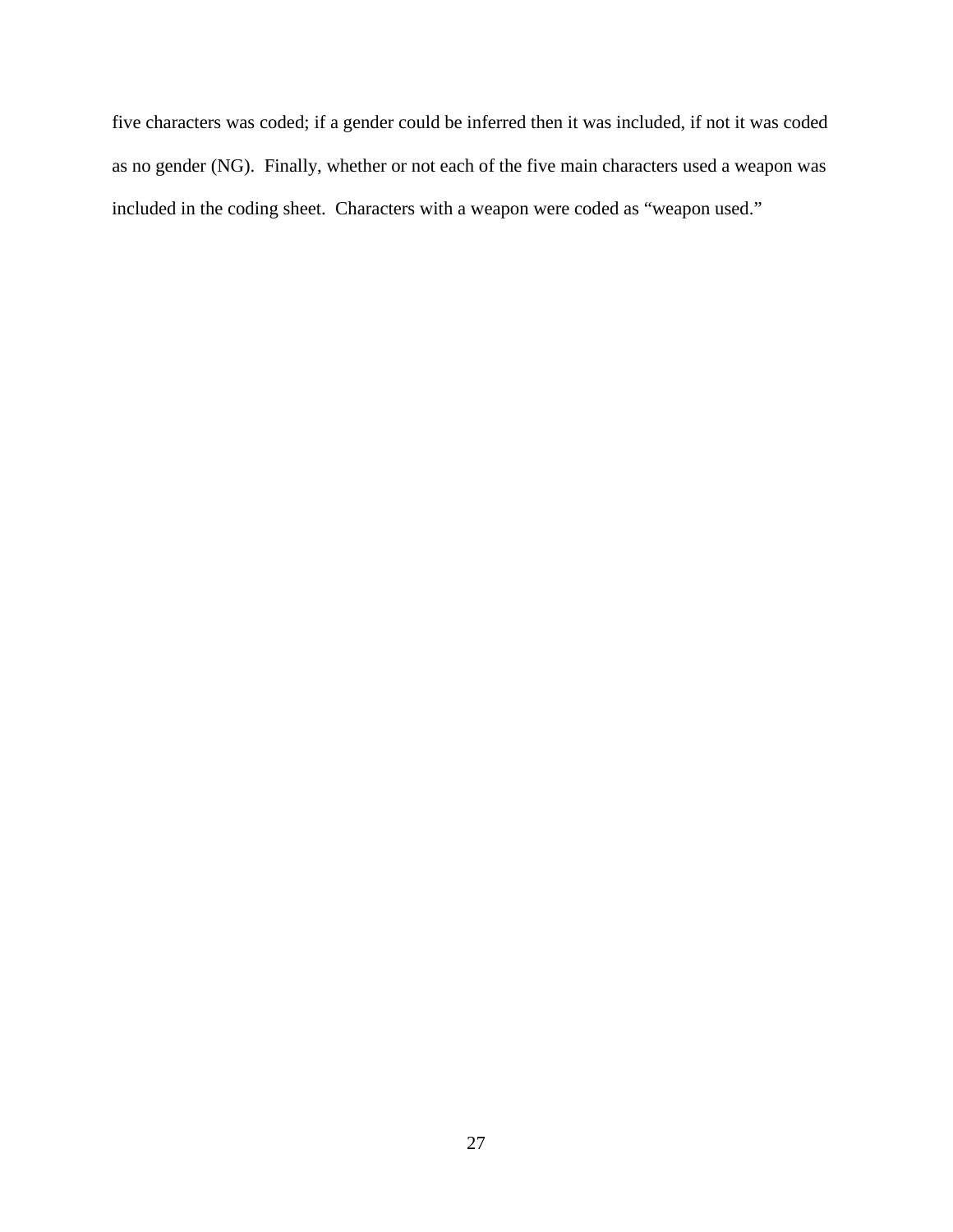#### CHAPTER 4

# RESULTS

## a. Descriptive Statistics of Print Advertisements

There were a total of 347 discrete ads found in 45 issues of *GamePro* and *Game Informer*, representing 260 different games. The print advertisements were fairly evenly distributed between the two magazines, with 49.6% in *GamePro* (n = 172 advertisements) and 50.4% in *Game Informer* (n = 175 advertisements). The advertisements ranged in length from one-half of a page to eight pages, however, 255 of the advertisements were one page (73.5%) and 175 advertisements were two pages (22.8%), meaning only 3.7% were not one or two pages. Additionally, the advertisements occupied 450 pages of the magazines. The most commonly appearing genre of game was fantasy violence. Of the 347 advertisements, 172 or 49.6% were fantasy violence, followed by human violence ( $n = 96$  or 27.7%), general entertainment ( $n = 33$ ) or 9.5%), non-violent sports ( $n = 31$  or 8.9%), violent sports ( $n = 12$  or 3.5%), and educational (n  $=$  3 or 0.9%). The most common rating assigned to games advertised in the magazines was T (n)  $= 121$  or 34.9%). This was followed by M (n = 100 or 28.8%), E (n = 51 or 14.7%), and E+10 (n  $= 44$  or 12.7%). Thirty-one (8.9%) of the games advertised were awaiting a rating (RP) and none of the games advertised were assigned a rating of AO.

There were a total of 927 content descriptors for the 347 advertisements. The number of content descriptors per advertisement ranged from zero ( $n = 58$  or 16.7%) to seven ( $n = 3$  or 0.9%), the mode was three content descriptors (21.6%). Violence was the most commonly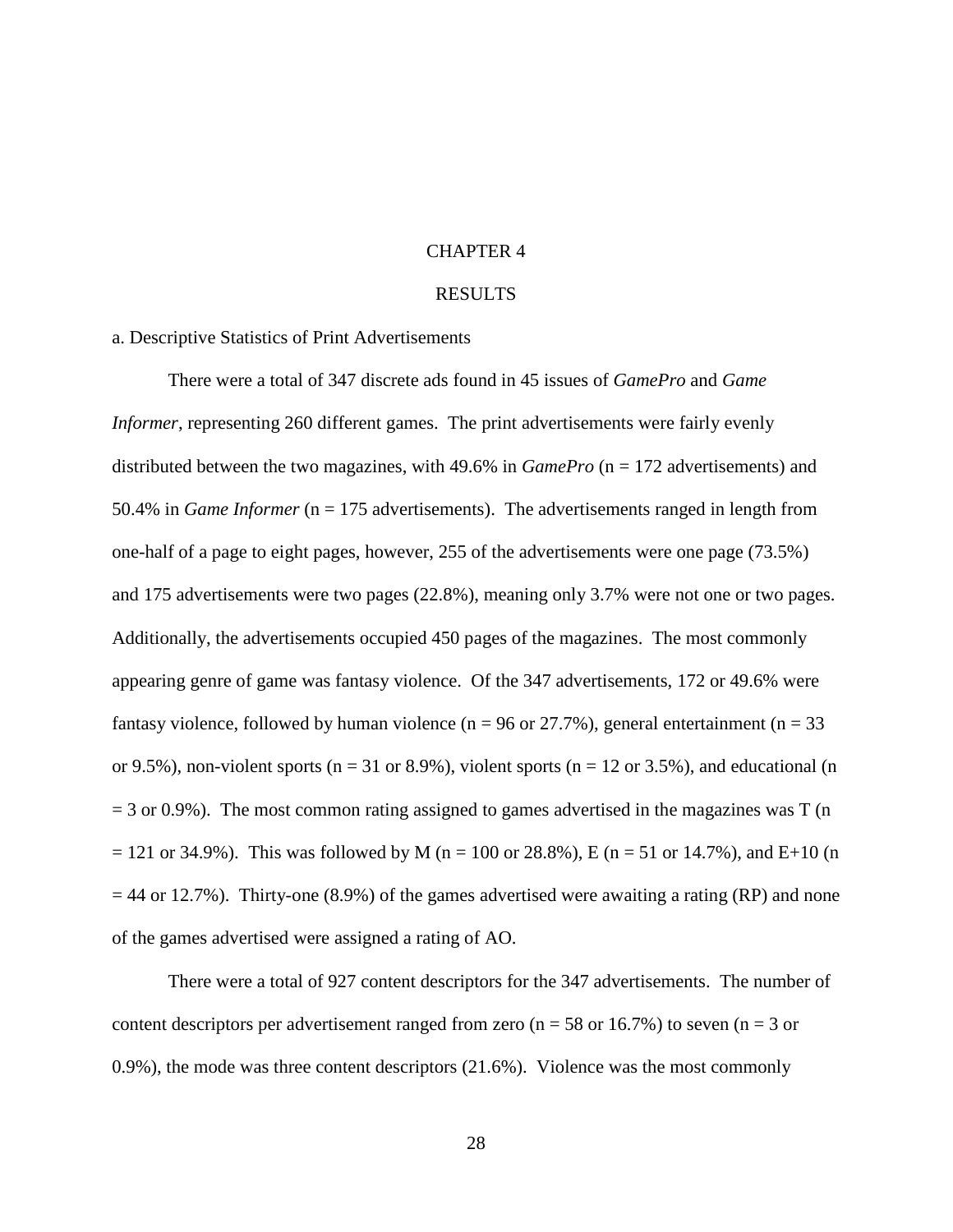assigned content descriptor, it appeared in 122 or 35.2% of the games advertised. Language followed with 115 instances (33.1%), followed by suggestive themes ( $n = 84$  or 24.2%), blood and gore (n = 76 or 21.9%), blood (n = 64 or 18.4%), and intense violence (n = 63 or 18.2%). All of the content descriptors were combined into four over-arching categories, violent content, sexual content, language, and common youth problems. Violent content appeared most often; there were 432 total content descriptors for violence and 78.1% (or  $n = 271$ ) of the games had at least one content descriptor for violence. The next most common category of content descriptor was language; 189 or 54.5% of the games had at least one content descriptor for language and there were a total of 189 found in the games. The third most common category of content descriptors was related to common youth problems. This category appeared in 160 (or 46.1%) of the games and there were a total of 244 present in the games. Finally, content descriptors for sexual content only appeared in 53 (or 15.3%) of the advertisements and there were only 62 listed for all the games.

Violent content within the print advertisements was calculated by coding the total number of weapons, violent acts, and violent words in each game; these three variables were then combined to create a total violence scale. There were a total of 1,548 instances of violent content (weapons + violent acts + violent words). Of the  $347$  games,  $261$  (75.2%) had violent content. A total of 699 weapons were found in 190 ( $n = 54.8\%$ ) of the advertisements and the number of weapons present ranged from zero (n = 157 or 45.2%) to 27 (n = 2 or 0.6%). Table 1 is a summary of the weapons used in the print advertisements: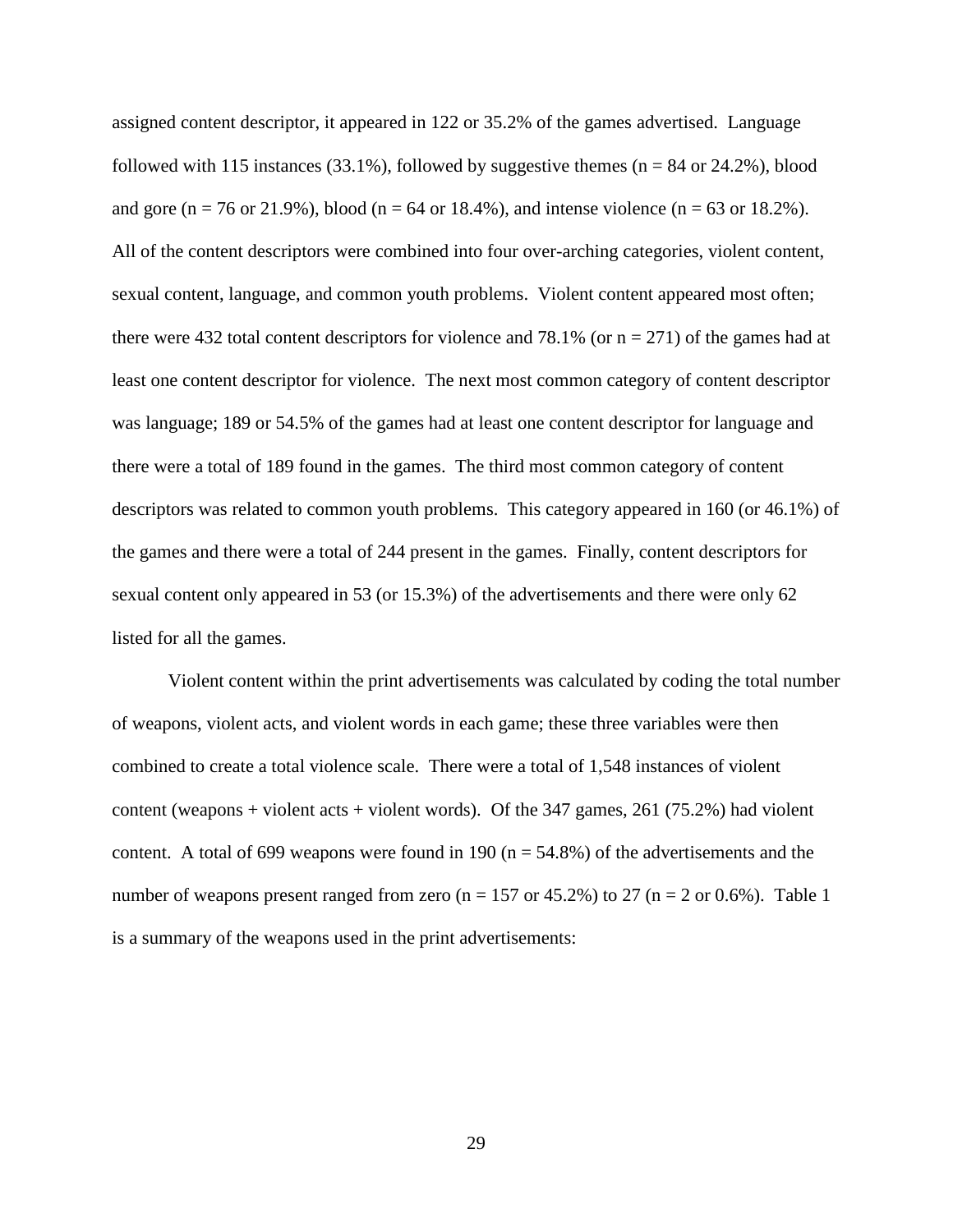## Table 4.1

| Type of       | No. of Ads | Percentage of | No. of Weapons | Percentage of Total |
|---------------|------------|---------------|----------------|---------------------|
| Weapon        | Used In    | Ads Used In   | Used           | Weapons             |
| Guns          | 110        | 31.7%         | 400            | 56.50%              |
| Swords        | 66         | 19.0%         | 162            | 22.88%              |
| Knives        | 13         | 3.75%         | 41             | 5.79%               |
| Axes          | 11         | 3.17%         | 14             | 1.98%               |
| <b>Arrows</b> | 7          | 2.02%         | 8              | 1.13%               |
| <b>Spears</b> | 3          | 0.86%         | 6              | 0.85%               |
| Artillery     | 12         | 3.46%         | 42             | 5.93%               |
| Other         | 18         | 5.19%         | 35             | 4.94%               |
| Total         | 190        | 54.76%        | 708            |                     |

Descriptive Statistics of Weapon Use in Print Advertisements  $(n = 347)$ 

Violent acts were found in 139 or 40.1% of the advertisements. There were a total of 324 violent acts in the 347 advertisements. The range of violent acts in the advertisements went from zero (n  $= 208$  or 59.9%) to 14 (which appeared once or in 0.3% of the advertisements). Table 2 includes descriptive statistics of the violent acts present in the print advertisements:

Table 4.2

Descriptive Statistics of Violent Acts in Print Advertisements ( $n = 347$ )

| Type of Violent   | No. of Ads | Percentage of Ads | No. of Times | Percentage of Total |
|-------------------|------------|-------------------|--------------|---------------------|
| Act               | Present In | Present In        | Appearing    | Violent Acts        |
| <b>Shooting</b>   | 55         | 15.85%            | 146          | 44.65%              |
| Fighting          | 65         | 18.73%            | 119          | 36.39%              |
| <b>Stabbing</b>   | 6          | 1.73%             | 10           | 3.06%               |
| Cars Crashing     |            | 1.44%             |              | 2.14%               |
| <b>Explosions</b> | 18         | 5.19%             | 27           | 8.26%               |
| Other             |            | 1.44%             | 18           | 5.50%               |
| Total             | 139        | 40.06%            | 327          |                     |

Finally, violent words appeared in 179 (51.6%) of the advertisements. There were 151 different violent words used and violent words were used 509 times in the print advertisements; the instances ranged from  $0$  (n = 168 or 48.4%) to 13 (appeared once or in 0.3% of the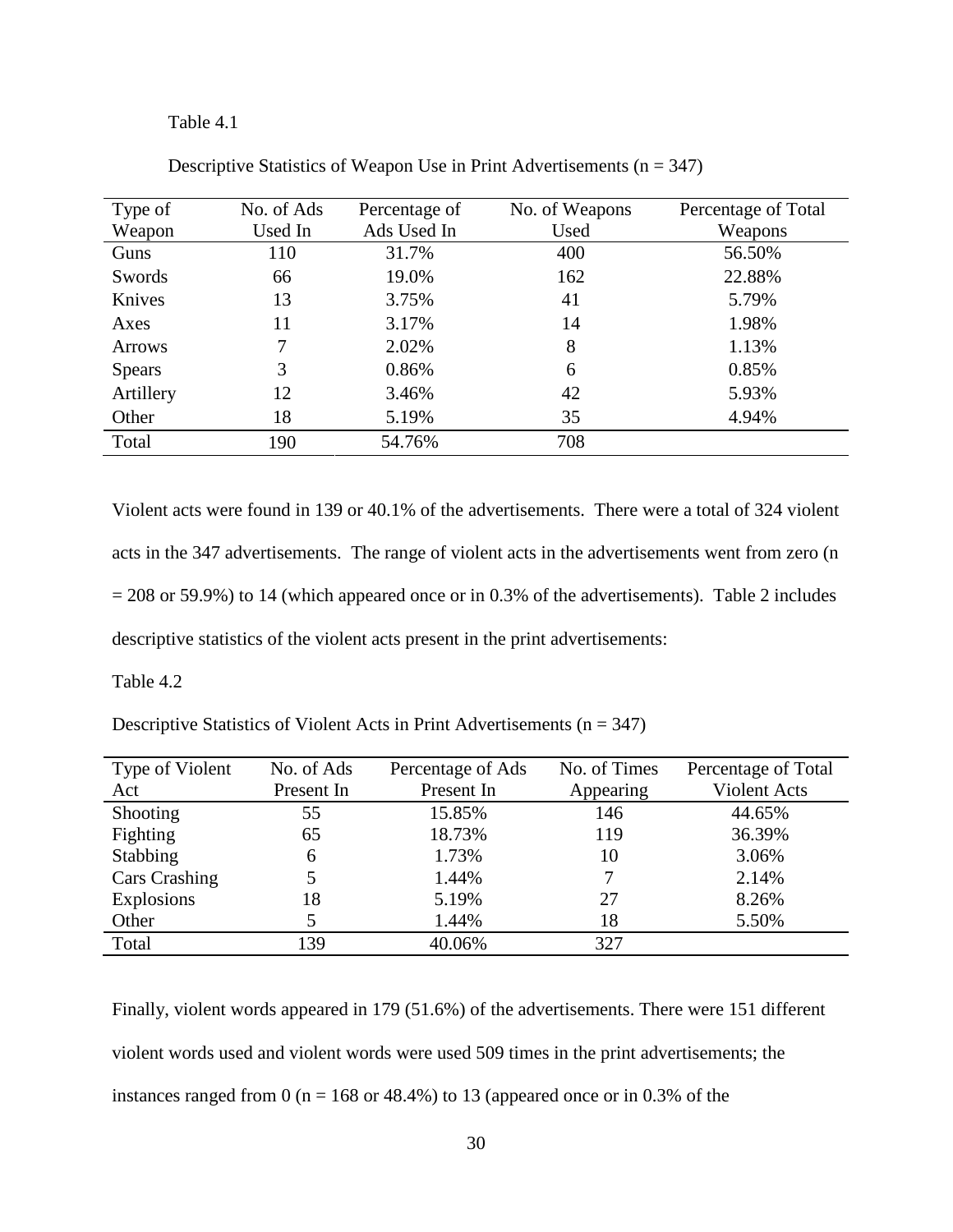advertisements). The most commonly appearing words and the derivatives were "war" ( $n = 66$ , 13.97%), followed by battle ( $n = 50, 9.82$ %), and fight ( $n = 44, 8.64$ %).

The print advertisements contained a total of 808 characters. Of these characters, 499 were Caucasian (61.8%), 61 were Black (7.5%), 55 were Asian (6.8%), 15 were Latino (1.9%), and 157 were classified as other (19.4%). Twenty one were categorized as non-humans (2.6%). There were 125 (36.0%) games that had characters with weapons and a total of 228 characters with weapons (28.2%).

## b. Descriptive Statistics of Trailers

Because 260 different games were advertised for in the 45 issues of GamePro and GameInformer, 260 video game trailers were coded. The length of the trailers was recorded and the mode was 60 seconds, with a range of 250 (21 seconds to 271 seconds) and a mean of 92 seconds. The most common genre was fantasy violence which appeared 127 times (48.8%). This was followed by human violence ( $n = 67$  or 25.8%), non-violent sports ( $n = 28$  or 10.8%), general entertainment ( $n = 26$  or 10%), violent sports ( $n = 9$  or 3.5%), and educational which appeared three times or over 1.2% of the trailers. The most common rating assigned to games advertised in the magazines was T ( $n = 87$  or 33.7%). This was followed by M ( $n = 76$  or 29.5%), E (n = 42 or 16.37%), and E+10 (n = 38 or 14.7%). Fifteen (5.8%) of the games advertised were awaiting a rating (RP) and none of the games advertised were assigned a rating of AO.

There were a total of 689 ESRB content descriptors for the games. The number of content descriptors for each game ranged from zero ( $n = 40$  or 15.5%) to seven ( $n = 2$  or 0.8%). The mode was three, which occurred in 57 of the games, or 21.9%. The most commonly listed content descriptor was violence which was cited in 91 of the games (or 35%). This was followed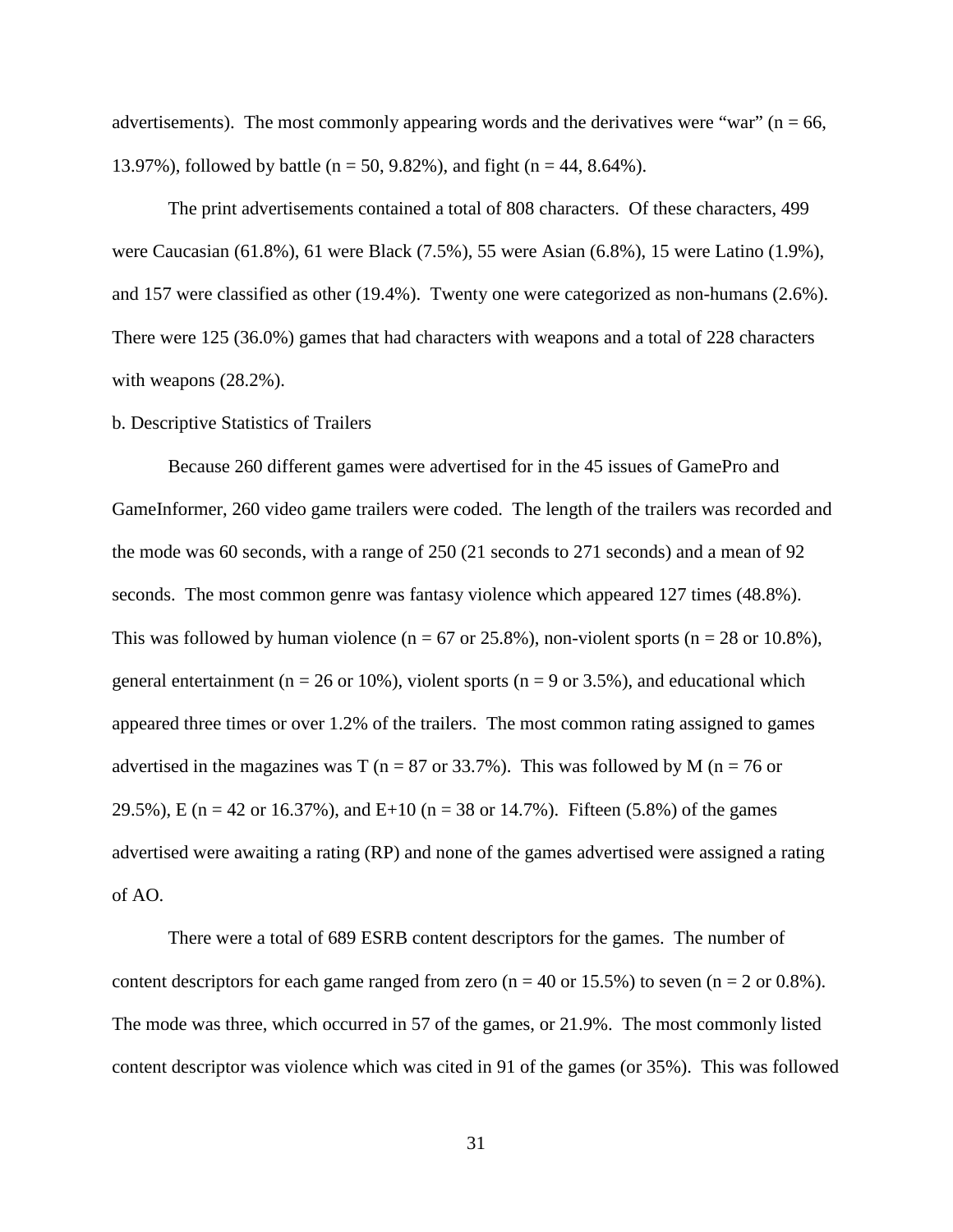by language ( $n = 88$ , appearing in 33.8% of the trailers), suggestive themes ( $n = 60$ , appearing in 23.1%), and blood ( $n = 52$  or 20.0%). There were a total of 322 content descriptors for violence found in 207 of the trailers, meaning 79.6% of the games represented by the trailers had at least one content descriptor for violence. Content descriptors for language appeared in 142 (54.6%) of the trailers, and there were a total of 142 different content descriptors. Common youth problems appeared 177 times in 118 (45.4%) of the trailers. There were a total of 47 content descriptors indicating sexual content. Only 40 games (or 15.4%) had content descriptors for sexual content.

There was a total of 6,166 instances of violent content in the video game trailers. Of the 260 game trailers, 218 (83.8%) had some form of violent content. There was a total of 2,993 weapons that appeared in 177 (68.1%) of the trailers. The number of weapons ranged from zero  $(n = 83 \text{ or } 31.9\%)$  to 75 (one instance or 0.4%). Table 3 is summary of the weapons used in the video game trailers:

#### Table 4.3

| Type of       | No. of Ads | Percentage of | No. of Weapons | Percentage of Total |
|---------------|------------|---------------|----------------|---------------------|
| Weapon        | Used In    | Ads Used In   | Used           | Weapons             |
| Guns          | 110        | 42.31%        | 1,623          | 54.26%              |
| Swords        | 84         | 32.31%        | 956            | 31.96%              |
| Knives        | 17         | 6.54%         | 55             | 1.84%               |
| Axes          | 26         | 10.00%        | 76             | 2.54%               |
| <b>Arrows</b> | 12         | 4.62%         | 35             | 1.17%               |
| <b>Spears</b> | 11         | 4.23%         | 38             | 1.27%               |
| Artillery     | 26         | 10.00%        | 120            | 4.01%               |
| Other         | 28         | 10.77%        | 88             | 2.94%               |
| Total         | 177        | 68.08%        | 2,991          |                     |

Descriptive Statistics of Weapon Use in Trailers ( $n = 260$ )

Violent acts appeared a total of 2,738 times in 204 (78.46%) of the 260 trailers. The range of violent acts in the advertisements went from zero ( $n = 56$  or 21.54%) to 70 (which appeared once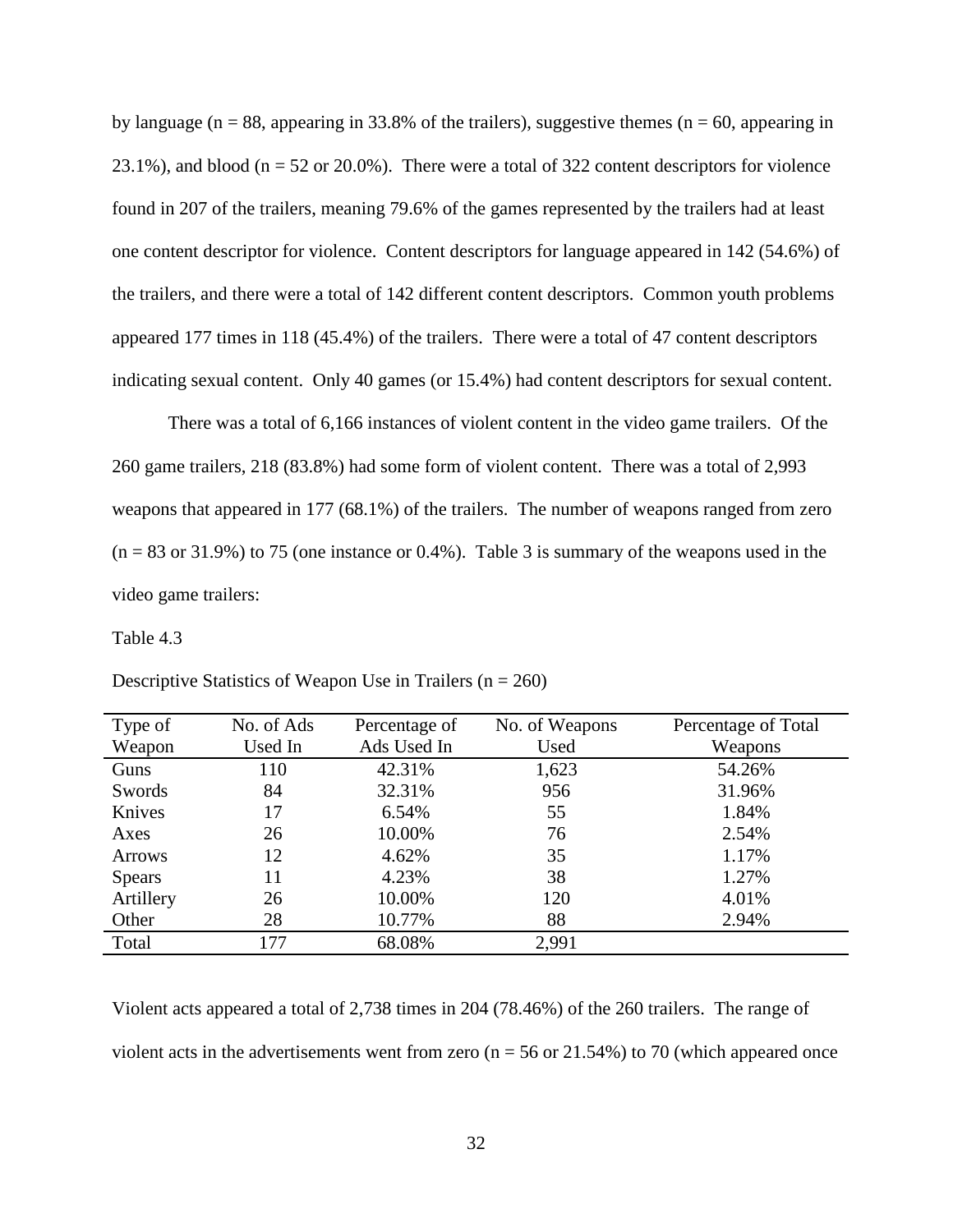or in 0.38% of the advertisements). Table 4 includes descriptive statistics of the violent acts

present in the print advertisements:

#### Table 4.4

Descriptive Statistics of Violent Acts in Trailers ( $n = 260$ )

| Type of              | No. of Ads | Percentage of Ads | No. of Times | Percentage of Total |
|----------------------|------------|-------------------|--------------|---------------------|
| Violent Act          | Present In | Present In        | Appearing    | Violent Acts        |
| <b>Shooting</b>      | 102        | 39.23%            | 1,184        | 43.20%              |
| Fighting             | 132        | 50.77%            | 962          | 35.10%              |
| Stabbing             | 10         | 3.85%             | 67           | 2.44%               |
| <b>Cars Crashing</b> | 12         | 4.62%             | 41           | 1.49%               |
| Explosions           | 103        | 39.62%            | 467          | 17.04%              |
| Other                |            | 3.08%             | 20           | 0.73%               |
| Total                | 204        | 78.46%            | 2,741        |                     |
|                      |            |                   |              |                     |

Finally, violent words appeared in 137 (52.8%) of the trailers. There were 137 different violent words and a total of 442 instances of violent words being used, ranging from 0 ( $n = 123$  or 47.3%) to 14 (appeared once or in 0.4% of the advertisements) violent words in the advertisements. The most commonly appearing words and their derivatives were "fight" ( $n = 56$ , 12.67%), followed by "war" ( $n = 55$ , 12.44%), and "dead" ( $n = 36$ , 8.14%).

The trailers contained a total of 900 characters. Of these characters, 635 were Caucasian (70.6%), 119 were non-human (13.2%), 83 were Black (9.2%), 37 were Asian (4.1%), 19 were Latino (2.1%), and 7 were classified as other (0.8%). There were 128 (49.2.0%) games that had characters with weapons and 388 (43.1%) total characters with weapons.

## c. Descriptive Statistics of Entire Sample

The print advertisements and trailers were combined to create a total sample of 607 items. Of the 607 games, 299 (49.3%) were fantasy violence and 163 (26.9%) were human violence. General entertainment and non-violent sports were both represented 59 times, making up 9.7% individually. Violent sports games appeared 21 times (3.5%) and educational games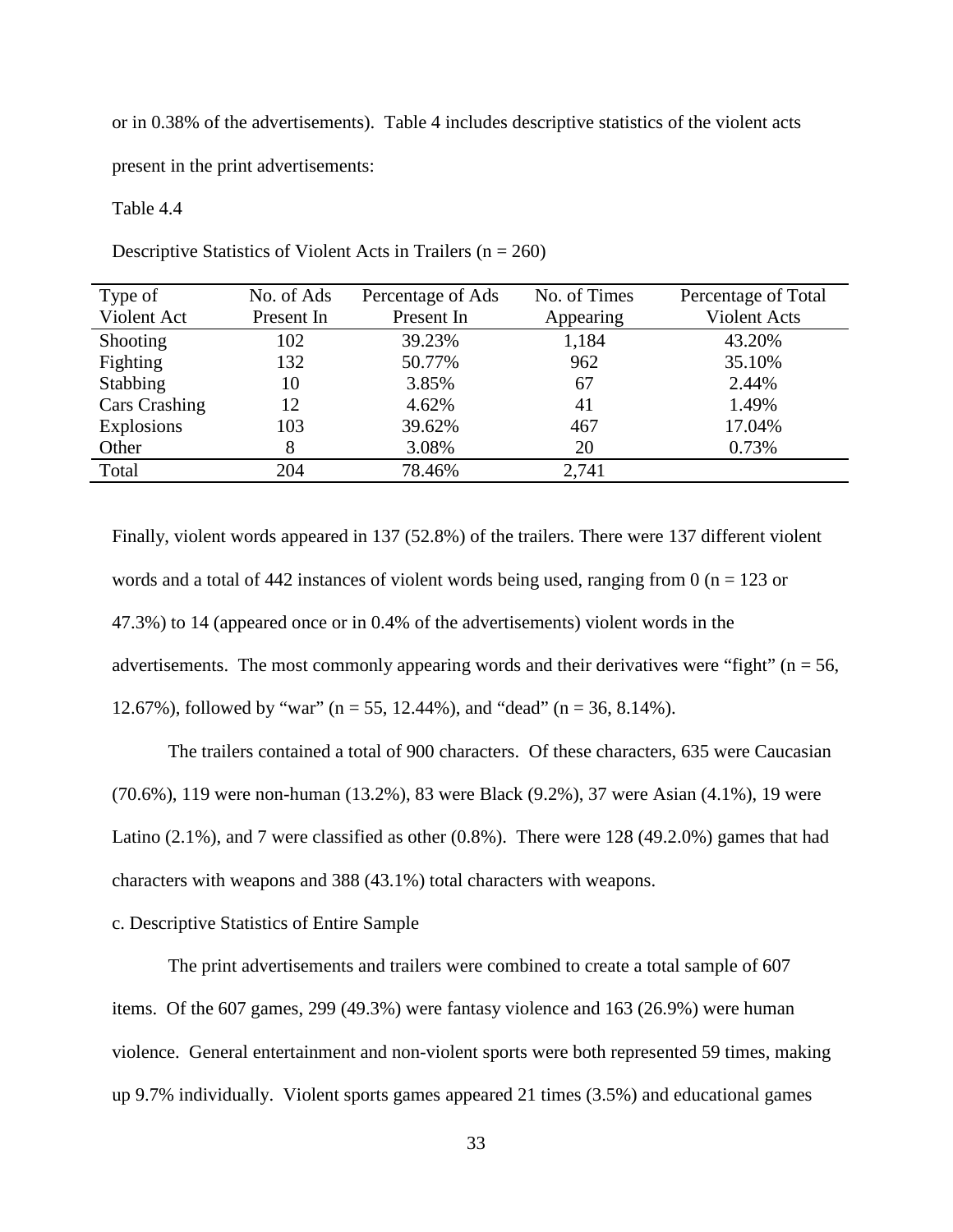appeared 6 times making up only 1.0% of the sample. Of the games 208 (34.3%) were rated T, followed by 176 games rated M (29.0%), 94 (15.5%) were rated E, 82 (13.5%) were rated E+10, and 47 (7.7%) were awaiting a rating (RP). None of the games were rated AO. Violence appeared in 213 (35.1%) of the advertisements and trailers. Language followed closely with 203 appearances  $(33.4\%)$  and blood (n = 128, 20.4%). There were 754 content descriptors for violence in the 607 items in the sample ( $n = 478, 78.7\%$ ). Also, there were 421 content descriptors from the common youth problems category, appearing in 278 (45.8%) of the items in the sample. There were 331 content descriptors for language. Content descriptors for language appeared in 331 (54.5%) of the sample. Finally, there were 109 content descriptors from the sexual content category, appearing in 93 (15.3%) of the advertisements and trailers.

There were a total of 7,714 instances of violent content in the 607 trailers and print advertisements resulting from combining the total number of weapons, violent actions, and violent words. Violent content was found in 479 (78.9%) of the advertisements and trailers. There were 3,692 weapons shown. Table 5 is a summary of the descriptive statistics of the weapons used in the print advertisements and video trailers:

Table 4.5

| Type of       | No. of Ads | Percentage of | No. of Weapons | Percentage of Total |
|---------------|------------|---------------|----------------|---------------------|
| Weapon        | Used In    | Ads Used In   | Used           | Weapons             |
| Guns          | 220        | 36.24%        | 2,023          | 54.69%              |
| Swords        | 150        | 24.71%        | 1,118          | 30.22%              |
| Knives        | 32         | 5.27%         | 96             | 2.60%               |
| Axes          | 37         | 6.10%         | 90             | 2.43%               |
| <b>Arrows</b> | 19         | 3.13%         | 43             | 1.16%               |
| <b>Spears</b> | 14         | 2.31%         | 44             | 1.19%               |
| Artillery     | 38         | 6.26%         | 162            | 4.38%               |
| Other         | 46         | 7.58%         | 123            | 3.33%               |
| Total         | 367        | 60.46%        | 3,699          |                     |

Descriptive Statistics of Weapon Use in Print Ads and Trailers  $(n = 607)$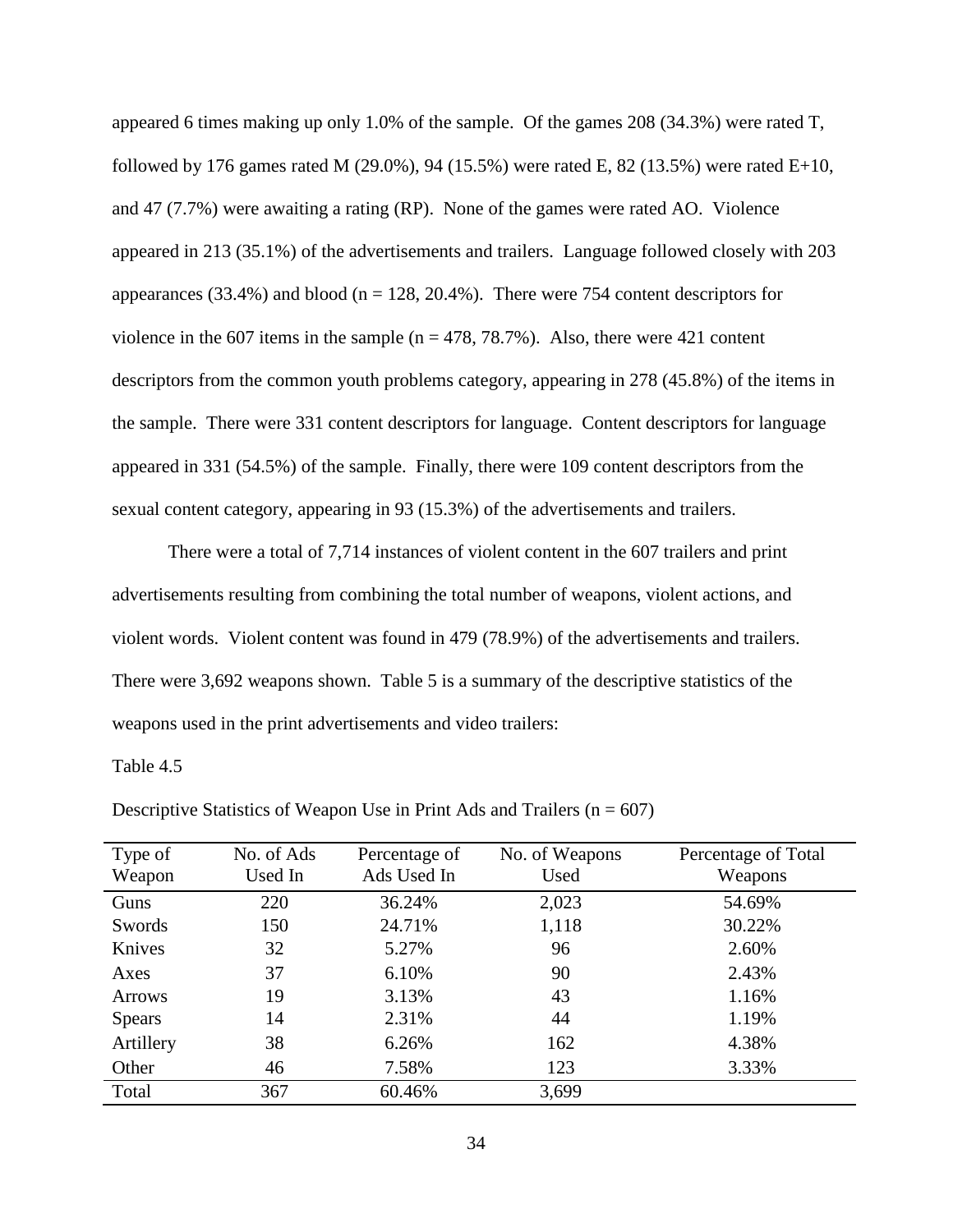There were 3,062 violent actions shown in the advertisements and trailers. Table 6 is a summary of the violent acts found in the print advertisements and video game trailers:

Table 4.6

| Type of Violent      | No. of Ads | Percentage of Ads | No. of Times | Percentage of Total |
|----------------------|------------|-------------------|--------------|---------------------|
| Act                  | Present In | Present In        | Appearing    | Violent Acts        |
| Shooting             | 157        | 25.86%            | 1,330        | 43.35%              |
| Fighting             | 197        | 32.45%            | 1,081        | 35.23%              |
| <b>Stabbing</b>      | 16         | 2.64%             | 77           | 2.51%               |
| <b>Cars Crashing</b> | 17         | 2.80%             | 48           | 1.57%               |
| Explosions           | 121        | 19.93%            | 494          | 16.10%              |
| Other                | 13         | 2.14%             | 38           | 1.24%               |
| Total                | 343        | 56.51%            | 3,068        |                     |
|                      |            |                   |              |                     |

Descriptive Statistics of Violent Acts in Print Ads and Trailers  $(n = 607)$ 

Finally, there were 232 different violent words appearing in the sample, resulting in 951 instances of violent words. The most commonly appearing violent words and their derivatives were "war" (n = 121, 12.72 %), followed by "fight" (n = 100, 10.52%), and "battle" (n = 84, 8.83%).

There were 1,708 total characters in the sample. Caucasians appeared in an overwhelming number of advertisements and trailers. There were 1,134 (66.4%) Caucasian characters appearing in 432 (71.2%) of the print advertisements and trailers included in the sample. This was followed by 164 (9.6%) characters that had a race that could not be specified ("other") appearing in 95 (15.7%) advertisements and trailers. There were 144 (8.43%) Black characters appearing in 100 (16.5%) of the advertisements and trailers. This was followed by 140 (8.2%) non-human characters in 65 (10.7%) of the sample, 92 (5.39%) Asian characters in 45 (7.4%) advertisements and trailers, and 34 (1.99%) Latino characters appeared in 21 (3.5%) of the advertisements and trailers. Of the 1,708 characters, 616 (36.1%) had a weapon.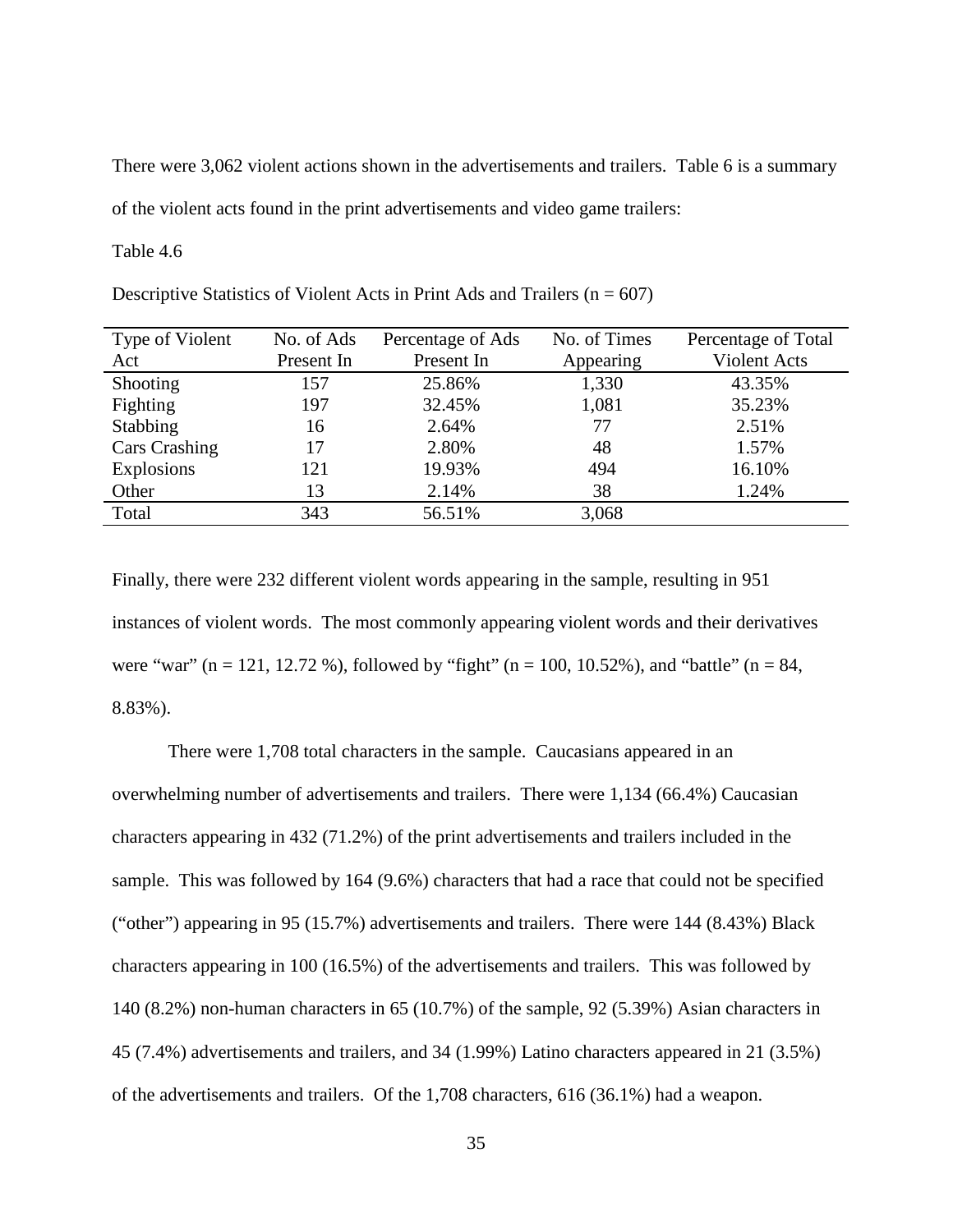d. Hypothesis Tests

Hypothesis one stated that the genre of the game would directly relate to the instance of weapons, violent acts, violent words, and total violent content. This was supported by ANOVAs. The total number of weapons varied significantly according to the genre,  $F(5, 601) =$ 13.03, p < .001, as did the number of violent acts,  $F(5, 601) = 11.11$ , p < .001, the number of violent words,  $F(4, 601) = 13.58$ ,  $p < .001$ , and the total violent content,  $F(5, 601) = 15.99$ ,  $p <$ .001. Fantasy violence contained the highest levels of weapons, violent acts, violent words, and total violent content followed by human violence, violent sports, non-violent sports, general entertainment, and educational.

Hypothesis two, which stated that the genre would be directly related to the number of content descriptors for violence, was also supported by an ANOVA. The total number of violent content descriptors varied significantly according to the genre,  $F(5, 601) = 25.38$ ,  $p < .001$ . Fantasy violence contained the highest level of violent content descriptors followed by human violence, violent sports, non-violent sports, general entertainment, and educational.

Hypothesis three predicted that the rating of the game would be related to the instances of violent content found in the video game advertisements and trailers. In order to test Hypothesis three, several dependent variables were subject to an ANOVA using the rating of the game as the independent variable including: the number of weapons, number of violent acts, number of violent words, and total violent content (weapons + violent acts + violent words). This hypothesis was also supported. The number of weapons varied significantly according to the rating, F(4, 602) = 17.83,  $p < .001$ , as did the number of violent acts, F(4, 602) = 14.84,  $p < .001$ , the number of violent words,  $F(4, 602) = 12.01$ ,  $p < .001$ , and the total violent content in the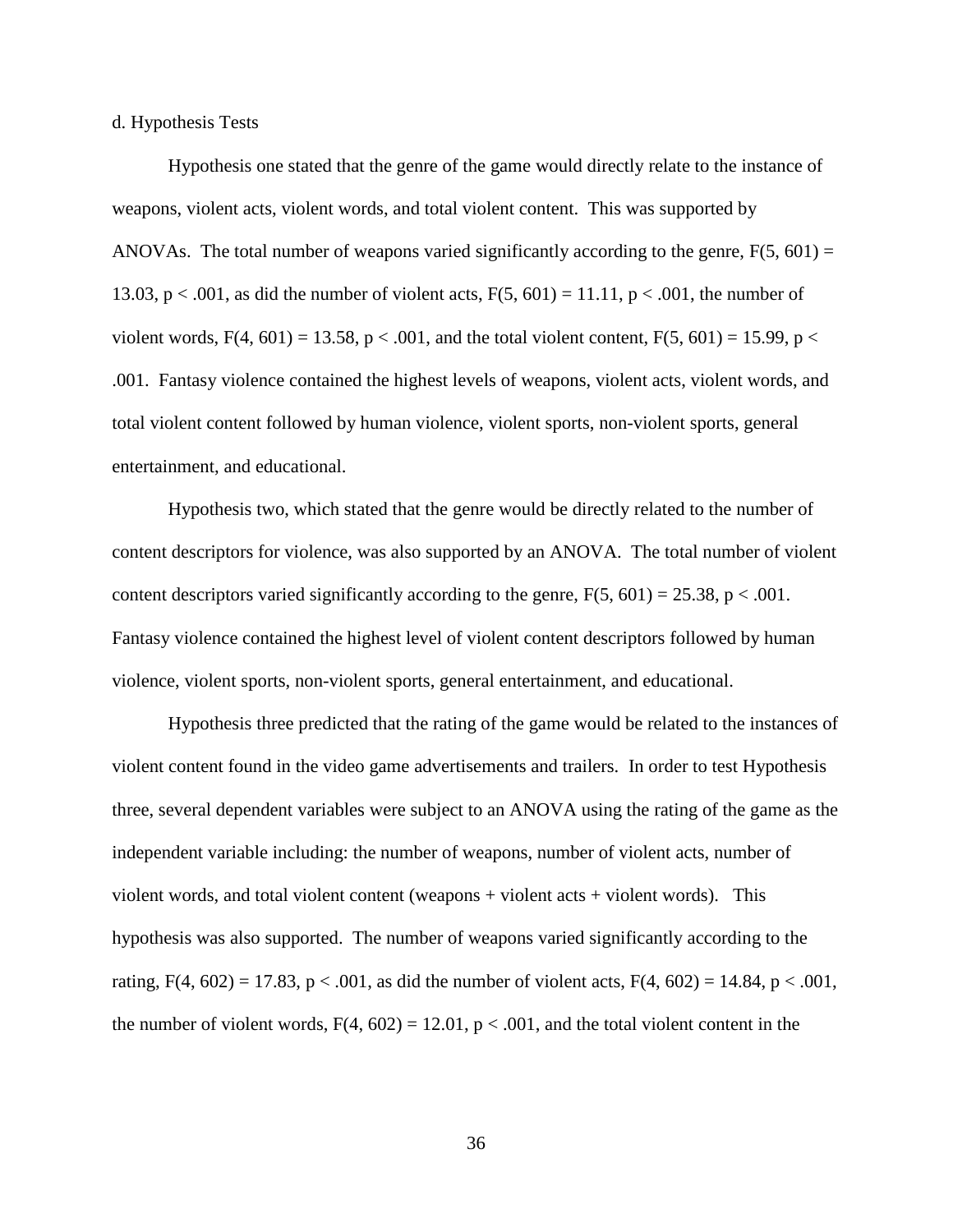advertisements and trailers,  $F(4, 602) = 21.35$ ,  $p < .001$ . Games rated M had the most violent content, followed by games rated T, E+10, and E.

Hypothesis four stated that as the rating of video games increased, the total number of ESRB content descriptors for each game would also increase. This was also supported by an ANOVA. The total number of violent content descriptors varied significantly according to the rating of the game,  $F(4, 602) = 266.62$ , p < .001, with games rated M having the most content descriptors, followed by games rated T, E+10, and E.

Hypothesis five predicted that White characters would appear most often followed by Black characters, Asian characters, non-human characters and Latino characters. Descriptive statistics supported hypothesis five: White characters appeared 1,134 times, there were 144 Black characters, followed by 140 non-human characters, 92 Asian characters, and 34 Latino characters.

Hypothesis six predicted that White characters would be depicted with weapons more often than characters of other races. In order to test this hypothesis, the results for race were recoded into a number of different variables. For each of the possible five characters coded, new variables were designed for each individual race, such as white and non-white or Asian and non-Asian, so that additional statistical tests could be performed. To test this hypothesis, Pearson's correlations were run. The number of White characters was significantly related to the number of weapons ( $r = 0.431$ ,  $n = 607$ ,  $p < .01$ ). The number of Black characters was also significantly related to the number of weapons ( $r = 0.103$ ,  $n = 607$ ,  $p < .05$ ), as was the number of nonhuman characters (r = 0.95, n = 607, p < .05), and the number of Latino characters (r = 0.086, n = 607, p < .05). The relationship between Asian characters and the number of weapons was not significant (r =  $-0.05$ , n = 607, p = 0.90).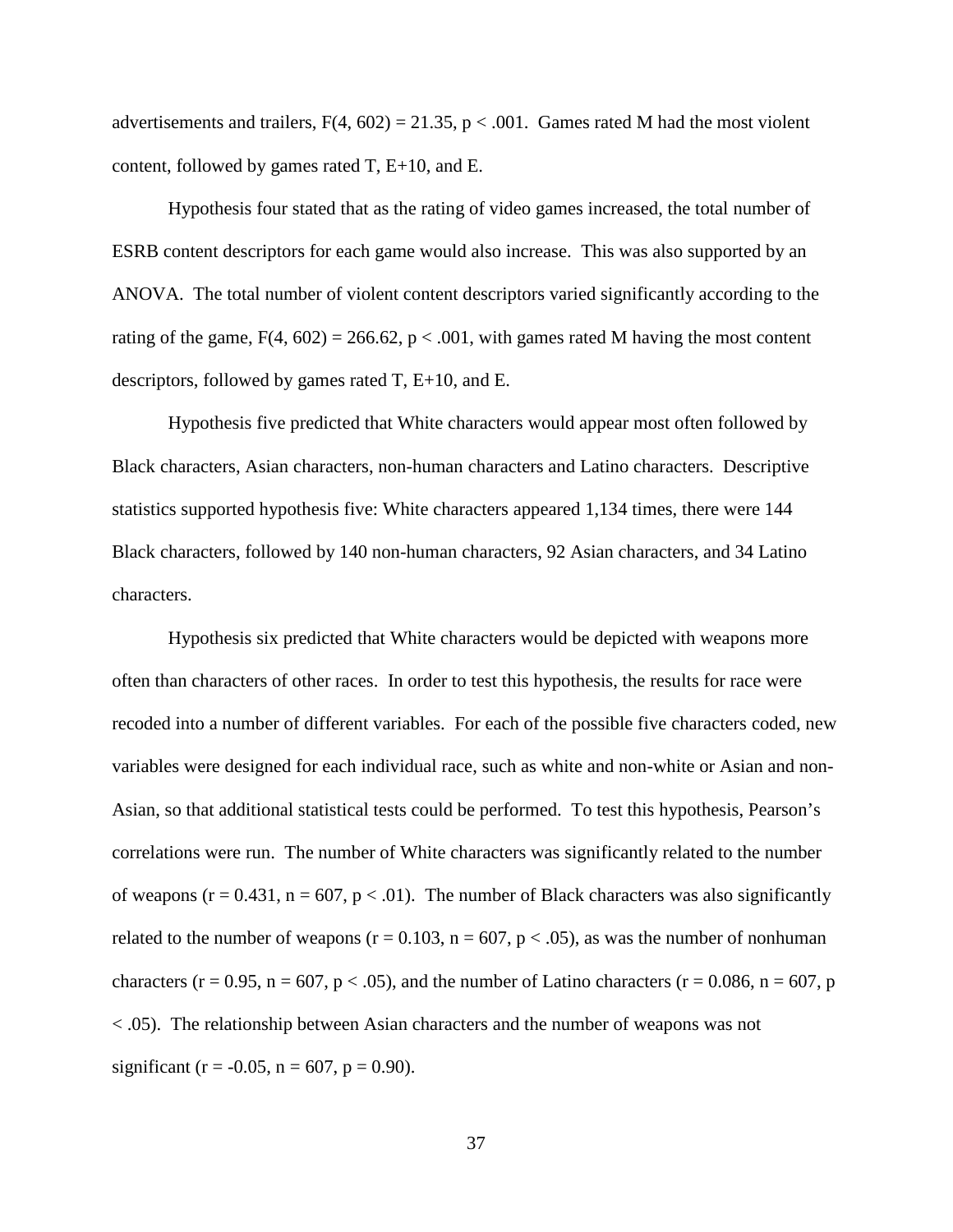e. Research Questions

Independent samples T-Tests were used to test all four research questions. Research question one, questioned if video game trailers would have more instances of weapons than print advertisements. Independent samples T-Test revealed there was a significant difference in the scores for video game trailers ( $M = 11.59$ ,  $SD = 14.66$ ) and print advertisements ( $M = 2.01$ ,  $SD =$ 3.57);  $t(605) = 11.76$ ,  $p < .001$ . Video game trailers had more weapons than print advertisements.

Research question two, which asked whether video game trailers would have more violent acts than print advertisements was also addressed with an independent samples T-Test. There was a significant difference in the scores for video game trailers ( $M = 10.59$ ,  $SD = 11.53$ ) and print advertisements ( $M = 0.95$ ,  $SD = 1.76$ );  $t(605) = 15.39$ ,  $p < .001$ . Video game trailers were found to have more violent acts than print advertisements.

Research question three asked whther video game trailers would have more instances of violent words than print advertisements. The independent samples T-Test did not reveal any significant relationships among variables. There was not a significant difference in the scores for video game trailers ( $M = 1.69$ ,  $SD = 2.38$ ) and print advertisements ( $M = 1.50$ ,  $SD = 2.22$ );  $t(605) = 1.00, p = 0.15.$ 

Research question four asked whether video game trailers would have more instance of violent content than print advertisements. This independent samples T-Test was significant. There was a significant difference in the scores for video game trailers ( $M = 23.86$ ,  $SD = 24.98$ ) and print advertisements (M = 4.46, SD = 5.75);  $t(605) = 14.02$ , p < .001. Video game trailers had more instances of violent content than print advertisements.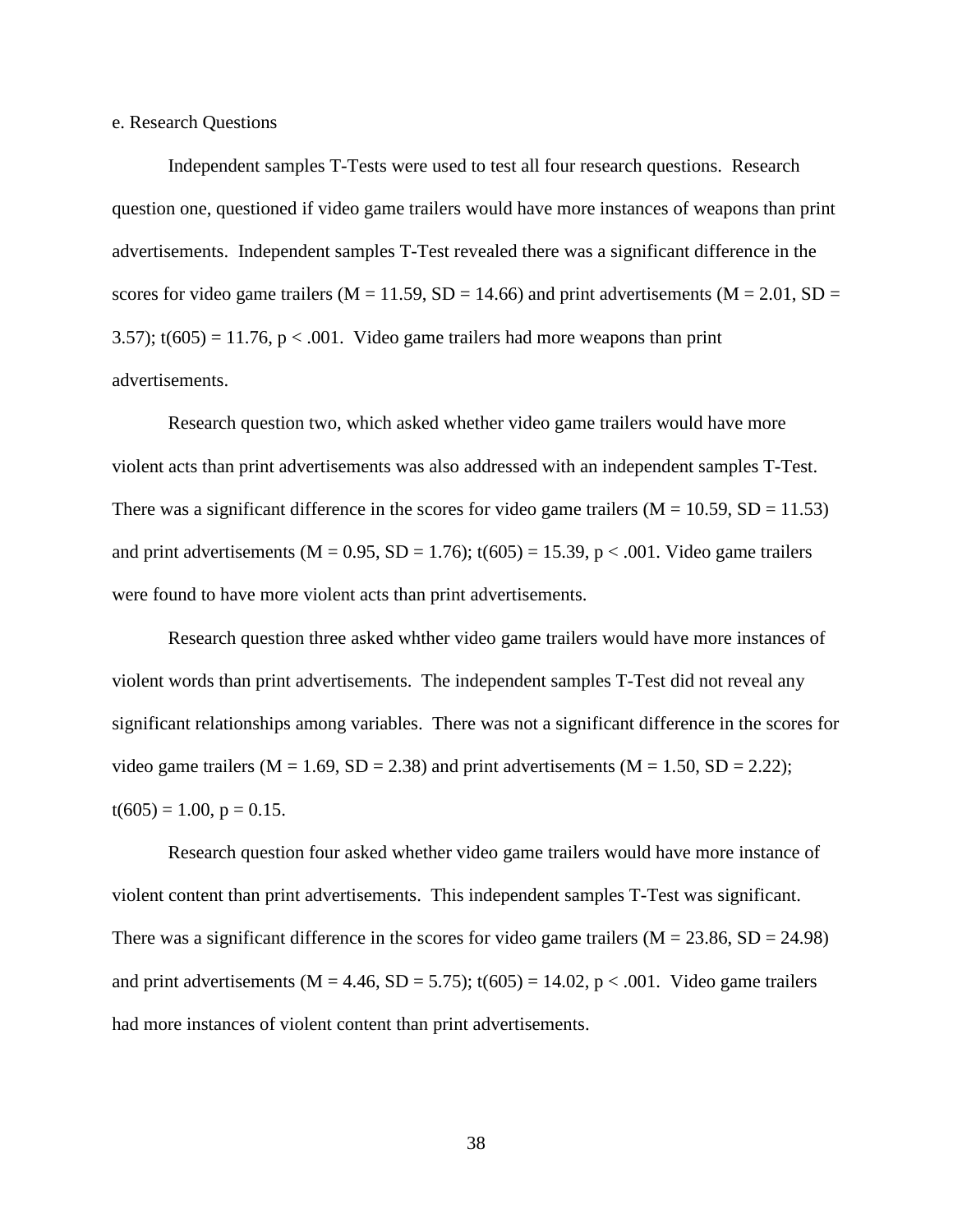#### CHAPTER 5

#### DISCUSSION

The results of this content analysis indicated that violence is abundant in both print video game advertisements and video game trailers. The high instance of total violent content in the entire sample (78.9%) was higher than what has been found in previous years, including: 55.8% by Scharrer (2004), 68% by Smith, Lachlan, and Tamborini (2003), and 71% by Braun and Giroux (1989). This was likely due to the inclusion of the trailers in the sample. Trailers allowed advertisers and developers more time to attract viewers and more opportunities to include sensational content. Also, there was some overlap between the trailers and print advertisements, causing some information to be repeated. If only the print advertisements were considered, 75.2% of the games included violent content. Although this was higher than previous research has found, it was likely due to the changing nature of video games, as well as a smaller sample size. The ratings of the games were related to the number of weapons, violent acts, violent words, and the total violent content. This finding corresponded to those of Scharrer (2009), and Smith et al., 2003.

The genres of video games also corresponded to the number of weapons, the number of violent acts, and the number of violent words. Scharrer (2004) found similar results that indicated fantasy violence and human violence would contain the most violent content; however, the genres used in Sharrer's study were action adventure, fantasy/odyssey, sports, puzzles, and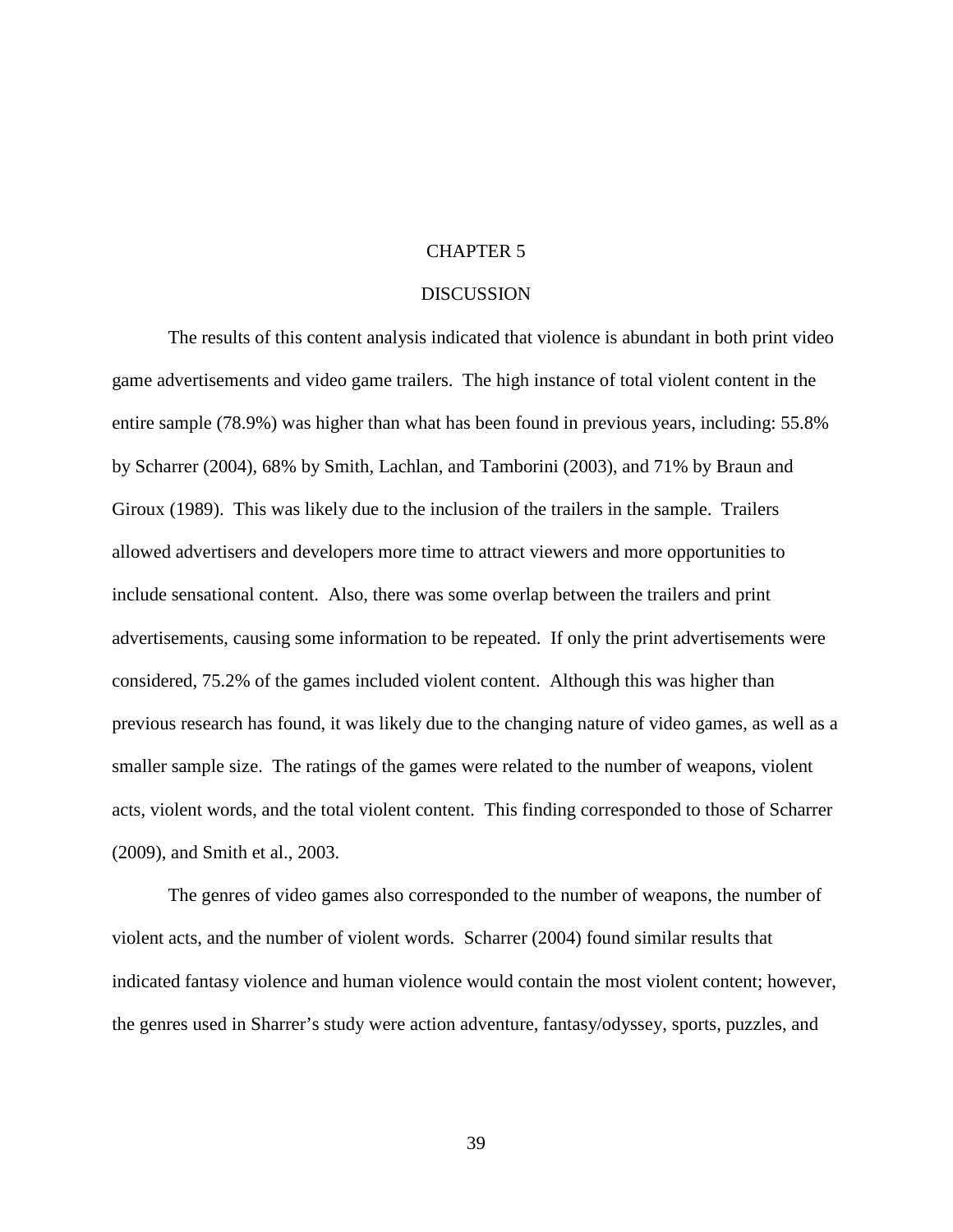other. This study found that action adventure games contained the most violence followed by fantasy/odyssey.

One of the most interesting findings of this study was that although the relationship between violent words and both rating and genre were significant, the relationship between medium through which the content was delivered and the number of violent words was not. It was assumed that video game trailers would contain more violent words because they have more opportunity to use different words; they were not limited to the space available on a set number of pages. However, developers and distributors did not rely on new and exciting words to draw in possible viewers, indicating that they relied more heavily on images. This was supported by the significant relationship between the medium and the number of violent acts, violent words, and total violent content.

The General Aggression Model, Social Learning Theory, and Cultivation Theory all indicated the dangers of a media diet that is heavy in violence. These three theories indicated that consuming media riddled with violence leads to an ominous worldview and to aggressive responses to social situation and hostile learned behaviors. This study revealed that media violence is prevalent in video games advertisements and that the instances of violence in video game advertisements are continuing to rise.

 The theory of "forbidden fruits" offered an interesting approach to studying video games and children. In order to apply the "forbidden fruits" theory, an understanding of video game advertisements and trailers must be developed. The current study helped to build a foundation for future research. It developed information about the nature of the content in video games and specifically about the information that could be easily accessed by children.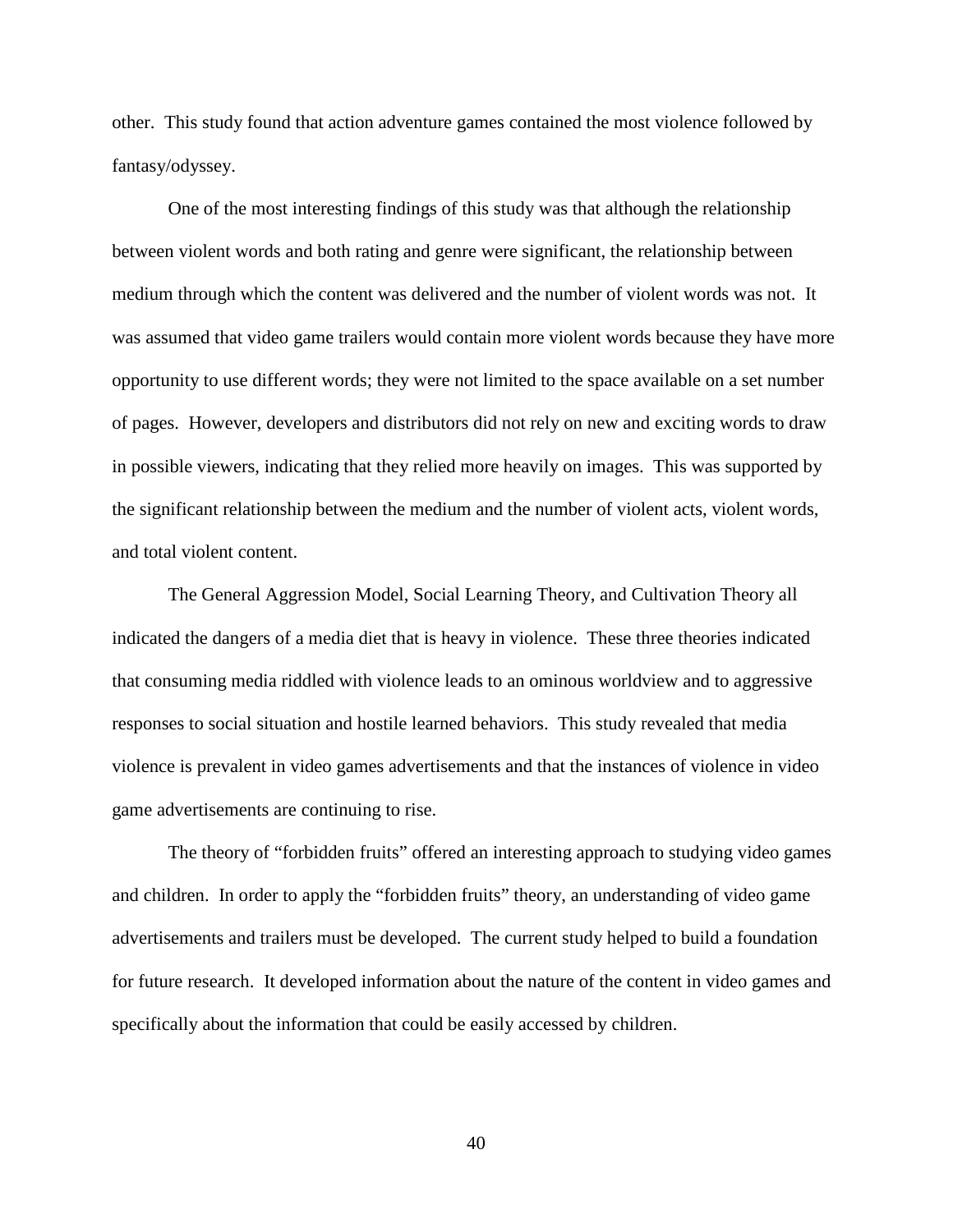Piaget and others have acknowledged that social interaction plays an important role in the progression of children through the stages of development (Doise, 1996). Other researchers have noted that children spent a large amount of time playing video games (Strasburger, Wilson, & Jordan, 2009; Gentile & Walsh, 2002; Funk & Buchman, 2006). Because of this, the study of video games and children would need to continue; it is important to determine the consequences of playing video games and if video games can replace social interaction and subsequently interfere with development.

This study also contributed information that is relevant to the study of children's development as consumers. It provided a basic knowledge of the types of information children can easily access about video games. Also, the inclusion of trailers in this study offered novel information about video games and is especially relevant to children and young adults who are more likely to turn to the internet for information about products. The inclusion of video game trailers was novel and an important facet of this study. It recognized a new avenue of study and took into account the generational changes of gathering information about products.

The characters found in the advertisements conformed to trends discovered by previous research. White characters were been found to represent a majority of video game characters (e.g., Brand et al., 2003). This study found that white characters were present in 71.2% of the advertisements and trailers and that the white characters made up 66.4% of the total sample. This was slightly lower than found in previous research. However, this change was most likely attributed to changes in video game content over the past ten years. Video game characters have most likely begun to change as video games have become more mainstream. This could be an attempt to reach more minority players or an attempt to more accurately represent the population,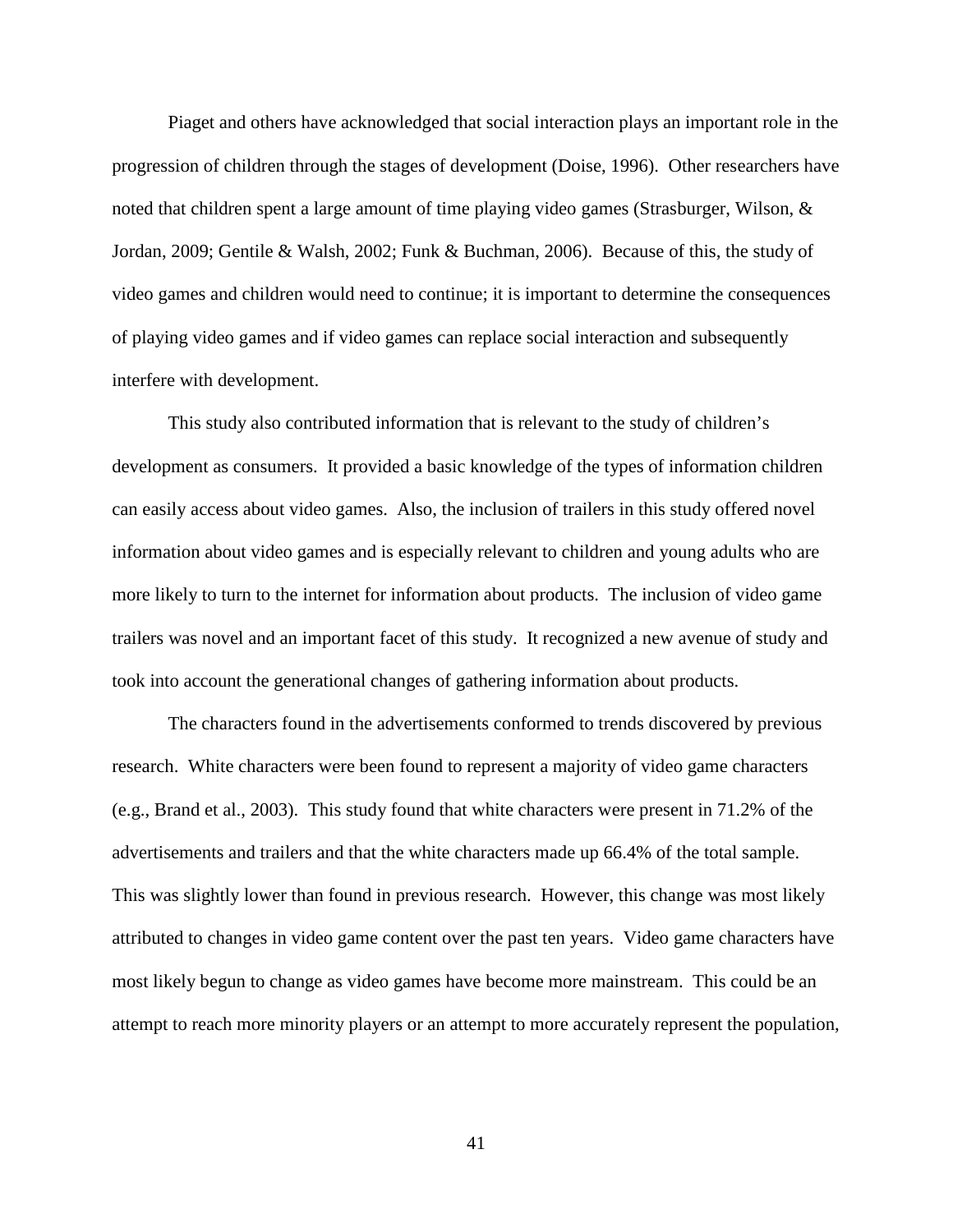despite the fact that the numbers do not resemble the actual distribution of races within the population. More research is needed to better understand this trend.

The limitations of this study centered on the small sample size. Adding another magazine or finding editions from earlier years would have been useful. This would have allowed for more in-depth analysis. If the same number of issues from each year had been available, results concerning the changes over time could have been included. However, this study sought to analyze magazines that children could easily access and no additional magazines were found in libraries.

Future research should continue to focus on the content of video game advertisements and trailers. As the internet continues to grow and become available to more people, the content available to young people will become increasingly important. Analyzing the trailers available online, will help to build a body of knowledge about video games. A larger sample would be useful and could lead to a better understanding of characters, ratings, and genres. Also, repeating this content analysis at the end of 2010 would allow for comparisons to be made using the year as a grouping variable so that changes over time could be measured. Gathering data concerning the popularity and sales of each video game would have provided very interesting information. Finally, continued content analysis of the print and video advertisements and trailers of video games are important to maintain, to provide insight into games, their content, and their effects.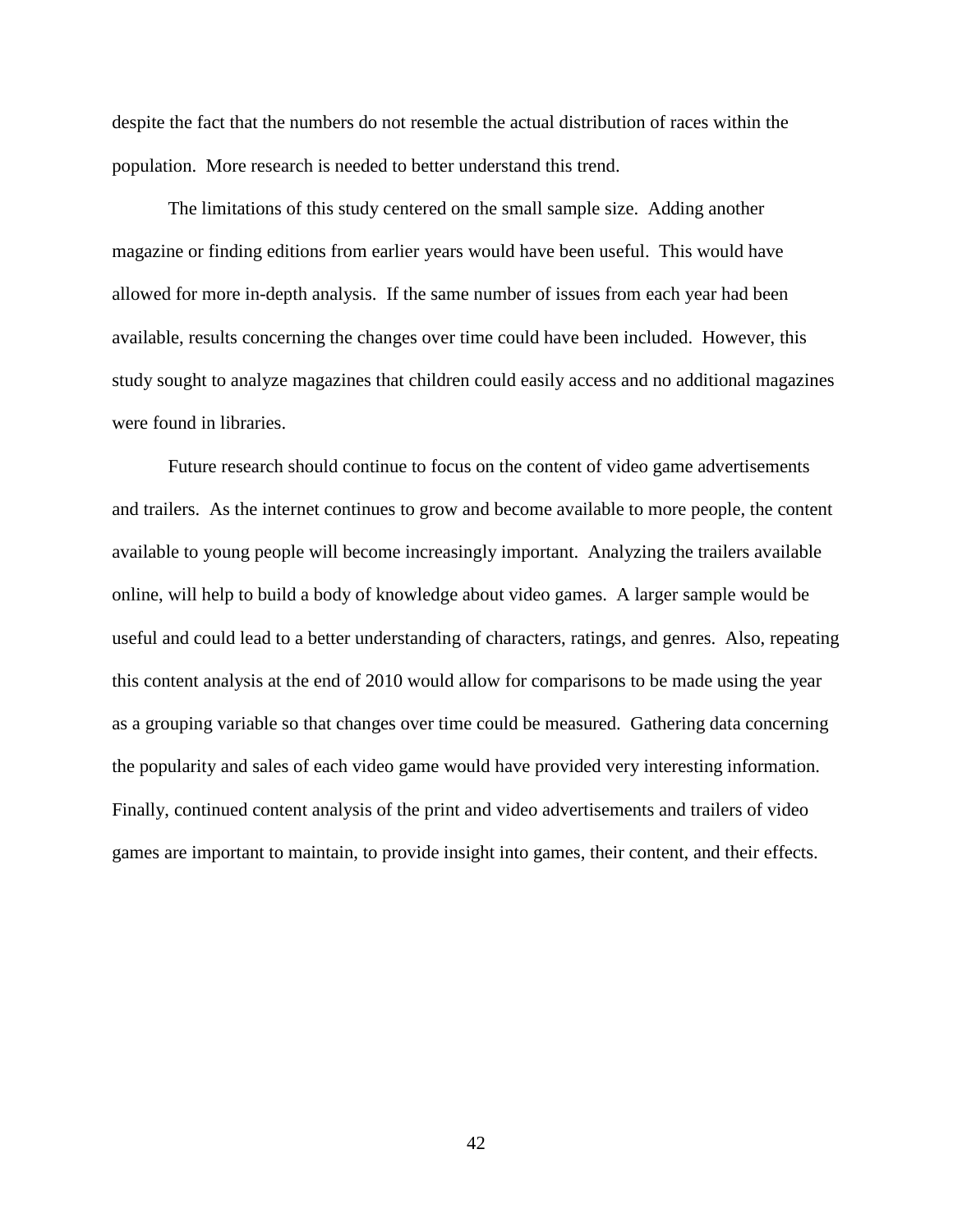## REFERENCES

- Anderson, C. & Bushman, B. (2001). Effects of violent video games on aggressive behavior, aggressive cognition, aggressive affect, physiological arousal and prosocial behavior: A meta analytic review of scientific literature. *Psychological Science*, *12*, 353-359.
- Anderson, C. A. & Bushman, B. J. (2002). Human aggression. *Annual Review of Psychology, 53*, 27-51.
- Anderson, C. A. & Carnagey, N. L. (2004). Violent evil and the general aggression model. In A. Miller (Ed.), *The social psychology of good and evil* (pp. 168-192). New York: Guilford Publications.
- Anderson, C. A., Carnagey, N. L., & Eubanks, J. (2003). Exposure to violent media: The effects of songs with violent lyrics on aggressive thoughts and feelings. *Journal of Personality and Social Psychology, 84,* 960-971.
- Anderson, C. A., Carnagey, N. L., Flanagan, M., Benjamin, A. J., Eubanks, J., & Valentine, J. C. (2004). Violent video games: Specific effects of violent content on aggressive thoughts and behavior. *Advances in Experimental Social Psychology, 36*, 199-249.
- Anderson, C. A. & Huesmann, L. R. (2003). Human aggression: A social cognitive view. In M. Hogg & J. Cooper (Eds.), *Handbook of social psychology* (pp. 296-323). London: Sage Publications.
- Bandura, A. (2001). Social Cognitive Theory of mass communication. *Media Psychology*, *3*, 265-299.
- Bandura, A. (2002). Social Cognitive Theory of mass communication. In J. Bryant and D. Zillman (Eds.) *Media Effects* (2nd ed., pp. 121-153). Mahwah, NJ: Lawrence Erlbaum Associates, Publishers.
- Bandura, A., Ross, D., & Ross, S. (1961). Transmission of aggression through imitation of aggressive models. *Journal of Abnormal and Social Psychology*, *63*, 575-582.
- Bandura, A., Ross, D., & Ross, S. (1963). Imitation of film mediated aggressive models. *Journal of Abnormal and Social Psychology*, *66*, 3-11.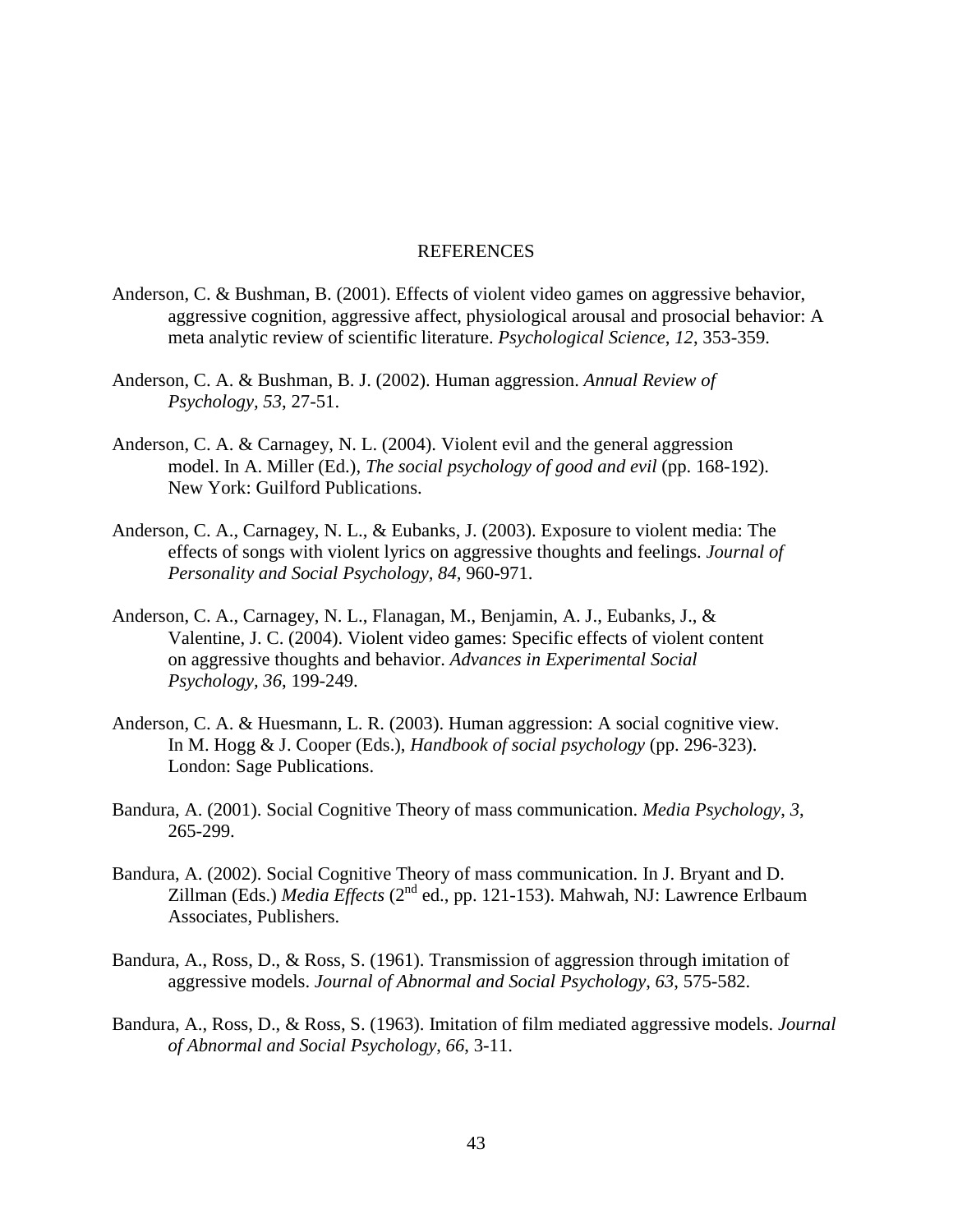- Beasley, B. & Collins Standley, T. (2002). Shirts vs. Skins: Clothing as indicator of gender role stereotyping in video games. *Mass Communication & Society*, *5*, 279-293.
- Berkowitz, L. & LePage, A. (1967). Weapons as aggression-eliciting stimuli. *Journal of Personality and Social Psychology, 7*, 202-207.
- Bijvank, N., Konijn, E., Bushman, B., & Roelofsma, P. (2009). Age and violent- content labels make video games forbidden fruits for youth. *Pediatrics*, *123*, 870-876.
- Blatt, J., Spencer, L., & Ward, S. (1972). A cognitive developmental study of children's reactions to television advertising. *Television and Social Behavior*, 4, 452-467.
- Brand, J., Knight, K., & Majewski, J. (2003). The Diverse Worlds of Computer Games: a content analysis of spaces, populations, styles and narratives. Retrieved June 27, 2010, from http://www.digra.org/dl/db/05150.06387.pdf
- Brehm, J. (1966). *A Theory of Psychological Reactance*. New York: Academic Press.
- Brehm, S. & Brehm, J. (1981). *Psychological Reactance*. New York: Wiley.
- Braun, C. & Giroux, J. (1989). Arcade video game: Proxemic, cognitive, and content analyses. *Journal of Leisure Research*, *21*, 92-105.
- Buchman, D. & Funk, J. (1996). Video and computer games in the '90s: Children's time commitment and game preference. *Children Today*, *24*, 12-15, 31.
- Bushman, B. & Stack, A. (1996). Forbidden fruit versus tainted fruit: Effects of warning labels on attraction to television violence*. Journal of Experiential Psychology: Applied*; *2*, 207- 226.
- Butter, E., Popovich,, P., Stackhouse, R., & Garner, R. (1981). Discrimination of television programs and commercials by preschool children. *Journal of Advertising Research*, *21*, 53-56.
- Children Now. (2001). Fair Play? Violence, gender and race in video games. Los Angeles.
- Csikszentmihalyi, M., & Csikszentmihalyi, I. (1988). Optimal experience: Psychological studies of flow in consciousness. Cambridge, UK: Cambridge University Press.
- Deitz, T. (1998). An examination of violence and gender role depictions in video games: Implications for gender socialization and aggressive behavior. *Sex Roles*, *38*, 425-441.
- Demers, L., Scharrer, E., Brzenchek, A., and Boulton, C. (2009). Rated "E" for everyone? A content analysis of televised video game commercials. Paper presented at the annual meeting of the International Communication Association, Marriott, Chicago, IL. Retrieved April 7, 2010 from http://www.allacademic.com/meta/p300631\_index.html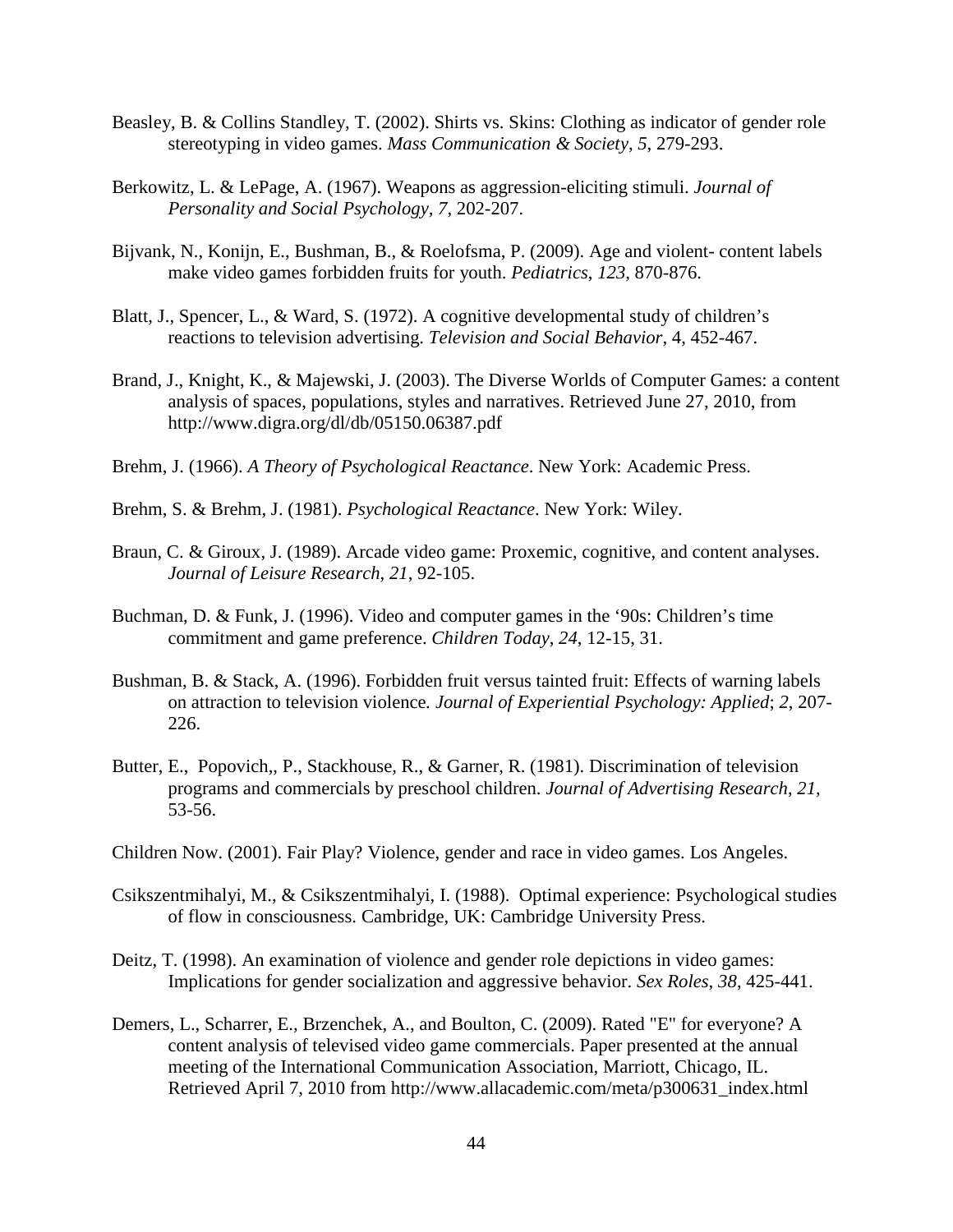- Doise, W. (1996). Social psychology and the study of youth. In K. Hurrelman & S. Hamilton (Eds.), *Social problems and social contexts in adolescents* (pp. 63-82) Hawthorne, NY: Walter de Gruyter, Inc.
- Entertainment Software Association. (2009). Industry facts. Retrieved November, 7, 2009 from http://www.theesa.com/facts/index.asp
- Entertainment Software Ratings Board. (2009) About ESRB. Retrieved December 4, 2009, from http://www.esrb.org/about/index.jsp
- Entertainment Software Ratings Board. (2009). Game Ratings and Descriptor Guide. Retrieved December 4, 2009, from http://www.esrb.org/about/index.jsp
- Funk, J. (2003). Violent Video Games: Who's at risk? In D. Ravitch & J. Vitteritti (Eds.), *Kid stuff: Marketing violence and vulgarity in the popular culture* (pp. 168-192) Baltimore: John Hopkins University Press.
- Funk, J. & Buchman, D. (1996). Playing violent video and computer games and adolescent self perception. *Journal of Communication*, *46*, 19-32.
- Funk, J. & Buchman, D. (1995). Video game controversies. *Pediatric Annals*, *24*, 91-94.
- Funk, J. & Buchman, D. (2006). Young children's exposure to violent video media and desensitization to violence. Manuscript in review.
- Funk, J., Buchman, D., Jenks, J., & Bechtoldt, H. (2003). Playing violent video games, desensitization and moral evaluation in children. *Journal of Applied Developmental Psychology, 24*, 413-436.
- Funk, J., Fox, C., Chan, M., & Gayetsky, K. (2004). A validation study of the Children's Empathy Questionnaire using Rasch analysis. Abstract accepted for presentation at the 2005 Biennial Meeting of the Society for Research in Child Development; April 2005; Atlanta.
- Gantz, W., Schwartz, N., Angelini, J., & Rideout, V. (2007). *Food for thought: Television food advertising to children in the United States*. Menlo Park, CA: Henry J. Kaiser Family Foundation.
- Gentile, D. & Walsh, D. (2002). A normative study of family media habits. *Journal of Applied Developmental Psychology*, *23*,157-178.
- Gerbner, G., Gross, L., Morgan, M., Signorielli, N., & Shanahan, J. (2002). Growing up with television: Cultivation processes. In J. Bryant & D. Zillman (Eds.), Media effects: Advances in theory and research ( $2<sup>nd</sup>$  ed., pp. 43-67). Mahwah, NJ: Lawrence Erlbaum Associates.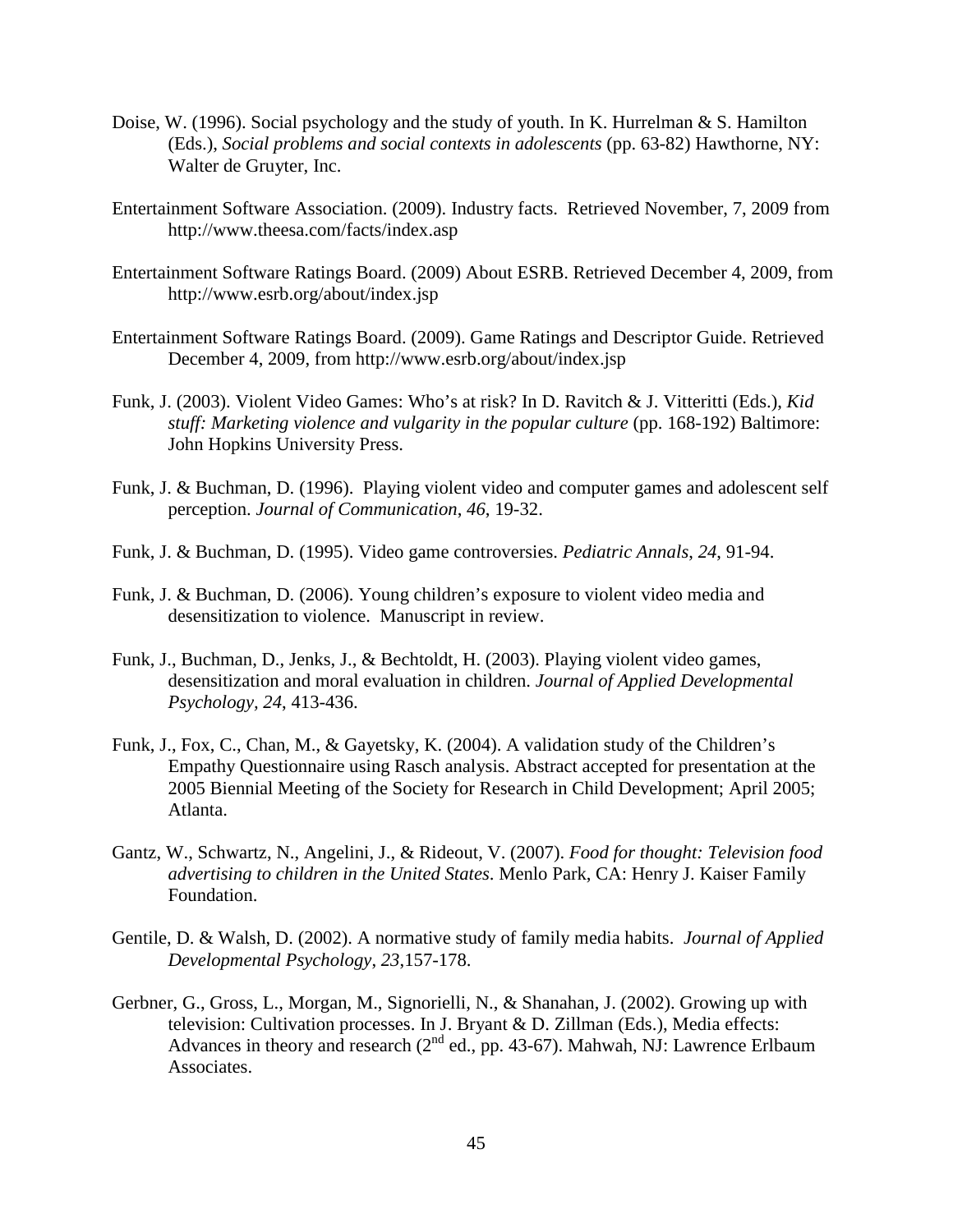- Gerbner, G., Gross, L., Signorielli, N., & Morgan, M. (1980). Television violence, victimization, and power. *American Behavioral Scientist*, *23*, 705-716.
- Greer, D., Potts, R., Wright, J., & Huston, A. (1982). The effects of television commercial form and commercial placement on children's social behavior and attention. *Child Development*, *53*, 611-619.
- Gunderson, J. (2006). Impact of real life and media violence: Relationships between violence exposure, aggression, hostility, and empathy among high school students and detained adolescents. Retrieved April 5, 2010 from http://drc.ohiolink.edu/handle/2374.OX/19261
- Haninger , K. & Thompson, K. (2004). Content and ratings for teen rated video games. *Journal of the American Medical Association*, *291*, 856-865.
- Harris, R. (2004). *A Cognitive Psychology of Mass Communication*. Mahwah, NJ: Lawrence Erlbaum Associates.
- Klug, G., & Schell, J. (2006). Why people play games: An industry perspective. In P. Vorderer & J. Bryant (Eds.), *Playing video games: Motives, responses, and consequences* (pp. 91- 100). Mahwah, NJ: Lawrence Erlbaum Associates, Publishers.
- Krugman, D., Cameron, G., White, C. (1995). Visual attention to programming and commercials: The use of in-home observations. *Journal of Advertising*, *24*, 1-12.
- Levin, S., Petros, T., & Petrella, F. (1982). Preschoolers' awareness of television advertising. *Child Development*, *53*, 933-937.
- Miller, P. (2002). *Theories of Developmental Psychology*. New York: Worth Publishers.
- Nikken, P., Jansz, J., & Schouwstra, S. (2007). Parents' interest in videogame ratings and content descriptors in relation to game mediation. *European Journal of Communication*, *22*, 315- 336.
- Palmer, E. & McDowell, C. (1979). Program/commercial separators in children's television programming. *Journal of Communication*, *29*, 197-201.
- Piaget, J. (2006). The stages of the intellectual development of the child. In B. Marlowe & A. Canestrari (Eds.), *Educational psychology in context: Reading for future teachers* (pp. 98-107). Thousand Oaks, CA: Sage.
- Price, J. & Glad, K. (2003). Hostile attributional tendencies in maltreated children. *Journal of Abnormal Child Psychology*, 31, 329-343.
- Rhodes, R. (2000). Hollow claims about fantasy violence. *New York Times*, Section 4, p.19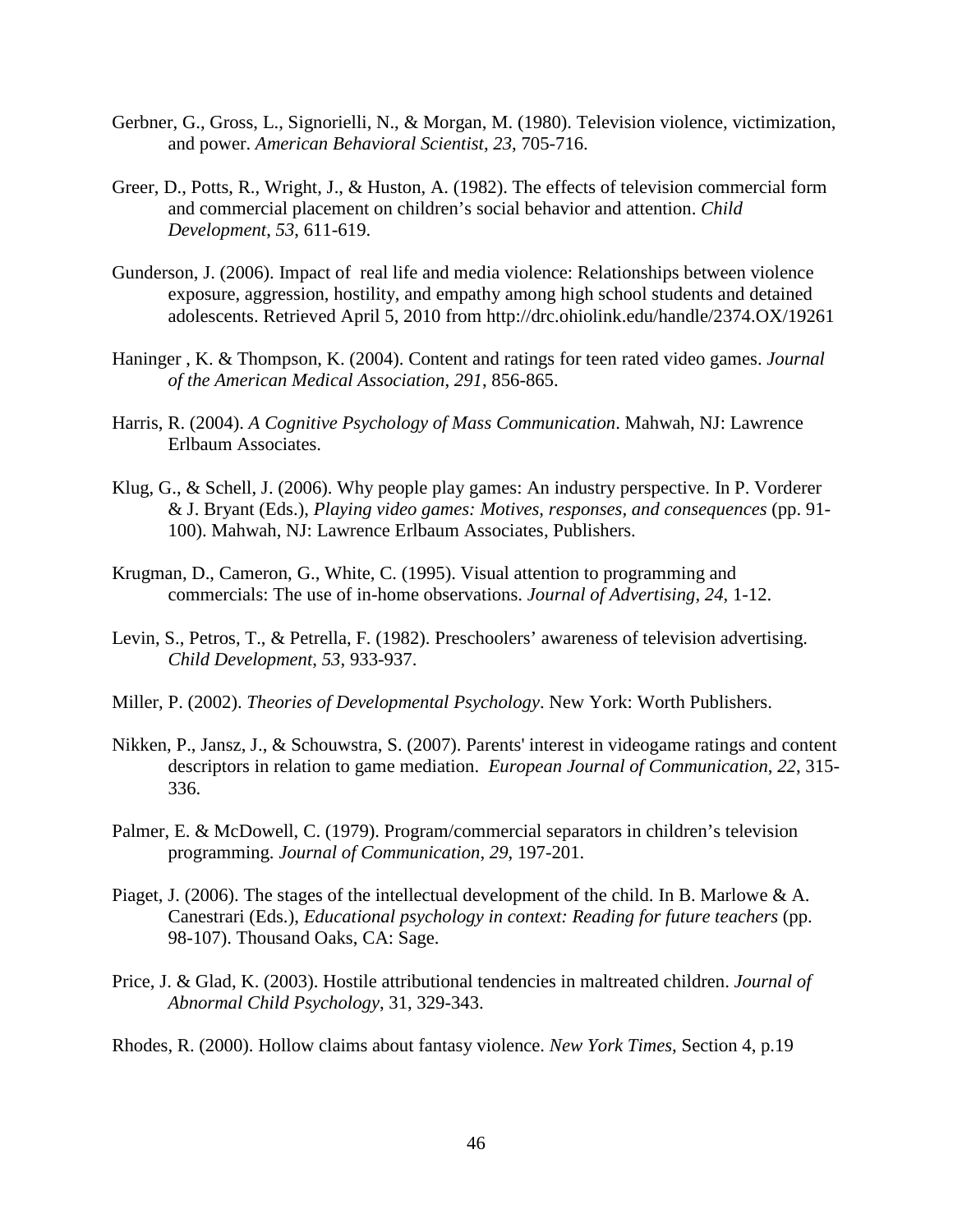- Roberts, D., Foehr, U., & Rideout, V. (2005). *Generation M: Media in the lives of 8-18 yearolds*. Menlo Park, CA: Henry J. Kaiser family Foundation.
- Russell, J. & Lane, W. (1993). Kleppner's advertising procedure (12<sup>th</sup> ed.). Englewood Cliffs, NJ: Prentice Hall.
- Scharrer, E. (2004). Virtual Violence: Gender and Aggression in Video game Advertisements. *Mass Communication and Society*, *7*, 393-412.
- Schmitt, K., Woolf, K., & Anderson, D. (2003). Viewing the viewers: Viewing behaviors of children and adults during television programs and commercials. *Journal of Communication*, *53*, 256-281.
- Schudson, M. (1990). Advertising as capitalist realism. In R. Hovland & G. Wilcox (Eds.), *Advertising in society: Classic and contemporary readings on advertising's role in society* (73-98). Lincolnwood IL: NTC Business Books.
- Signorielli, N. ( 1990). Television and health: Images and Impact. In C. Atkin & L. Wallack (Eds.), *Mass Communication and public health: Complexities and conflicts* (pp. 96-113). Newbury Park, CA: Sage.
- Slater, M., Henry, K., Swain, R., & Anderson, L. (2003). Violent media content and aggressiveness in adolescents: A downward spiral model. *Communication Research*, *30*, 713-736.
- Smith, D. & Spraggins, R. (2001). Gender 2000. *Census 2000 Brief*. Retrieved July 28, 2010, from http://www.census.gov/prod/2001pubs/c2kbr01-9.pdf
- Smith, S., Lachlan, K., & Tamborini, R. (2003). Popular video games: Quantifying the presentation of violence and its context. *Journal of Broadcasting & Electronic Media*, 47.
- Strasburger, V., Wilson, B., & Jordan, A. (2009). *Children, Adolescents, and the Media*. Los Angeles, CA: Sage Publications.
- Thompson, K. & Haninger, K. (2001). Violence in E-Rated Video Games. *Journal or American Medicine*, *286*, 591-598.
- Valkenburg P. & Cantor, J. (2001). The development of a child into a consumer. *Journal of Applied Developmental Psychology*, *22*, 61-72.
- Walsh, D. (2000). The Challenge of the evolving media environment. *Journal of Adolescent Health*, *27*, 69-72.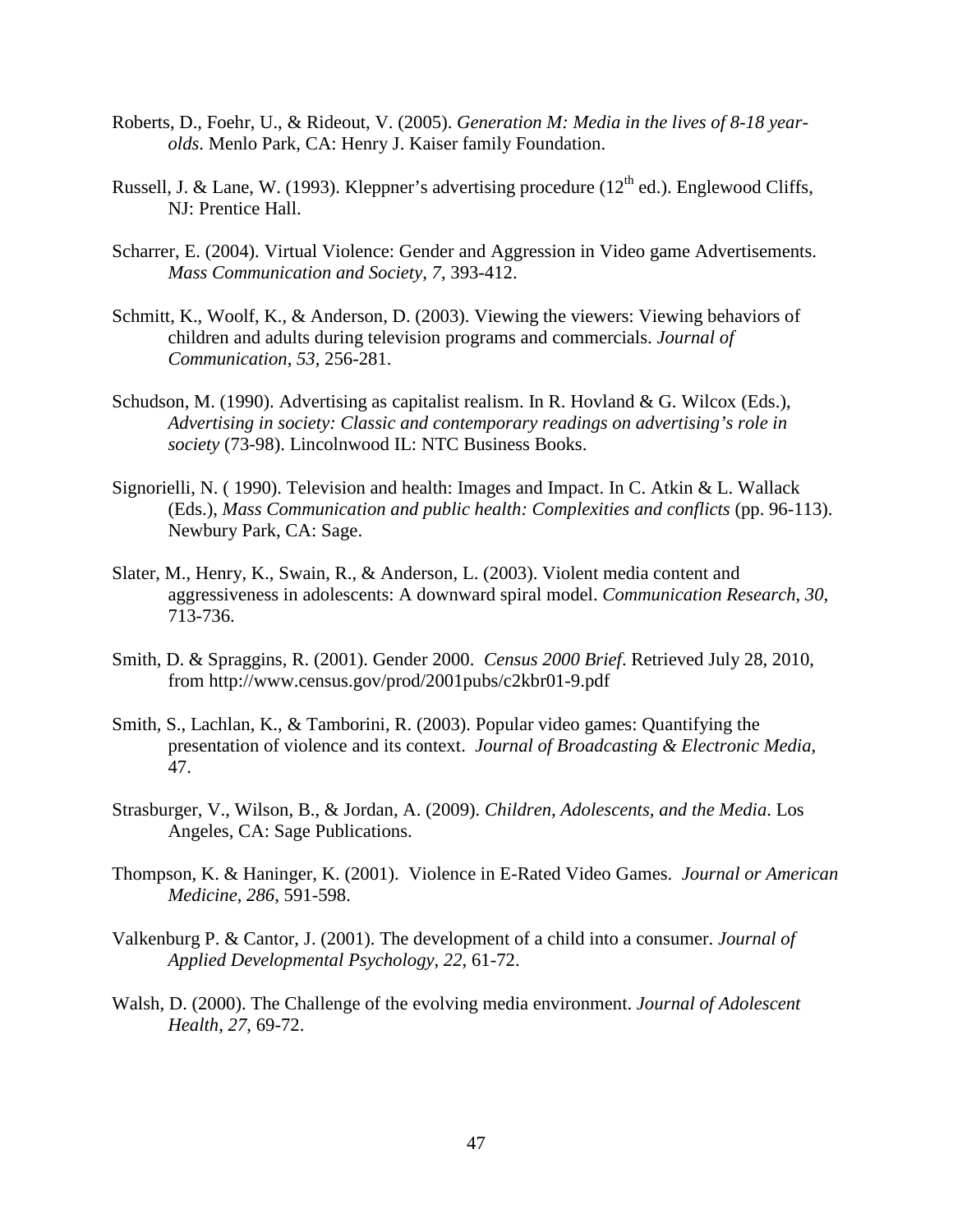- Ward, S., Reale, G., & Levinson, D. (1972). Children's perceptions explanations and judgments of television advertising: A further explanation. In E. Rubenstein, G. Comstock, & J. Murray (Eds.), *Television and social behavior 4*. Washington D.C.: Government Printing Office.
- Ward, S., Reale, G., Levinson, D., Wackman, D., & Wartella, E. (1977). *How children learn to buy: The development of consumer information processing skills.* Beverly Hills: Sage.
- Ward, S., Levinson, D., & Wackman, D. (1972). Children's attention to television advertisements. In E. Rubenstein, G. Comstock, & J. Murray (Eds.), *Television and social behavior 4*. Washington D.C.: Government Printing Office.
- Wells, W., Burnett, J., & Moriarty, S. (1998). Advertising: Principles and practice. Upper Saddle River, NJ: Prentice Hall.
- Wicklund, R. (1974). *Freedom and Reactance*. Potomac: Erlbaum.
- Wilson, B., Kunkel, D., Linz, D., Potter, J., Donnerstein, E., Smith, S., Blumenthal, E., Berry, M. (1998). Violence in television overall: University of California study. In National Television Violence Study (Ed.), *National Television Violence Study 2*, (pp.3-204). Thousand Oaks, CA: Sage.
- Wilson, B., Smith, S., Potter, W., Kunkel, D., Linz, D., Colvin, C., et al. (2002). Violence in children's television programming: Assessing the risks. *Journal of Communication*, *52*(1), 5-35.
- Wilson, B. & Weiss, A. (1992). Developmental differences in children's reactions to a toy advertisement linked to a toy-based cartoon. *Journal of Broadcasting and Electronic Media*, *36*, 371-394.
- Zuckerman, P., Ziegler, M., & Stevenson, H. (1978). Children's viewing of television and recognition memory of commercials. *Child Development*, *49*, 96-104.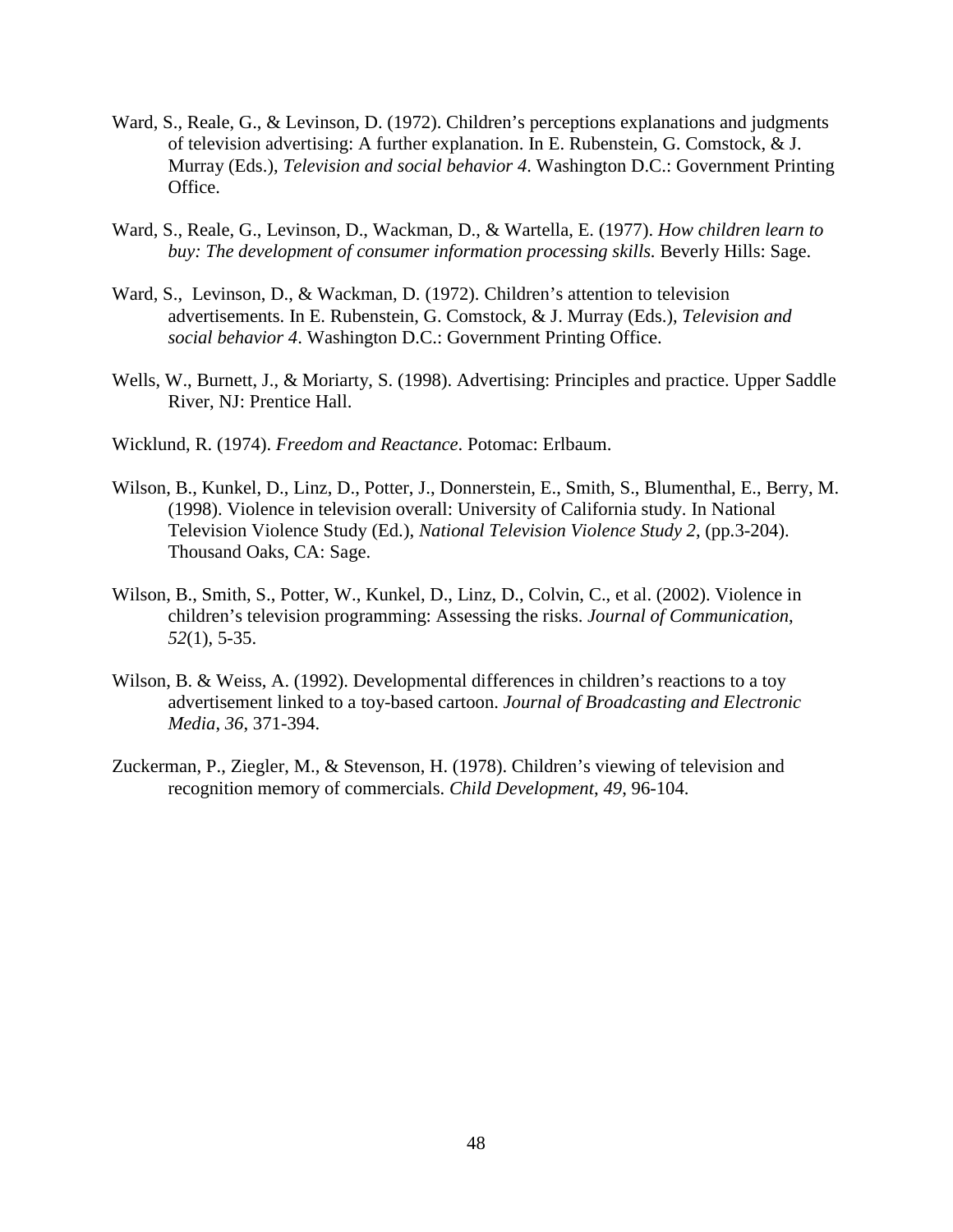# APPENDIX A

# List of Magazines and Months Used

# *GameInformer*

- 2008—April, June, August, September, October, November, & December (7)
- 2009—March, April, May, June, July, August, September, October, November, & December (10)
- 2010—January, February, & March (3)

Total: 20

*GamePro* 

- 2007—June, July, August, September, October, & December (6)
- 2008—February, April, June, July, august, September, October, November, & December (9)
- 2009—January, February, March, april, May, July, September, October, November, & December (10)
- 2010—January & February (2)
- Total: 25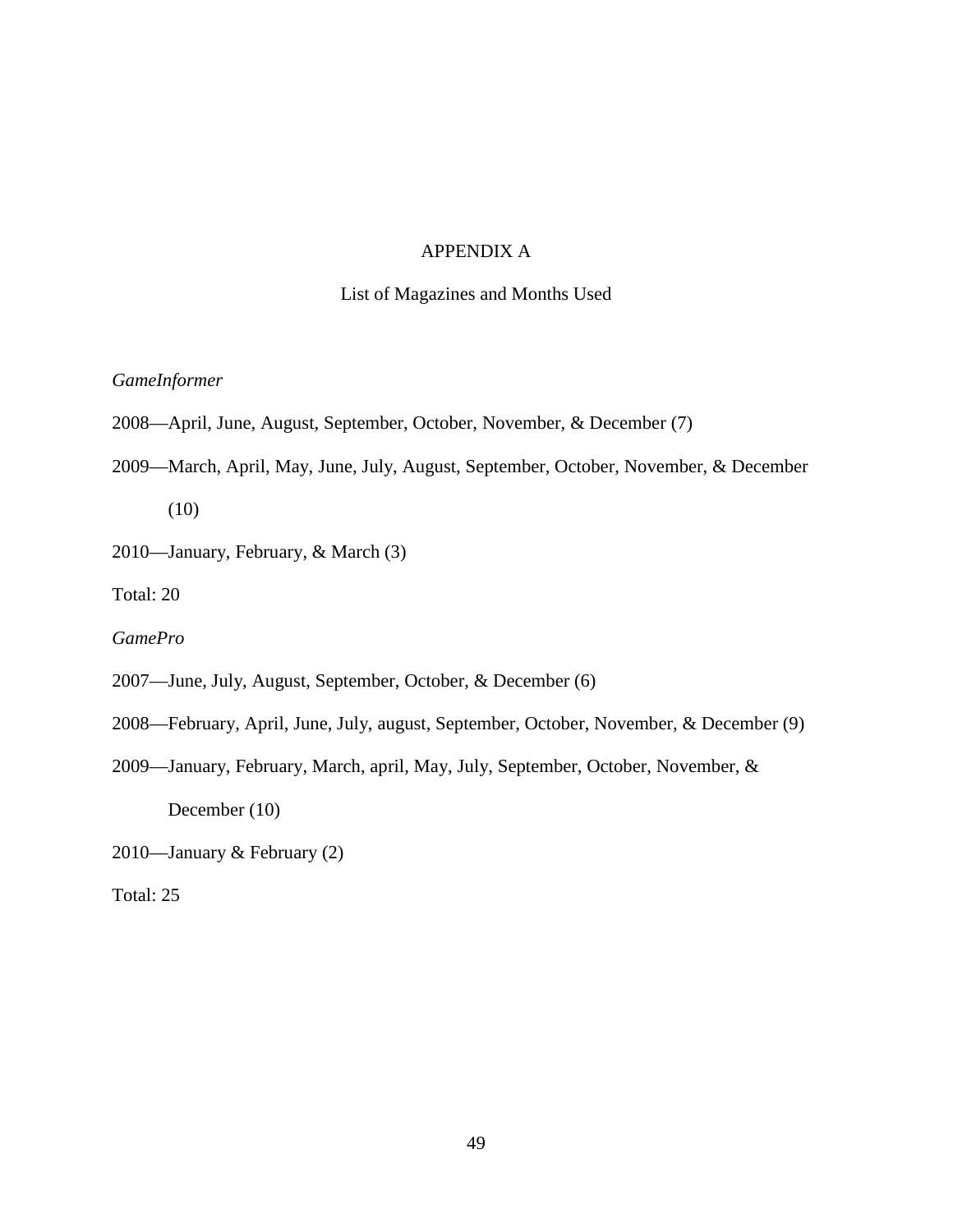# APPENDIX B

# Sample Coding Sheet for Print Advertisements

| Name of Game:                       |                       |                        |                          |   |     |    |
|-------------------------------------|-----------------------|------------------------|--------------------------|---|-----|----|
| Ad length:                          |                       |                        |                          |   |     |    |
| $\frac{\text{Mag}}{\text{Month}}$ : |                       |                        |                          |   |     |    |
| Rating:                             | E                     | $E+10$                 | T                        | M | AO. | RP |
| <b>Content Descriptors:</b>         |                       |                        |                          |   |     |    |
| <b>Violent Content</b>              | <b>Sexual Content</b> | Language               | Common Youth             |   |     |    |
|                                     |                       |                        | Problems                 |   |     |    |
| <b>Fantasy Violence</b>             | <b>Nudity</b>         | Language               | <b>Alcohol Reference</b> |   |     |    |
| <b>Intense Violence</b>             | <b>Partial Nudity</b> | Lyrics                 | Comic Mischief           |   |     |    |
| <b>Animated Blood</b>               | <b>Sexual Content</b> | <b>Strong Language</b> | Crude Humor              |   |     |    |
| <b>Blood</b>                        | <b>Sexual Themes</b>  | <b>Strong Lyrics</b>   | Drug Reference           |   |     |    |
| <b>Blood and Gore</b>               | Sexual Violence*      |                        | <b>Real Gambling</b>     |   |     |    |
| <b>Cartoon Violence</b>             | <b>Strong Sexual</b>  |                        | Simulated Gambling       |   |     |    |
|                                     | Content               |                        |                          |   |     |    |
| Violence                            |                       |                        | <b>Suggestive Themes</b> |   |     |    |
| <b>Violent References</b>           |                       |                        | <b>Tobacco Reference</b> |   |     |    |
| Sexual Violence*                    |                       |                        | Use of Drugs             |   |     |    |
|                                     |                       |                        | Use of Alcohol           |   |     |    |
|                                     |                       |                        | Use of Tobacco           |   |     |    |
|                                     |                       |                        | Mature Humor             |   |     |    |

# Genre of Game:

| <b>Fantasy Violence</b> | Human Violence | Entertainment      |
|-------------------------|----------------|--------------------|
| Violent Sports          |                | Non-Violent Sports |

General Entertainment Educational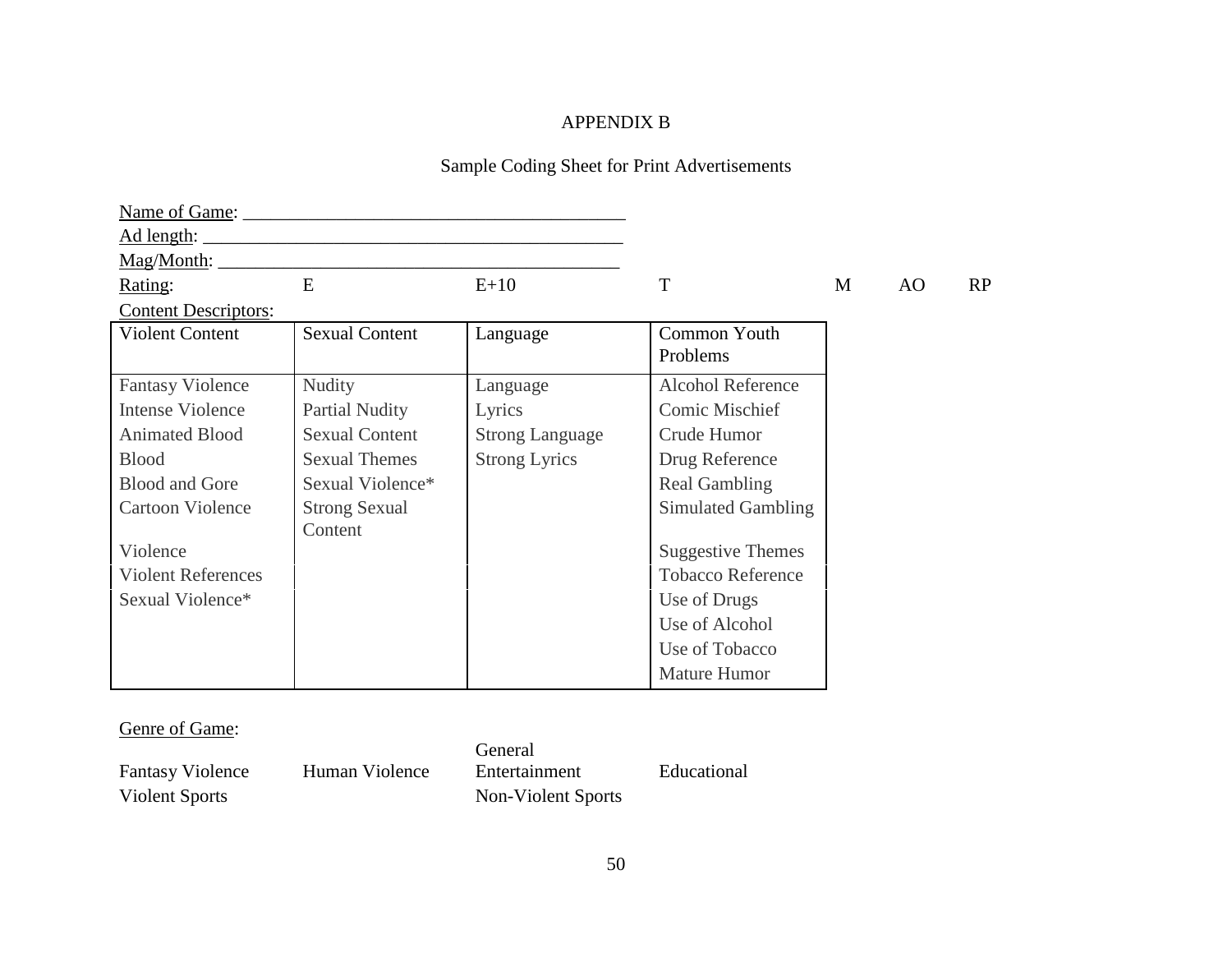| Images:                |             |                  |          |                            |       |                 |
|------------------------|-------------|------------------|----------|----------------------------|-------|-----------------|
|                        |             |                  |          |                            |       |                 |
| Violent Acts: $\#$     |             |                  |          |                            |       |                 |
|                        |             |                  |          |                            |       |                 |
| Text:                  |             |                  |          |                            |       |                 |
| # of Violent Words:    |             |                  |          |                            |       |                 |
|                        |             |                  |          |                            |       |                 |
|                        |             |                  |          |                            |       |                 |
| Actions:               |             |                  |          |                            |       |                 |
| Consequences<br>Shown: | Death       | Injury           | No Harm  |                            |       |                 |
| Results:               | Advancement | Punishment       |          |                            |       |                 |
|                        |             |                  |          |                            |       |                 |
| Characters:            |             |                  |          |                            |       |                 |
| <b>Character 1</b>     | Male        | Female           | NG       | Weapon Used Harm Inflicted |       |                 |
|                        | Caucasian   | African American | Hispanic | Asian<br>Other             |       | Non-Human       |
| Character 2            | Male        | Female           | NG       | Weapon Used Harm Inflicted |       |                 |
|                        | Caucasian   | African American | Hispanic | Asian                      | Other | Non-Human       |
| <b>Character 3</b>     | Male        | Female           | NG       | Weapon Used Harm Inflicted |       |                 |
|                        | Caucasian   | African American | Hispanic | Asian                      | Other | Non-Human       |
| Character 4            | Male        | Female           | NG       | Weapon Used Harm Inflicted |       |                 |
|                        | Caucasian   | African American | Hispanic | Asian                      | Other | Non-Human       |
| Character 5            | Male        | Female           | NG       | Weapon Used Harm Inflicted |       |                 |
|                        | Caucasian   | African American | Hispanic | Asian                      |       | Other Non-Human |
|                        |             |                  |          |                            |       |                 |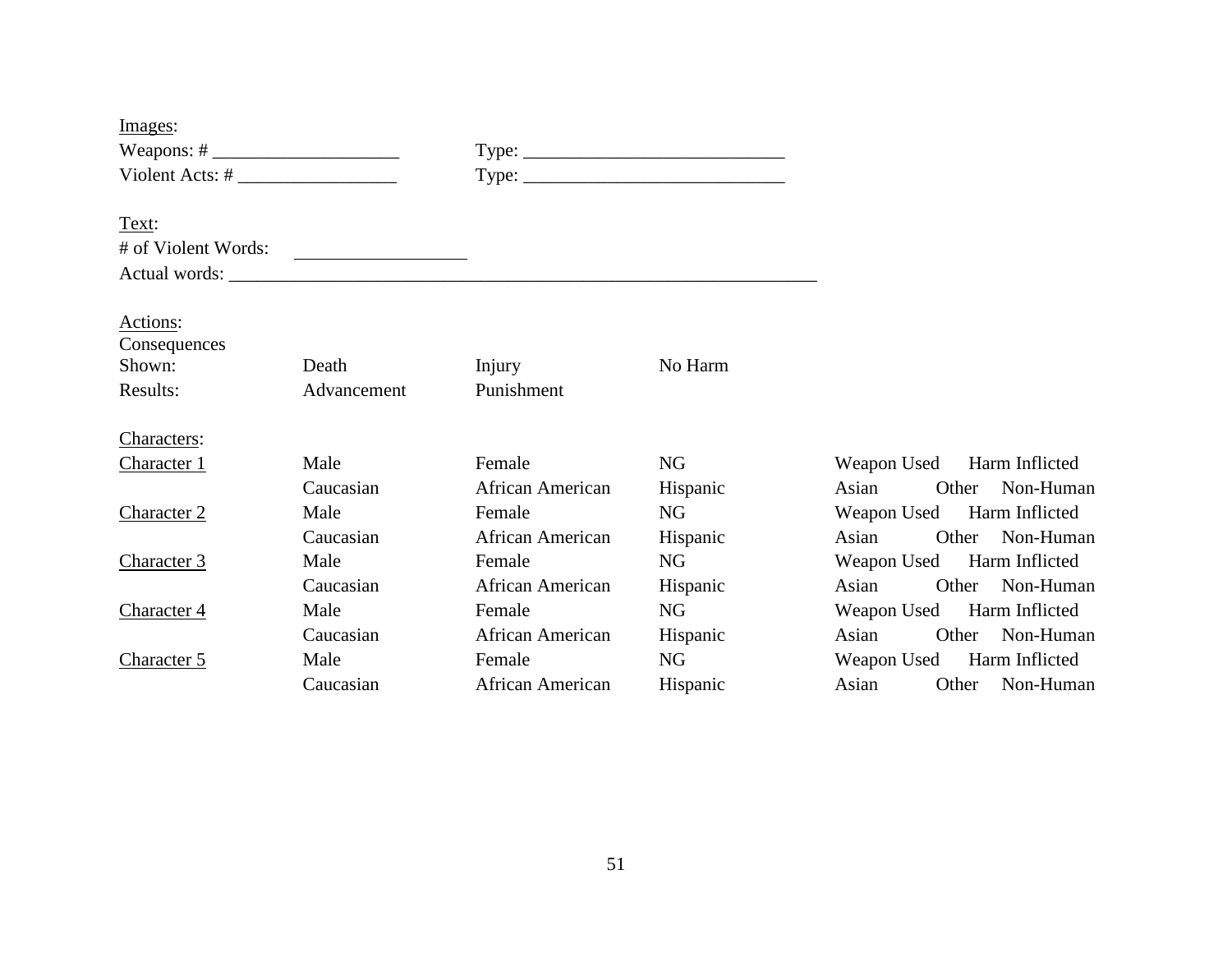# APPENDIX C

# Sample Coding Sheet for Trailers

| Name of Game:                                    |                                 |                                                |                           |   |    |    |
|--------------------------------------------------|---------------------------------|------------------------------------------------|---------------------------|---|----|----|
| Ad length:                                       |                                 |                                                |                           |   |    |    |
| Mag/Month:                                       |                                 |                                                |                           |   |    |    |
| Rating:                                          | E                               | $E+10$                                         | T                         | M | AO | RP |
| <b>Content Descriptors:</b>                      |                                 |                                                |                           |   |    |    |
| <b>Violent Content</b>                           | <b>Sexual Content</b>           | Language                                       | Common Youth<br>Problems  |   |    |    |
| <b>Fantasy Violence</b>                          | <b>Nudity</b>                   | Language                                       | <b>Alcohol Reference</b>  |   |    |    |
| <b>Intense Violence</b>                          | <b>Partial Nudity</b>           | Lyrics                                         | Comic Mischief            |   |    |    |
| <b>Animated Blood</b>                            | <b>Sexual Content</b>           | <b>Strong Language</b>                         | Crude Humor               |   |    |    |
| <b>Blood</b>                                     | <b>Sexual Themes</b>            | <b>Strong Lyrics</b>                           | Drug Reference            |   |    |    |
| <b>Blood and Gore</b>                            | Sexual Violence*                |                                                | <b>Real Gambling</b>      |   |    |    |
| <b>Cartoon Violence</b>                          | <b>Strong Sexual</b><br>Content |                                                | <b>Simulated Gambling</b> |   |    |    |
| Violence                                         |                                 |                                                | <b>Suggestive Themes</b>  |   |    |    |
| <b>Violent References</b>                        |                                 |                                                | <b>Tobacco Reference</b>  |   |    |    |
| Sexual Violence*                                 |                                 |                                                | Use of Drugs              |   |    |    |
|                                                  |                                 |                                                | Use of Alcohol            |   |    |    |
|                                                  |                                 |                                                | Use of Tobacco            |   |    |    |
|                                                  |                                 |                                                | <b>Mature Humor</b>       |   |    |    |
| Genre of Game:                                   |                                 |                                                |                           |   |    |    |
| <b>Fantasy Violence</b><br><b>Violent Sports</b> | Human Violence                  | General<br>Entertainment<br>Non-Violent Sports | Educational               |   |    |    |
|                                                  |                                 |                                                |                           |   |    |    |